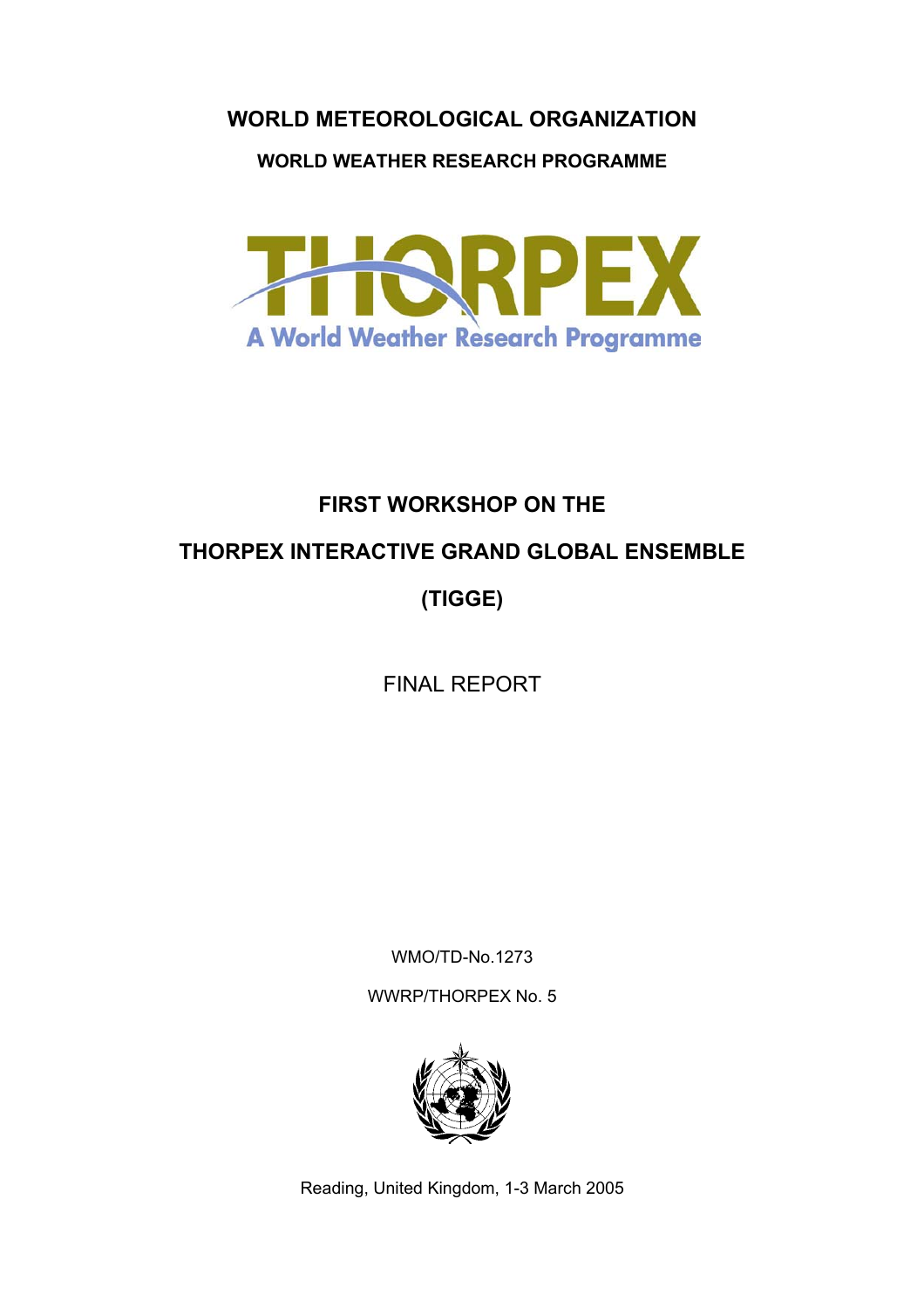This report was edited by *David Richardson* (Met Office), *Roberto Buizza* (ECMWF) and *Renate Hagedorn* (ECMWF) and compiled with the contribution of some participants, invited speakers and members of the organizing committee of the 1<sup>st</sup> TIGGE Workshop held at ECMWF between the 1<sup>st</sup> and the 3rd of March 2005: *H Boettger* (ECMWF), *P Bougeault* (ECMWF), *E Ebert* (BMRC, Australia), *M Ehrendorfer* (Univ. Innsbruck, Austria), *T Hamill* (NOAA/CDC), *F Lalaurette* (ECMWF), *K Mylne* (Met Office), *T Paccagnella* (ARPA/SMR, Italy), *M Roulston* (Penn State University, US), *M Shapiro* (NOAA), *Y Takeuchi* (JMA, Japan), *J Thielen* (JRC, Italy), *Z Toth* (NCEP, USA), *L Treinish* (IBM, US), and *L Wilson* (MSC, Canada).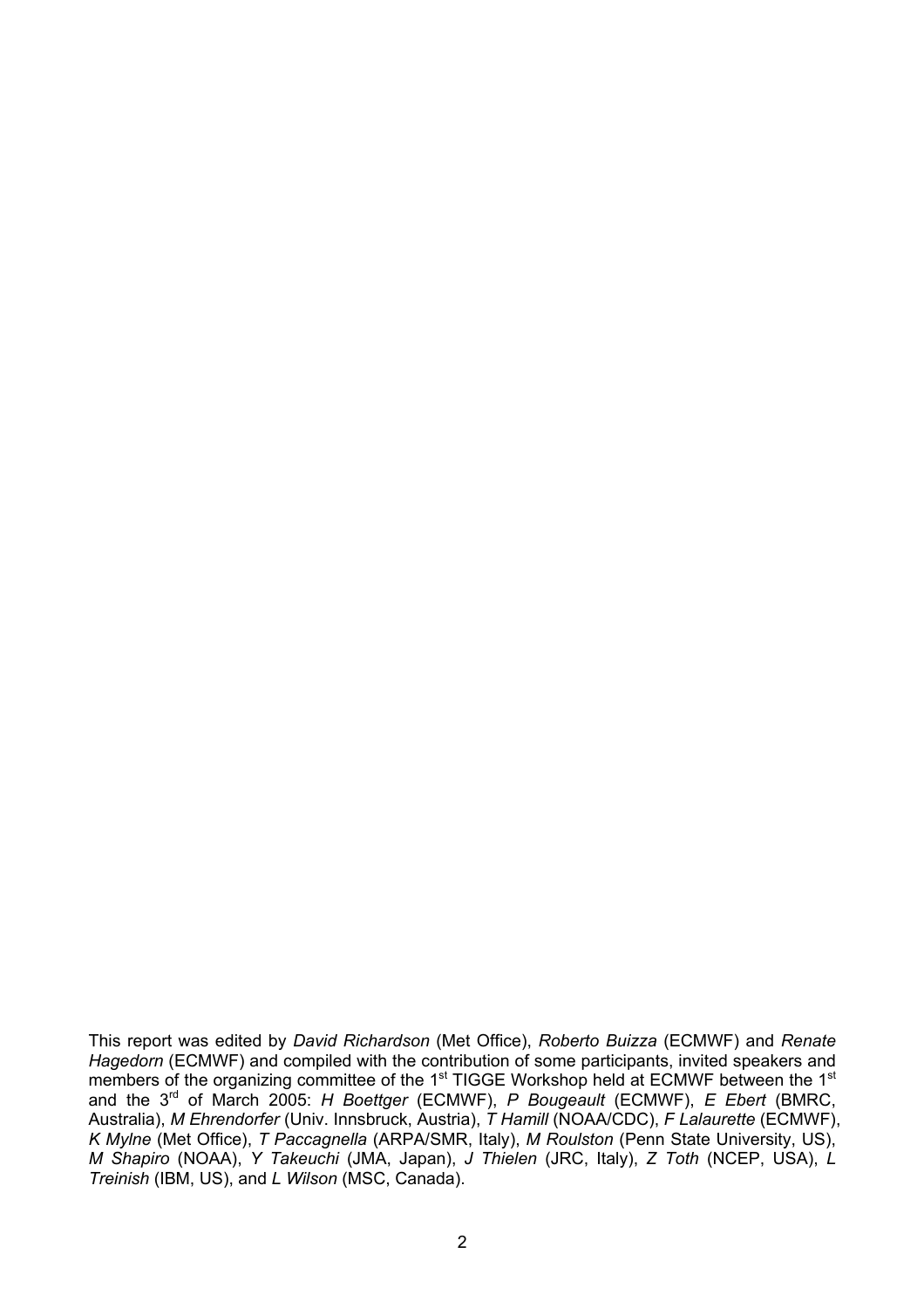### **Executive Summary**

TIGGE, the THORPEX Interactive Grand Global Ensemble, is a key component of THORPEX: a World Weather Research Programme to accelerate the improvements in the accuracy of 1-day to 2-week high-impact weather forecasts for the benefit of humanity.

The key objectives of TIGGE are:

- An enhanced collaboration on development of ensemble prediction, internationally and between operational centres and universities
- New methods of combining ensembles from different sources and of correcting for systematic errors (biases, spread over-/under-estimation)
- A deeper understanding of the contribution of observation, initial and model uncertainties to forecast error
- A deeper understanding of the feasibility of interactive ensemble system responding dynamically to changing uncertainty (including use for adaptive observing, variable ensemble size, on-demand regional ensembles) and exploiting new technology for grid computing and high-speed data transfer.
- Test concepts of a TIGGE Prediction Centre to produce ensemble-based predictions of high-impact weather, wherever it occurs, on all predictable time ranges
- The development of a prototype future Global Interactive Forecasting System

This report summarizes the key recommendations of the *1st TIGGE Workshop*, held at ECMWF from 1 to 3 March 2005. This workshop aimed to address the strategy required to achieve these goals, with a particular focus on establishing the user requirements for TIGGE and proposing an infrastructure design to meet these requirements.

It has been concluded that to achieve TIGGE's key objectives, it is necessary to:

- **•** Determine the user requirements for TIGGE data, including the types, volumes, format of data, access methods and timeliness
- **•** Design the TIGGE infrastructure to meet these requirements
- Determine resource requirements and secure necessary funding if required
- Establish commitments from data contributors, TIGGE archive centres and prospective users
- **Implement proposed infrastructure, collecting, archiving, and providing access to TIGGE** data
- Develop and maintain close links with TIGGE users, including other THORPEX subprogrammes, field campaigns and Demonstration Projects, as well as other partners
- Have the flexibility to respond to evolving user needs as scientific understanding increases during the project

It is also necessary that the following data be shared between TIGGE users:

- Ensemble forecasts generated routinely (often operationally) at different centres around the world. This is the core data of the TIGGE archive. The total daily data volume is expected to be around 200GB, based on a preliminary list of required parameters developed at the workshop.
- Observational data and existing datasets including re-analyses and re-forecasts
- Additional special datasets generated during the TIGGE project for specific research and applications.

With respect to data policy, it is suggested that:

- TIGGE data should be available to all users for research purposes
- Consideration needs to be given to the issue of real-time access to data, in particular for demonstration projects and field experiments
- The process of obtaining approval for data access should be transparent, stream-lined and reasonably fast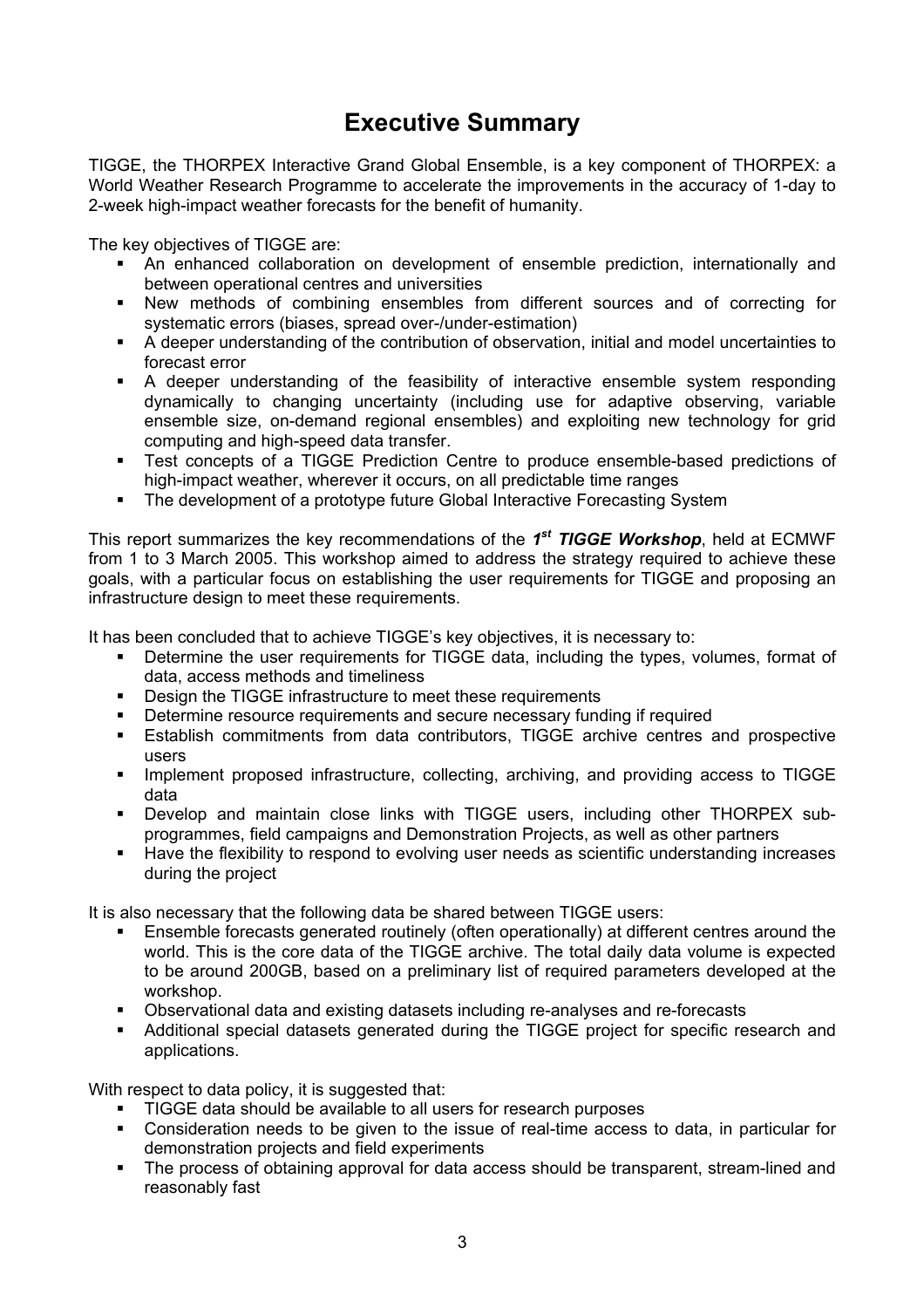- The user interface for access to the central archives should be user-friendly and should make it as easy as possible for researchers in disciplines not used to dealing with exceptionally high data volumes to obtain subsets of ensemble data.
- Open-source sharing of post-processing software (calibration, combination, decisionmaking) should be promoted in order to maximise benefit for both researchers and endusers.

A TIGGE infrastructure needs to be established rapidly to meet specific requirements. In particular it is proposed to use TIGGE's capability during the International Polar Year 2007-08 and during the Beijing Olympics in 2008, and to link TIGGE with the North American Ensemble Forecast System (NAEFS), which is planned to become fully operational by March 2006. The database needs to be available to allow research to begin in advance of the above applications, for the TIGGE research projects and for users in other THORPEX sub-programmes

Given the above requirements for data policy and access, it is suggested that the TIGGE infrastructure is developed in two phases:

- *Phase-1*, during which data are collected in near-real time (via internet ftp) at a small number of central TIGGE data archives. This can be implemented now at little cost and could handle the estimated 200 GB per day data volumes with current network and storage capabilities
- *Phase-2*, during which data archives are distributed over a number of repositories, instead of all being held centrally, but efficient and transparent access to users is maintained. This is a more flexible solution with the potential to eliminate routine transfers of large data volumes. But this will require substantial software development over a number of years, in coordination with the WMO Information System, and will require additional funding

To meet the time constraints of user access to TIGGE, it is proposed that Phase-1 is started as soon as possible and that planning for Phase-2 begins in parallel. In particular, the following outline timetable is proposed for the Phase-1 development and implementation.

Firstly, the THORPEX GIFS-TIGGE Working Group that is intended to coordinate the TIGGE activity should be established as soon as possible.

Secondly, in 2005, the GIFS-TIGGE WG should:

- Complete detailed planning (including costs and resource) and initiate Phase-1
- Secure commitment from institutes willing to act as central data archives for TIGGE's Phase-1 and from initial contributors to TIGGE database
- Agree data exchange protocols and data formats
- Finalise list of datasets and parameters to store in the TIGGE archive or provide alternative access to, based on provisional lists given in this report
- Help and encourage contributing centres to begin development to provide data in agreed formats
- Address data access policy, including consideration of requirements for real-time access, particularly for field campaigns and demonstration projects
- Consider the strategy required to initiate work on Phase-2 of TIGGE, including funding and resources
- Work within THORPEX and with external partners to develop detailed planning for the first real-time demonstrations using the TIGGE infrastructure (including evaluation of potential use during IPY and Beijing Olympics)

It is recommended that a follow-on workshop be held as soon as possible for contributors and Phase-1 archive centres to achieve the relevant above targets.

Thirdly, in 2006:

 The Phase-1 TIGGE data archives will begin collecting available ensemble contributions in near-real time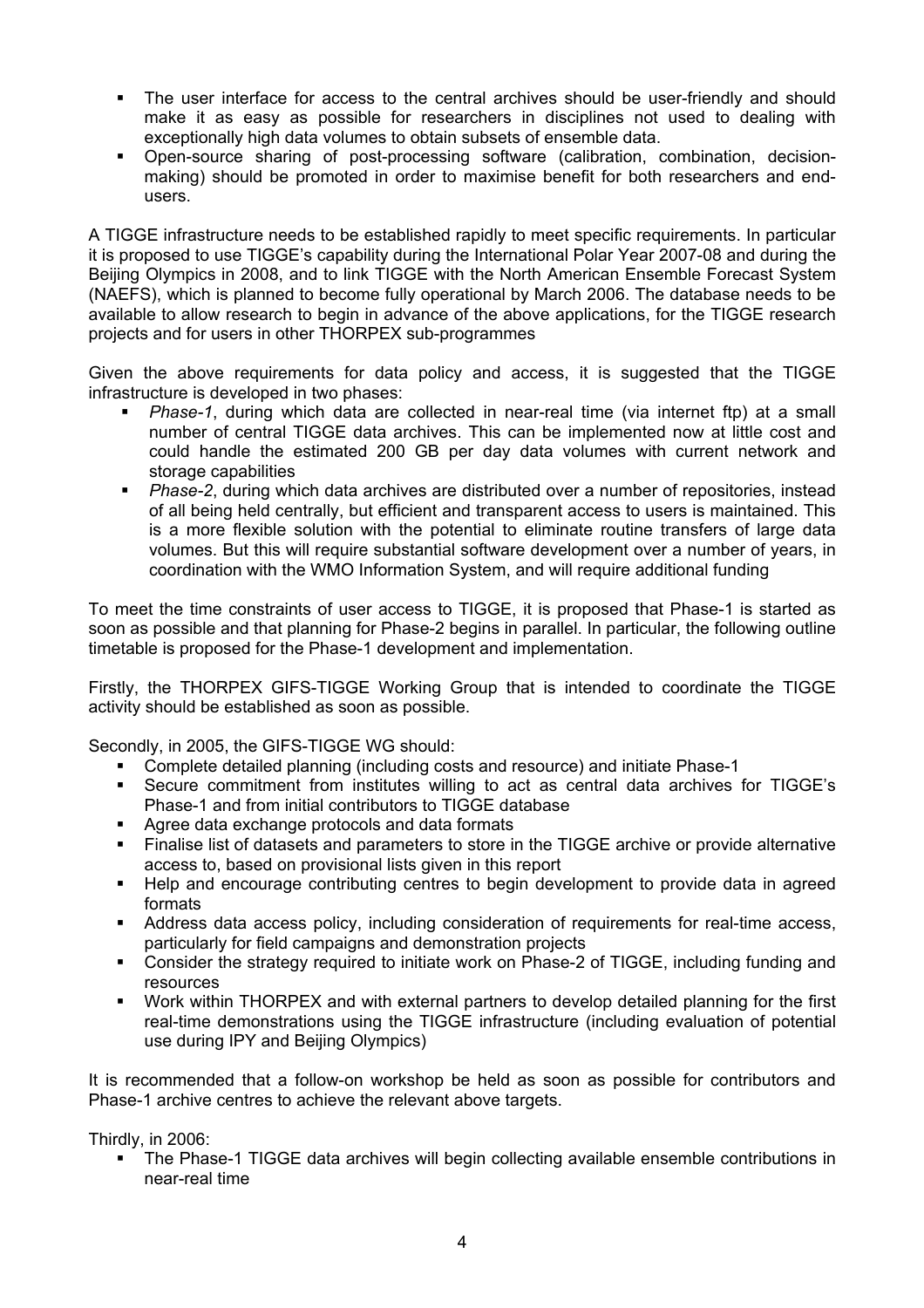- Links will be available to other already established data archives
- Research access will be available to TIGGE data (through the existing access infrastructure of the archive centres)
- Work will begin on Phase 2 software developments (once required funding is secured)

The above timetable should enable TIGGE to contribute to proposed real-time THORPEX support for:

- International Polar Year field campaigns in 2007-08
- Beijing 2008 Olympics WWRP Research and Development project

The workshop considered that achieving Phase-1 within the above time constraints is feasible, but challenging, and depends on immediate action and commitments from participation centres.

**It is suggested that this report is treated as a detailed proposal for the execution of the TIGGE project, and as such it is discussed by the WMO THORPEX Executive Board and by the WMO International Core Steering Committee. It is also suggested that this report is made available to the other THORPEX Working Groups, which are expected to oversee much of the research undertaken using the TIGGE data, and that the considerations outlined in this report are considered during the planning of the research projects promoted/managed by these sub-programmes.**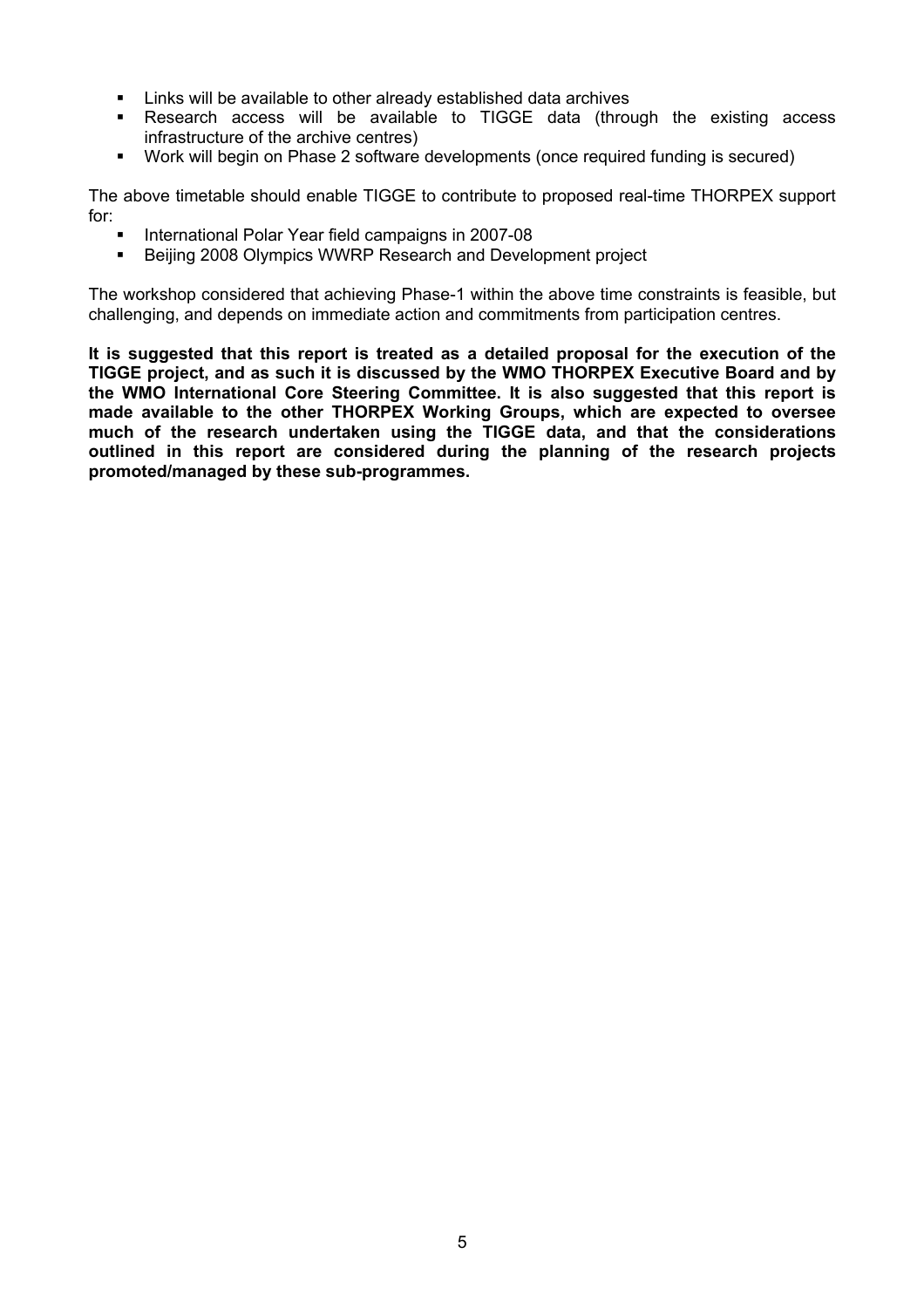### **Table of Contents**

| 7. Calibration, Combination and Verification of TIGGE's Forecasts  19-21 |  |
|--------------------------------------------------------------------------|--|
|                                                                          |  |
|                                                                          |  |
|                                                                          |  |
|                                                                          |  |
|                                                                          |  |
|                                                                          |  |
|                                                                          |  |
|                                                                          |  |
|                                                                          |  |
|                                                                          |  |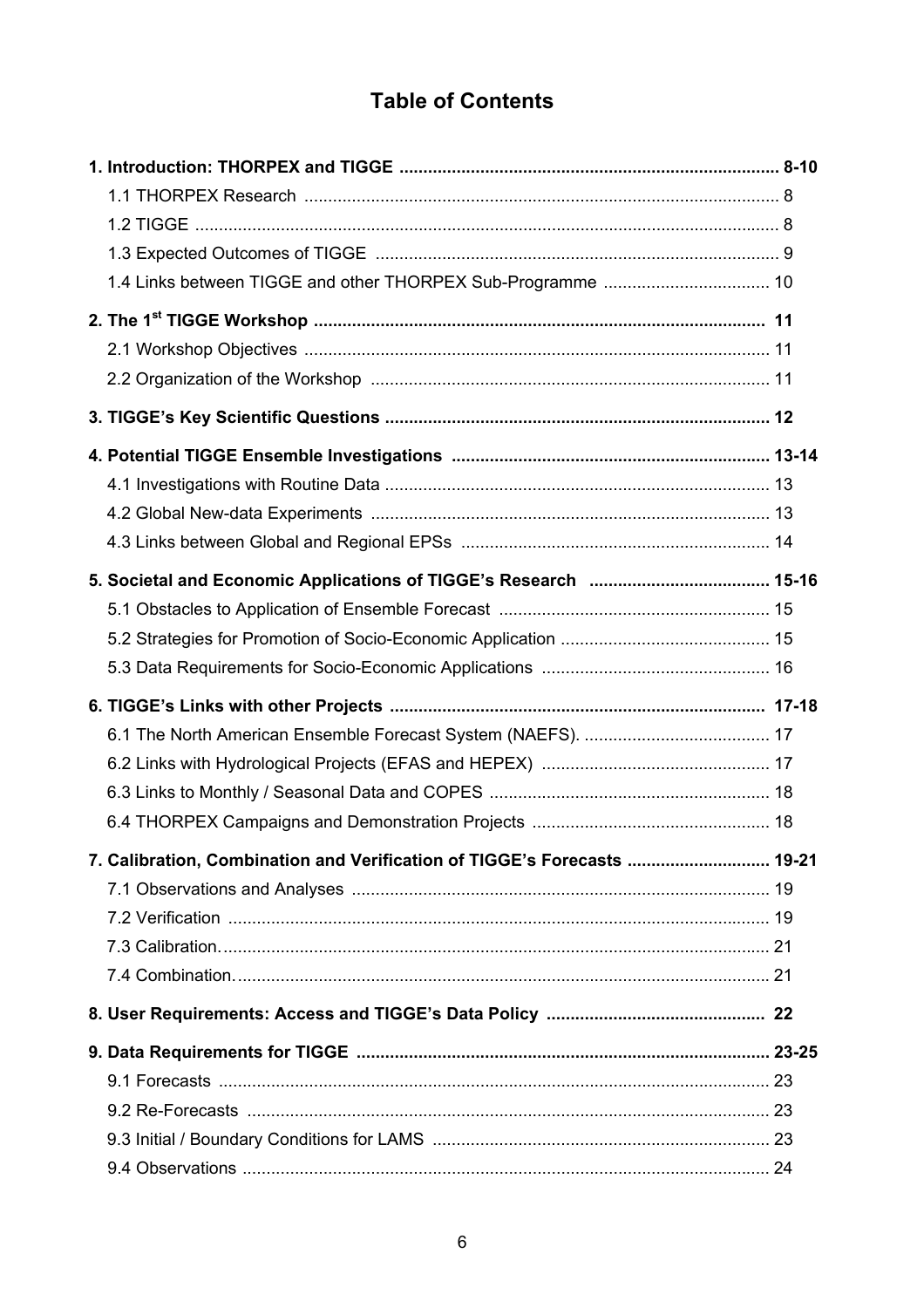| 10. TIGGE's Implementation Plan and Infrastructure Requirements  26-27     |  |
|----------------------------------------------------------------------------|--|
|                                                                            |  |
|                                                                            |  |
|                                                                            |  |
|                                                                            |  |
|                                                                            |  |
| 11.2 Links with the North American Ensemble Forecasting System (NAEFS)  28 |  |
|                                                                            |  |
|                                                                            |  |
|                                                                            |  |
|                                                                            |  |
|                                                                            |  |
|                                                                            |  |
|                                                                            |  |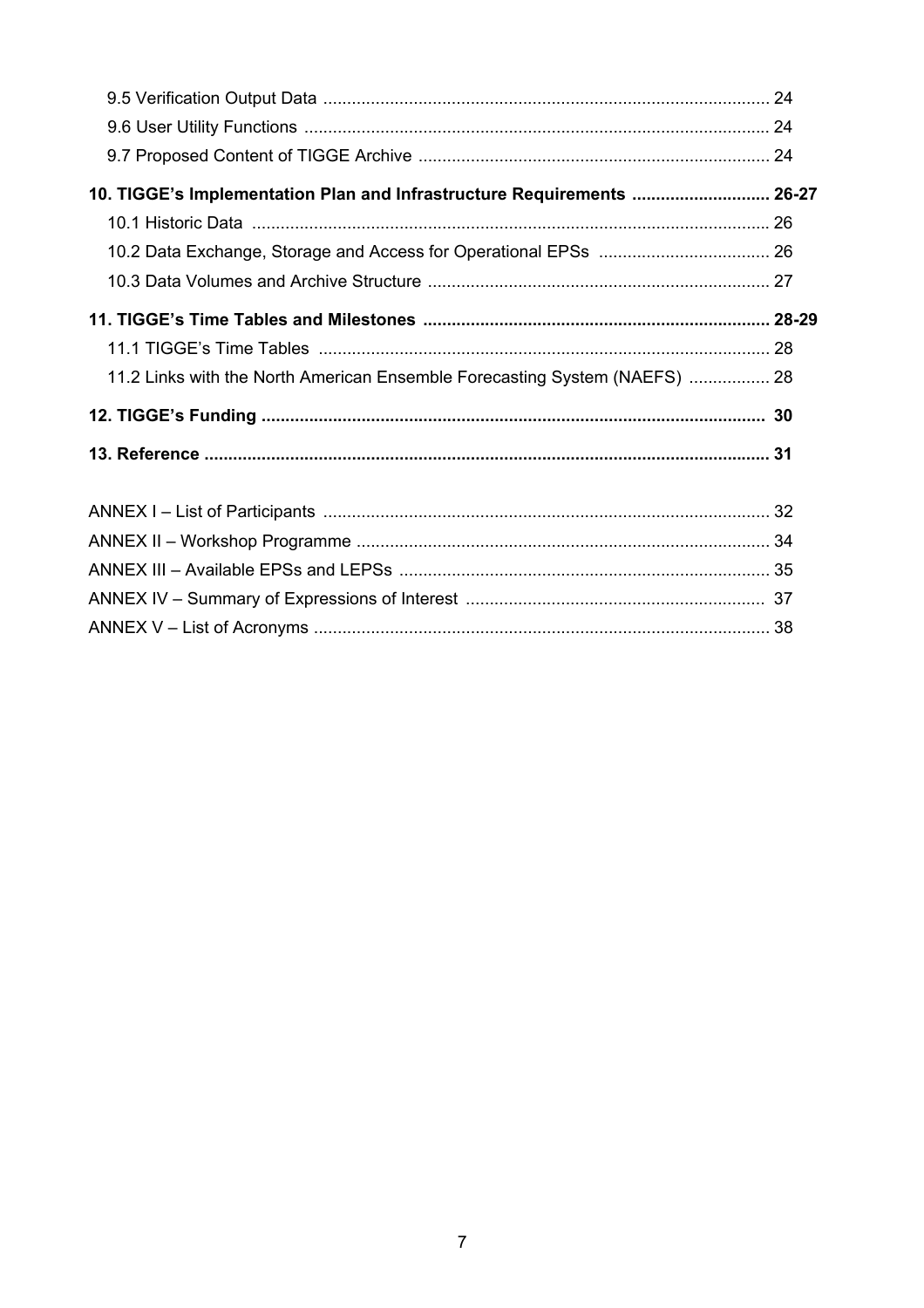### **1 Introduction: THORPEX and TIGGE**

Two major research challenges of the 21<sup>st</sup> century are to reduce and mitigate natural disasters and to realise the societal and economic benefits of improved weather forecasts. THORPEX (THe Observing system Research and Predictability Experiment) is a response to these challenges. THORPEX will provide the research underpinning the WMO Multi-Hazard Prevention Strategy to halve the number of deaths due to meteorological, hydrological and climate-related natural disasters over the next 15 years. THORPEX will contribute to the development of a future truly integrated Global Interactive Forecast System (GIFS), that will form the basis for the weather component of the WMO-lead Global Early Warning and Response System for multi-hazard prevention. The GIFS will provide appropriate risk management tools for decision makers of all nations.

The THORPEX Interactive Grand Global Ensemble (TIGGE) will be developed as a resource to support the substantial research effort needed to evaluate the potential of a Global Interactive Forecast System. TIGGE will provide a framework for international collaboration in the development of ensemble prediction systems (EPSs) and will facilitate the design of the main prediction tools in the THORPEX Forecast Demonstration Projects.

#### *1.1 THORPEX research*

The core research objectives of THORPEX are described within four sub-programmes: Predictability and Dynamical Processes; Observing Systems; Data Assimilation and Observing Strategies; and Societal and Economic Applications. Developments in all these areas will be needed to achieve the goal of developing truly interactive forecast systems in which observations, their use in data assimilation, and the design of the numerical modelling system are adapted to the requirements of the users of the forecasts.

The scientific research needed, and the strategy to achieve this, are given in the following documents, available from [http://www.wmo.int/thorpex/publications.html:](http://www.wmo.int/thorpex/publications.html)

- M. A. Shapiro and A. J. Thorpe, 2004: THORPEX International Science Plan. Version 3. 2 November 2004, WMO/TD-No. 1246, WWRP/THORPEX No. 2
- D. P. Rogers et al., 2005: THORPEX International Research Implementation Plan. Version 1. 14 February 2005. WMO/TD-No. 1258, WWRP/THORPEX No. 4

#### *1.2 TIGGE*

The THORPEX Interactive Grand Global Ensemble, TIGGE, is introduced in the THORPEX Science Plan:

*"THORPEX will develop, demonstrate and evaluate a multi-model, multi-analysis and multinational ensemble prediction system, referred to as the THORPEX Interactive Grand Global Ensemble (TIGGE). The TIGGE will integrate user requirements for forecast information, developments in observing systems, targeting, adaptive data assimilation, and model improvements into a multi-model/multi-analysis ensemble prediction system. TIGGE data bases, containing individual model EPS analyses and forecasts will be required to facilitate research on the design of best configuration of multi-model/multi-analysis ensemble forecast systems. TIGGE prototype forecast systems, resulting from this research, would be used to produce experimental real-time forecasts. The skill of these experimental forecasts will be evaluated relative to existing techniques. These forecasts should be tailored according to the severity of the predicted weather hazards. An operational forecast system of this design would allow international resources to be brought to bear on the most critical environmental forecast problems of the day."*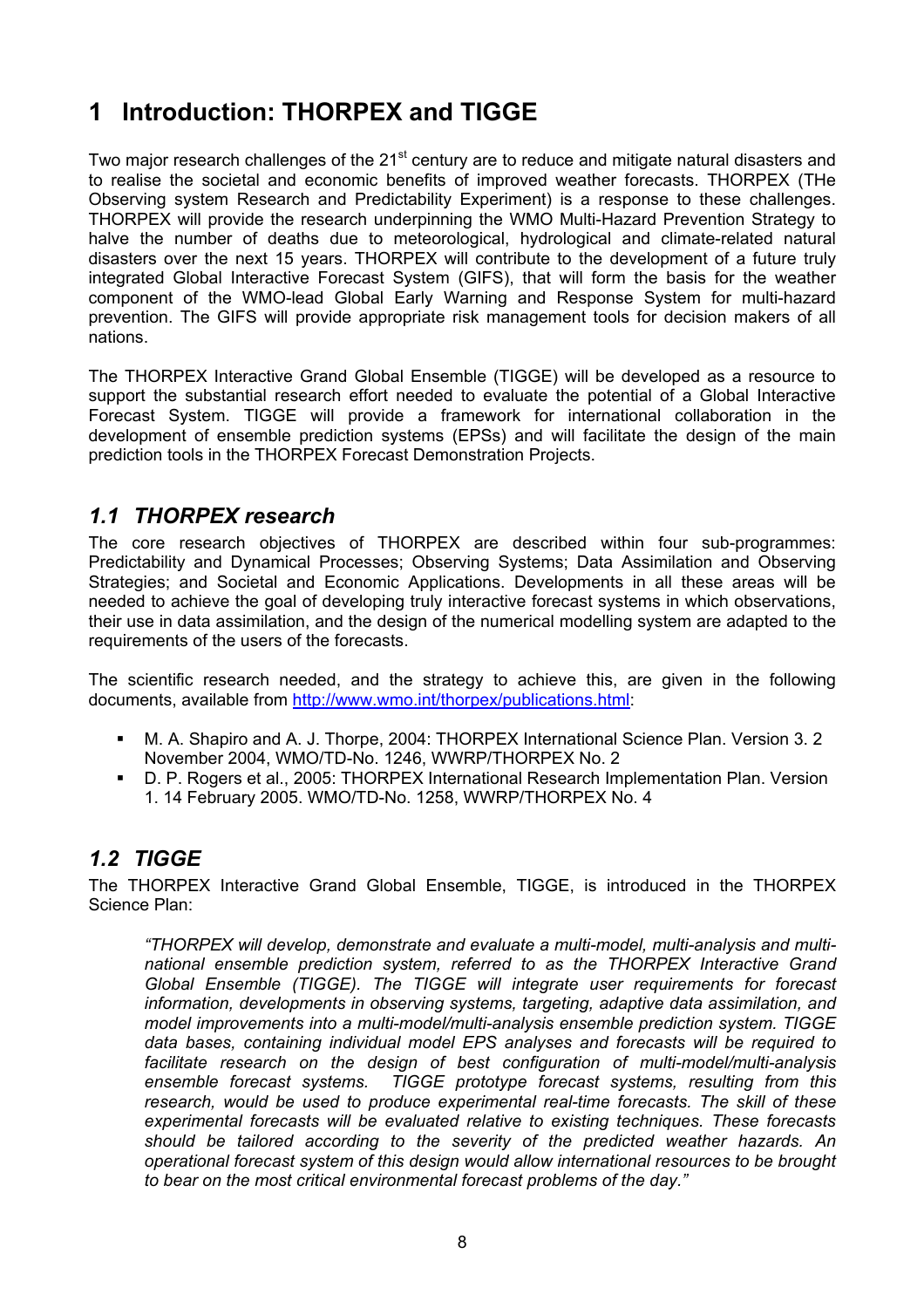The TIGGE concept is expanded in the THORPEX Implementation Plan; the main points are summarised below. More information about TIGGE can be found in Chapter 8 of the THORPEX Implementation Plan.

#### **1.2.1 Basic structure**

The initial basic components of TIGGE will be global ensembles run to around 14 days, including those run currently at a number of operational centres (see list of current systems at Appendix B). These will be collected in near real time and stored in a common format in a number of central data servers for access by researchers in operational centres and the academic communities. This will facilitate research on combination and inter-comparison of different systems; it will become straightforward, for example, to compare the value of multi-model ensembles with those based on perturbations of a single model. Easy access to long series of data is necessary for applications such as bias correction and the optimal combination of ensembles from different sources; these will be accumulated, albeit with ever improving data assimilation and modelling techniques, as the TIGGE archive grows during the project.

#### **1.2.2 Interactive forecast system**

The concept of interactivity will be tested in the TIGGE framework. As a response to the day to day changes in uncertainty, extra observations could be called on in 'sensitive areas', ensemble size and resolution adjusted, and regional ensembles run as and when needed; all these adapting in real time to meet user needs. Research on the scientific aspects of interactivity that can be carried out through TIGGE include:

- Are there different 'optimal' configurations for different situations (e.g. relative benefits of resolution and ensemble size); how would the requirements vary from day to day.
- Links between global and regional ensembles, including the provision of appropriate boundary conditions, how global ensembles can be used for 'on-demand' requests for regional ensembles, whether global ensembles can guide the real-time composition of regional ensembles ('representative members').
- Observation targeting some methods of sensitive area prediction such as the ETKF will benefit directly from the large ensemble size available in TIGGE; other methods will not rely directly on TIGGE. Other aspects of targeting are covered elsewhere in the THORPEX plans.

#### **1.2.3 THORPEX field demonstration projects and real-time use**

TIGGE data could be used in real time during the THORPEX field demonstration projects (FDPs). The timeframe for these FDPs will allow for 2-3 years of near-real-time TIGGE development before real-time availability is required. By the time of THORPEX FDPs (in ~2008) enough data and experience will have been gained to use TIGGE in real time as the main forecast tool, providing both global and regional quantifications of weather uncertainties to use in decision-making.

#### *1.3 Expected outcomes of TIGGE*

The overall expected outcomes of the TIGGE project are stated in the THORPEX Implementation Plan

- Enhanced collaboration on development of ensemble prediction, internationally and between operational centres and universities
- New methods of combining ensembles from different sources and of correcting for systematic errors (biases)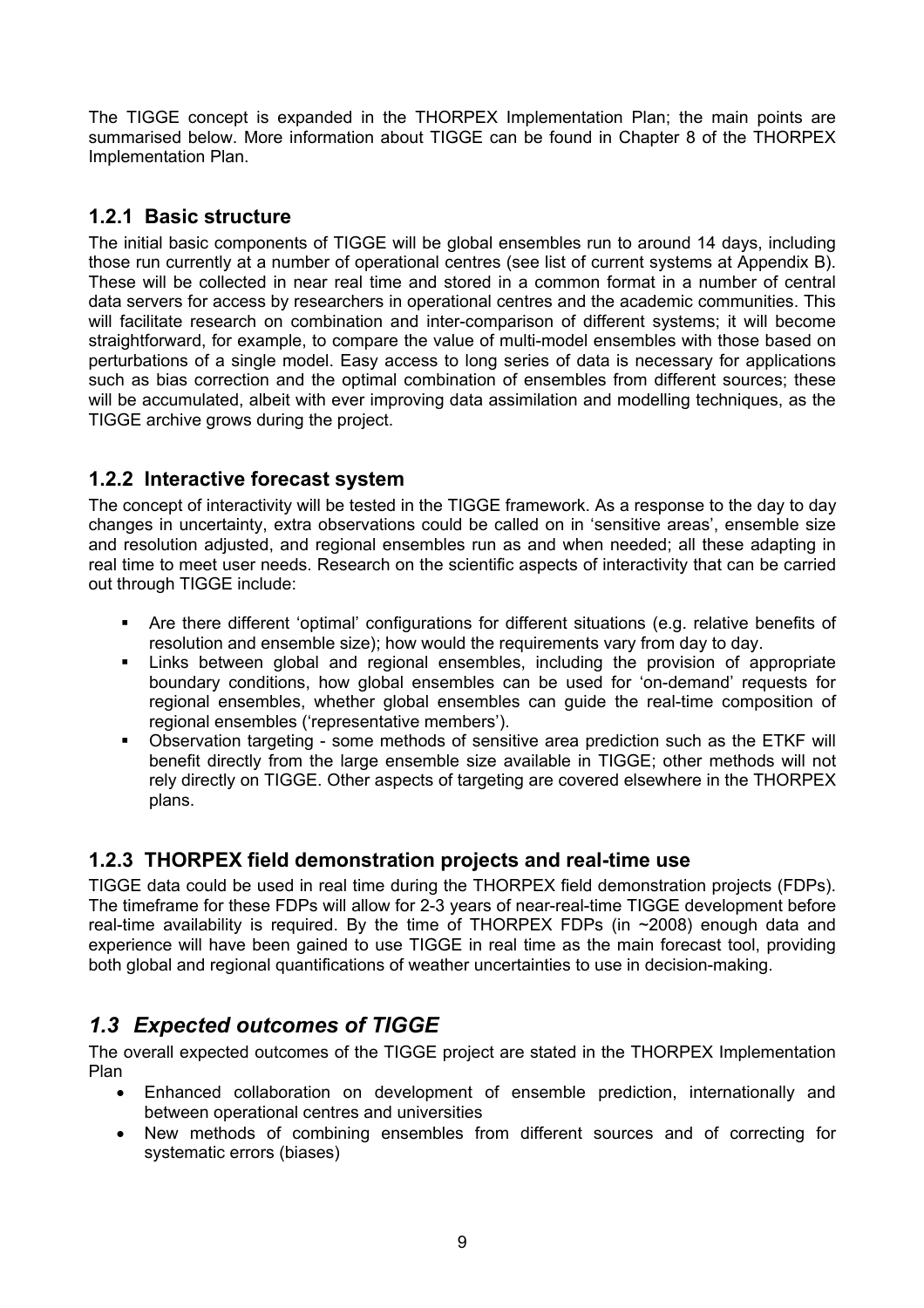- Understanding of the feasibility of interactive ensemble system responding dynamically to changing uncertainty (including use for adaptive observing, variable ensemble size, ondemand regional ensembles) and exploiting new technology for grid computing and highspeed data transfer.
- Test (through FDPs) concept of TIGGE Prediction Centre to produce ensemble-based predictions of high-impact weather, wherever it occurs, on all predictable time ranges.
- A prototype future Global Interactive Forecasting System.

#### *1.4 Links between TIGGE and other THORPEX sub-programmes*

TIGGE will fulfil several roles within THORPEX:

- It will provide a framework to address scientific questions of predictability and ensemble design
- It will provide a resource for research being carried out under the four research subprogrammes
- It will provide a facility to evaluate the concept of a Global Interactive Forecast System (GIFS)
- It will contribute key prediction tools to the THORPEX field demonstration projects

Close collaboration will be maintained throughout the project between all THORPEX subprogrammes. It is anticipated that much of the research carried out using the TIGGE data will be done under the auspices of other sub-programmes.

The TIGGE data facility will need to be designed to meet the differing requirements of each of these activities. Outlines of the research issues and resources for each activity are given in the THORPEX Science and Implementation Plans. These provide initial guidelines for the development of the TIGGE user requirements. It is expected that the THORPEX Working Groups that will be established for each sub-programme will further refine the requirements in each area.

Since significant work is needed to develop the TIGGE infrastructure, and this is a necessary prerequisite for much of the THORPEX research, work on TIGGE needs to begin as soon as possible. While ideally detailed specifications would be obtained from each prospective user group of TIGGE, it is recognised that some of these will take time to establish. The TIGGE Workshop has drawn on experts in each THORPEX research area to obtain the best current estimate of user requirements. It is anyway likely that user requirements will evolve during the lifetime of THORPEX as we better understand the scientific issues. The TIGGE design will reflect this expectation.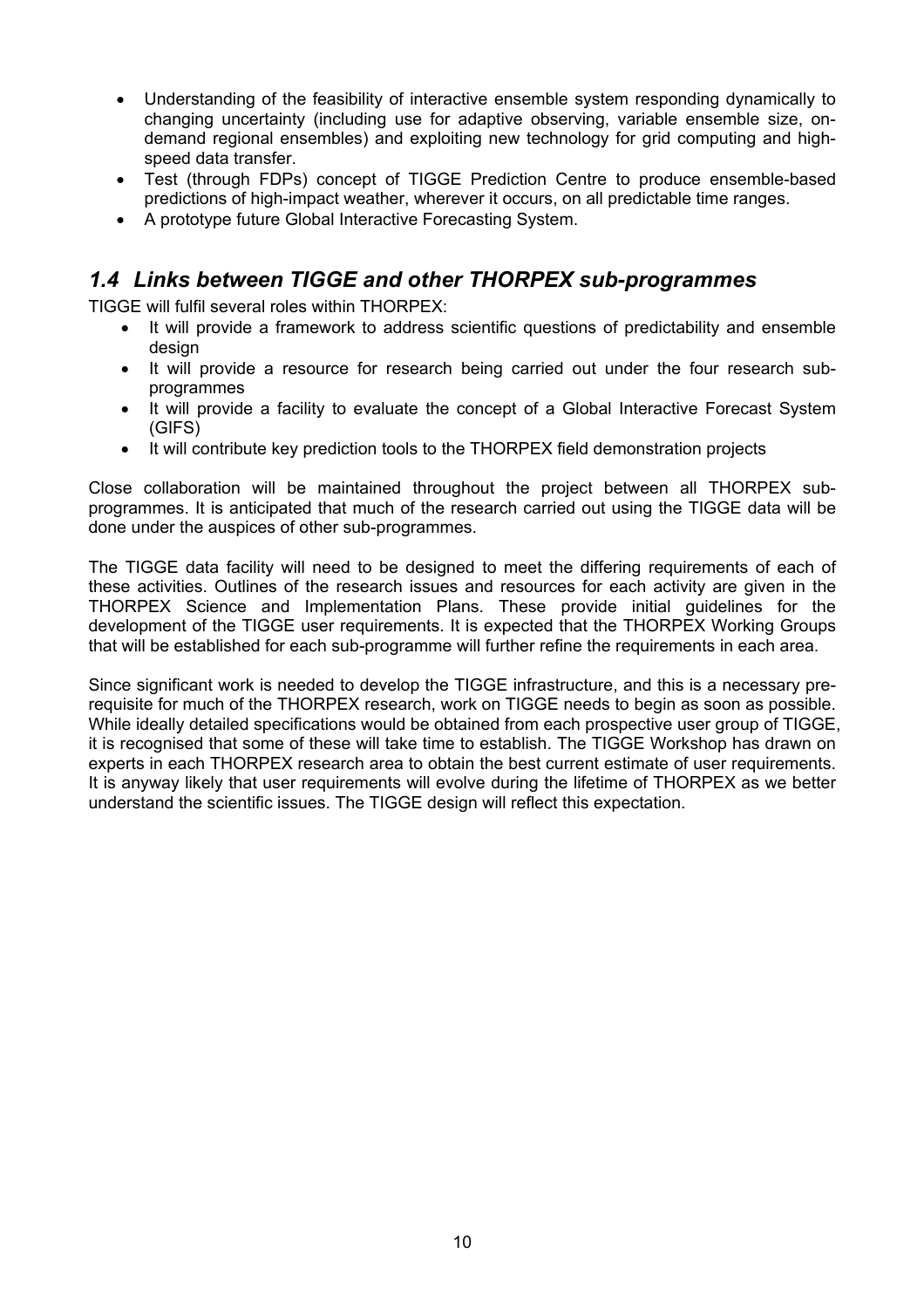## **2 The 1st TIGGE Workshop**

The 1<sup>st</sup> TIGGE workshop was held at ECMWF from 1 to 3 March 2005. The workshop was initiated by the WMO THORPEX programme, and was co-sponsored by ECMWF, The UK Met Office and WMO. Seventy delegates from international organizations, national and regional meteorological and hydrological services, universities and private companies attended it (Appendix A includes a full list of participants).

#### *2.1 Workshop objectives*

The workshop was held to discuss the scientific aims and user requirements in more detail with representatives of the expected TIGGE user community, and to make sure that the TIGGE infrastructure accurately meets the users' needs.

One of the objectives of the workshop was to produce a report outlining user requirements and the infrastructure design, to be presented to the WMO THORPEX Executive Board and International Core Steering Committee (ICSC). This report could be treated as a detailed proposal for the execution of the TIGGE project. The report could also be made available to the other THORPEX Working Groups, which are expected to oversee much of the research undertaken using the TIGGE data. The considerations of this workshop may be useful in planning of these research subprogrammes.

#### *2.2 Organisation of the workshop*

During the first half of the workshop, 14 invited speakers gave overview talks on some key aspects of TIGGE, such as the design of global and regional ensemble prediction systems, the simulation of initial and model uncertainties, the combination and calibration of forecasts produced by different systems, the verification of weather forecasts, high-impact weather and societal and economic applications, infrastructure and architecture of forecasting systems (Appendix A includes the workshop programme).

During the second half of the workshop, delegates joined four working groups designed to discuss the following issues:

- **WG1: Design of TIGGE experiments and model systems**
- **WG2: Post-processing and verification**
- WG3: Applications in TIGGE
- WG4: Infrastructure of TIGGE

Plenary sessions were held to provide feedback between the working groups and to draw some conclusions on three key areas: key scientific questions, ensemble design experiments and societal and economic applications. Conclusions and recommendations on these three areas are summarised, respectively, in sections 3, 4 and 5.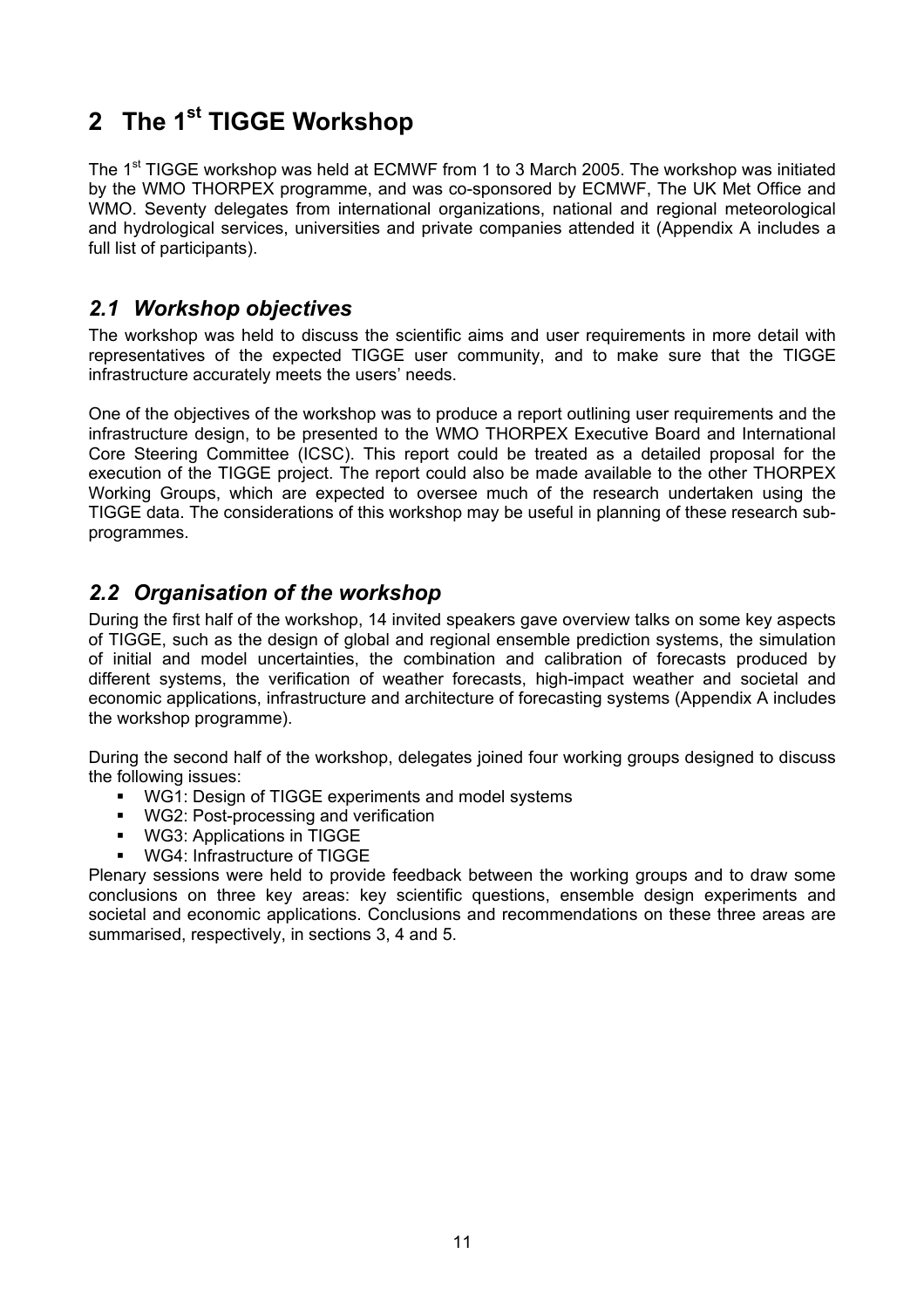### **3 TIGGE's key scientific questions**

The overall purpose, goals and expected outcomes of TIGGE, as given in the THORPEX Science and Implementation Plans are summarised in Section 1. The workshop considered the strategy required to achieve these goals. As outlined in Section 1, TIGGE is expected to be a resource for a wide range of users. Research on fundamental issues of predictability and ensemble design, information on analysis uncertainty, potential of interactive forecast systems and applications to users will all make use of TIGGE data. Sections 5 and 6 review the requirements in detail from the perspectives of ensemble design and end-user applications. Consideration is focused particularly on issues that need access to multi-centre ensemble data. However, the infrastructure and access facilities provided as a necessary part of the TIGGE infrastructure will have more general application to a broad range of THORPEX research activities that do not specifically require multiensemble data. This may be particularly valuable for users outside the main operational centres, such as academics, and those working on end-user applications.

During the workshop, the following questions were discussed:

- Is there value in combining ensemble forecasts from multiple NWP centres?
- Is model-related uncertainty better captured in multi-centre ensembles?
- Can an 'optimal' approach to the simulation of observation./initial uncertainties be identified?
- What is the best way to combine ensembles from multiple centres?
- Will less skilful sub-components add value to an overall product?
- Does a multi-centre EPS possess value beyond an ensemble of high-resolution multicentre operational control forecasts?
- To what extent are multi-centre perturbations appropriate?
- Can we learn about analysis uncertainty from TIGGE and hence improve DA procedures and existing EPSs?
- Do the benefits of combining ensembles from multiple centres justify the additional operational costs?
- Can a single system be improved to a higher level by learning from a multi-centre EPS?

During the workshop, it was pointed out that these questions are relevant for a variety of situations, such as tropical storm track forecasts, or other high-impact weather situations, and that the answers may be different for different applications. It was also pointed out that the interfacing of LAMs with the global TIGGE data set was considered especially important for high-impact weather.

The workshop noted that answers to the questions posed above would depend on the time and space scales and lead time considered, and also on the type of high-impact events studied. Metrics for the evaluation of the results should include those related to practical applications. Particular weather phenomena suggested for further studies, including those with LAMs, included tropical storms, heavy precipitation events, etc., possibly in selected "test-beds" over specified areas and time periods, to be agreed upon by the collaborating investigators. It is the expectation of the workshop that the scientific investigations and experiments carried out with the help of the TIGGE data archive will also contribute to advancing our knowledge of atmospheric predictability.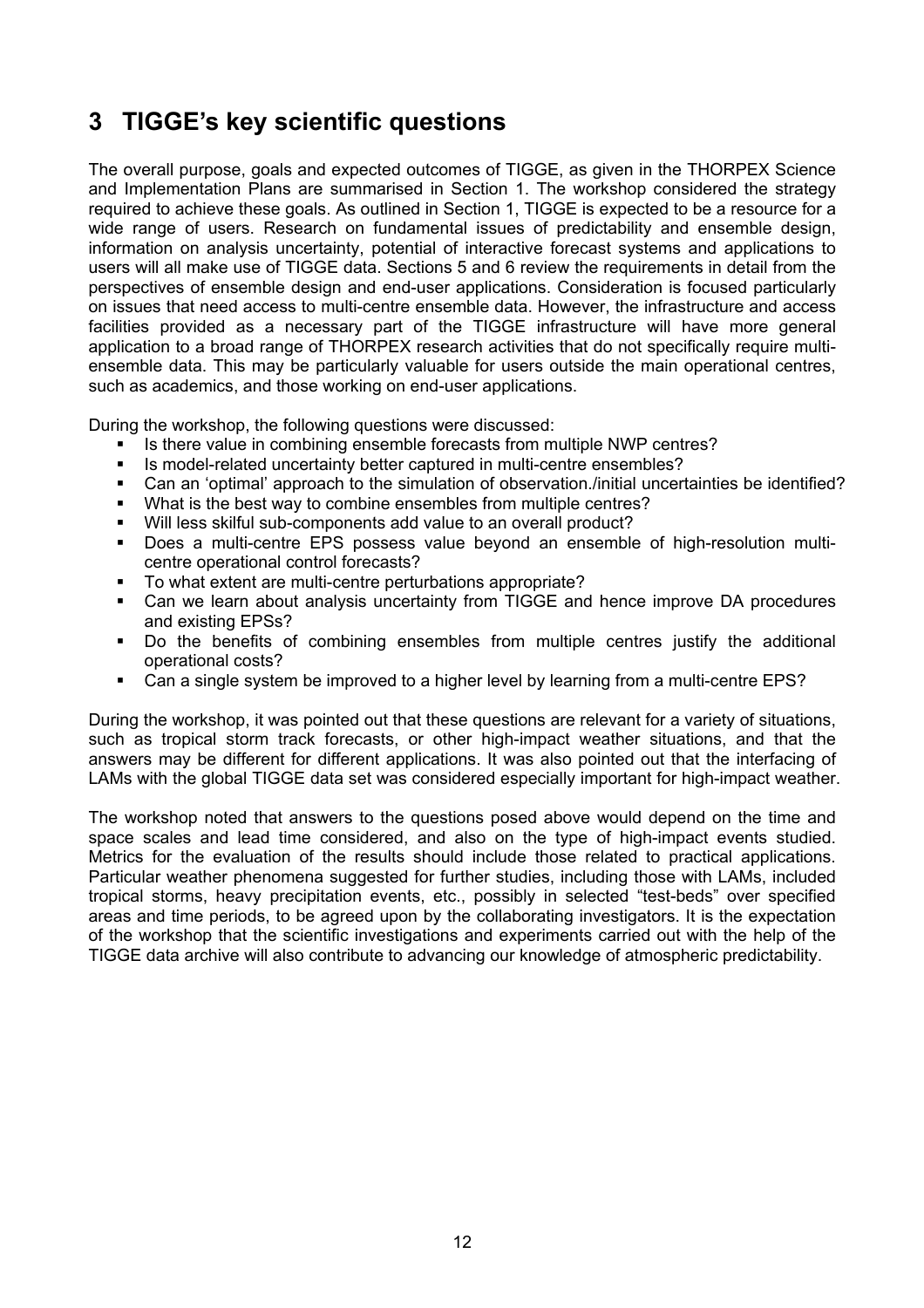### **4 Potential TIGGE ensemble investigations**

TIGGE offers a unique opportunity to investigate ensemble forecasting related issues that can be addressed only through the use of multi-centre ensemble prediction data sets.

#### *4.1 Investigations with routine TIGGE data*

In order to address the key scientific questions listed in section 3, the workshop proposed the following experiments for the consideration of the THORPEX research community.

The first group of experiments are based on the use of the routine ensemble data sets that are proposed to be part of the TIGGE archive, and should address the following two key issues:

- *Is forecast uncertainty better captured with a multi-centre approach?* 
	- $\circ$  How much analysis/forecast error is explained by single vs multi-centre ensembles?
	- o To what extent do perturbations describe analysis error? (Check perturbations against known properties of analysis error).
	- o Does the multi-centre approach provide a better description of uncertainty associated with moist/precipitation processes?
- *Explore and explain cases when sub-components of the TIGGE ensemble generated by different models bifurcate.*

#### *4.2 Global new-data experiments*

The second group of experiments considered by the workshop involved the coordinated generation of additional ensemble forecast data as part of a multi-centre inter-comparison.

#### **4.2.1 Multi-Model / Multi-Analysis Ensemble (MUMMA)**

A set of cross-model cross-analyses experiments was proposed, in which each centre's model would be run from the analyses of each of the other centres as well as from its own analysis. If N centres participate, this would yield NxN forecasts. The properties of the N forecasts from each initial condition may provide further insight into characteristics of model error. Consideration of the N forecasts using the same model may provide information about the impacts of using the different analyses available at the various centres. Integrations can be carried out in near-real time (preferred for operational feedback) or retrospectively for limited period of time (30-90 days?), possibly at low resolution (e.g. ~T150), to limit cost requirements. Difficulties in actually interfacing analyses and models were recognized and discussed. This experiment was referred to as MUMMA .

In particular, the workshop considered MUMMA suitable for testing the following science hypotheses related to multi-centre ensemble forecasting:

- The control initial fields (operational analyses) from the different NWP centres provide a good description and sampling of uncertainty in the initial conditions (when the same model is used)
- The use of different models provides a good description of model related forecast uncertainty (when the same initial conditions are used)
- The complete MUMMA ensemble will better describe forecast uncertainty in general as compared to an ensemble generated at a single centre.
- The combination of analyses from multiple centres provides an improved estimate of the initial state, and better quantification of the analysis uncertainty

The immediate requirement to enable MUMMA is that analyses from contributing centres are made available within TIGGE on ~20 pressure levels at the resolution available at contributing centres.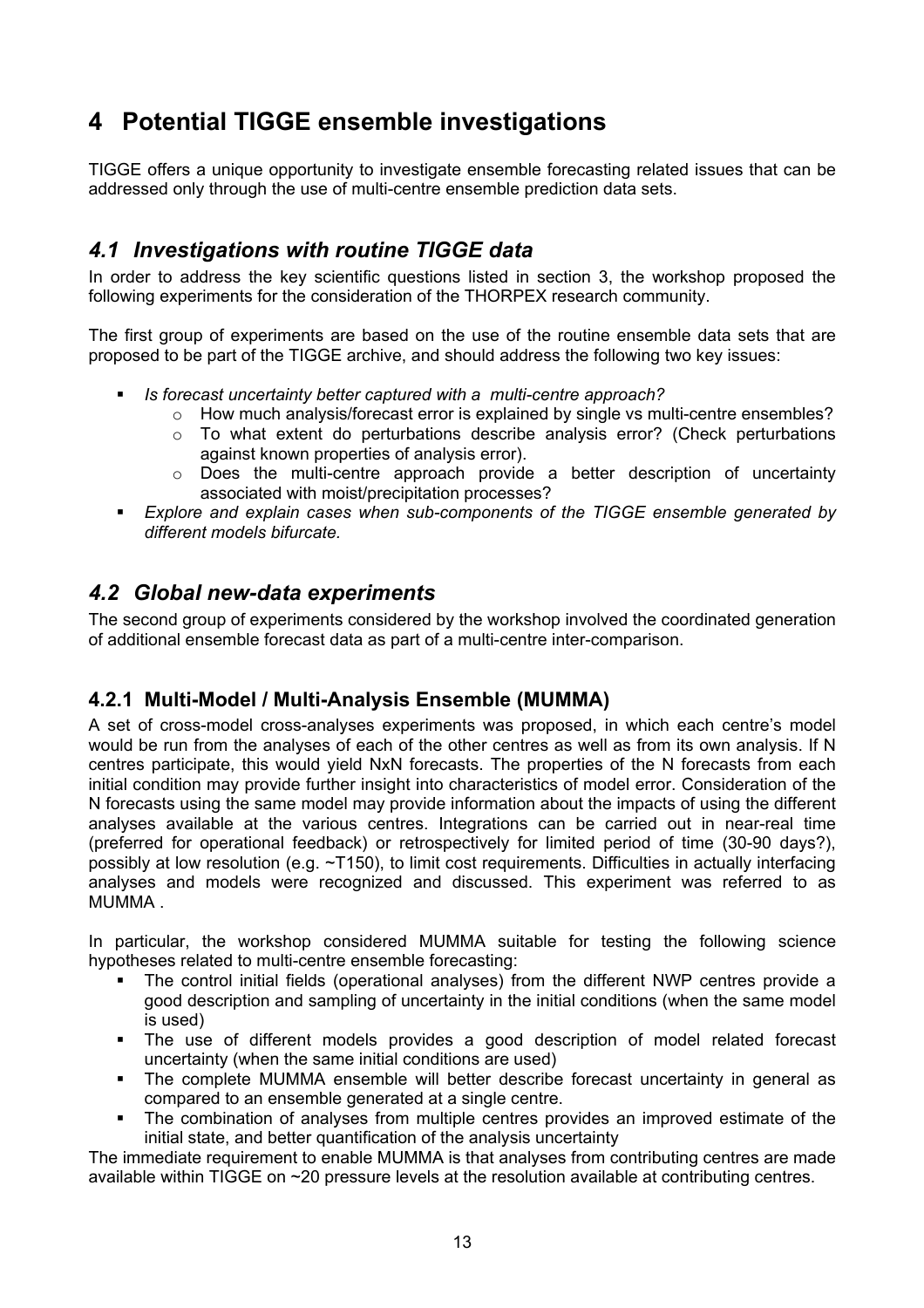It was pointed out that one of the key difficulties in realizing this project would be the treatment of surface field: one approach that could be followed is to integrate each model using upper-air fields from analyses generated by the other centres, but using surface data from its own analysis. The fact that this project may face this and other technical problems, and require considerable resources should be considered in the planning phase. It was also mentioned that a similar initiative might be being undertaken or considered by WGNE, and has been suggested that before proceeding with any MUMMA project, the potential link with WGNE is investigated.

#### **4.2.2 Controlled initial perturbation experiments**

An experiment using a single model (possibly developed and/or installed at the Earth Simulator) to integrate all available perturbation fields was proposed. This would allow:

- the comparison of the multi-centre TIGGE ensemble with a same-size single-model system in which only the initial conditions are different between members
- The comparison of the effectiveness of different perturbation techniques that are used operationally at different centres, eliminating the effect of different initial conditions and NWP models as used in operations (Buizza et al 2005, Bourke et al. 2004)
- evaluation of the relative importance of ensemble size and resolution by for example running the system with 350 members at T100 and with 50 members at T200 (i.e. comparing systems with similar computational cost).

#### *4.3 Links between global and regional EPSs*

In view of the emphasis of THORPEX on high-impact weather, the interfacing of global ensemble prediction systems with LAM ensembles was considered to be of particular importance. In that context, a key question that TIGGE should address is the following:

 Will the use of TIGGE data as boundary conditions in LAM ensembles (for existing systems, see table in Appendix B) lead to enhanced guidance for high impact weather events?

Regional models require lateral boundary conditions from a global model at high temporal resolution and either on all model levels or on pressure levels, depending on the specifications of the regional model. Transmission and archiving of this data (full model fields for all ensemble members) is not currently feasible for TIGGE. However, the following proposals are feasible and should be considered:

- Retain the required global fields at the originating centre for a limited time (e.g. 2 days), during which LAM groups can access the data if they wish (for example if the situation is particularly interesting). Archiving of these data would be the responsibility of the LAM group; the data would not be archived by the global centre.
- Retain for a longer period (and possibly transmit and archive in TIGGE) a limited and predefined set of "frames" that provide the necessary boundary conditions for given regions. This is significantly less data than the full fields but does not allow flexible choice of LAM region.
- For particular high-impact cases, chosen in real time, archive the full model fields in TIGGE. This would allow many LAM groups to carry out case study work on significant events.
- For a pre-selected period (e.g. 1 month), archive required global fields at originating centres and transfer (by tape) to TIGGE archive, to allow intensive study of use of TIGGE global models to drive regional ensembles.

The first proposal in the above list is a potential real-time/operational configuration. Such a system provides part of the interactive component of TIGGE since it allows for specific on-demand action whenever severe weather seems imminent. It is suggested that in the planning phase these proposals are discussed with groups and consortia involved with limited area activities (e.g. HIRLAM, COSMO-LEPS).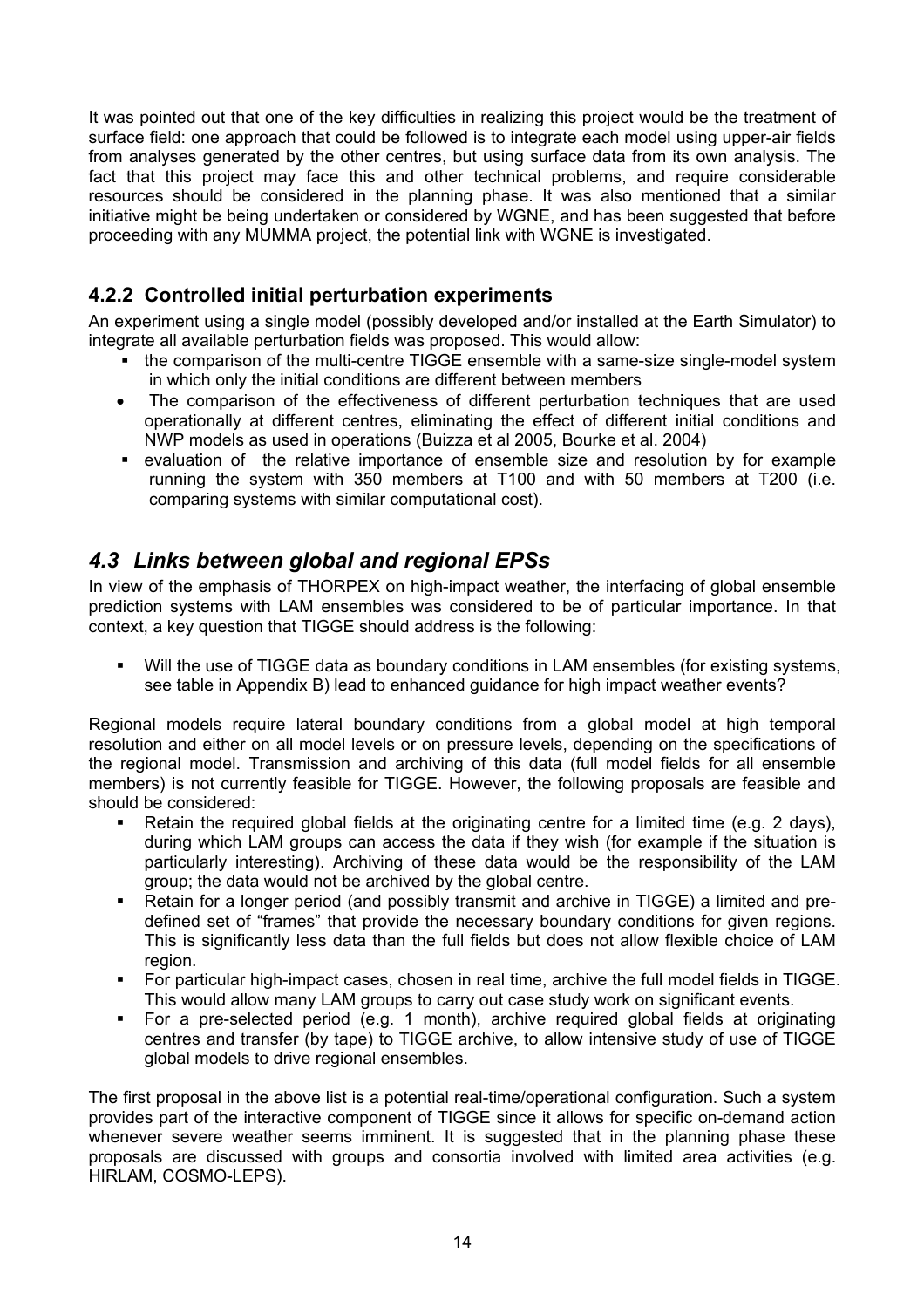### **5 Societal and economic applications of TIGGE research**

There is a wide range of users in both the public and private sectors who could potentially act as partners in translating the information contained in TIGGE products into socio-economic benefits. Organizations in the following broad areas were identified by the workshop as being possible partners in TIGGE applications research:

- *Civil Protection and Aid Agencies*: e.g. preparation for and response to floods, storms, tropical and mid-latitude cyclones, heat-waves, wild-land fires, snowfall, landslides, atmospheric release of hazardous materials, and diseases with a weather-dependent component (including airborne disease).
- *Resource and infrastructure management:* e.g. water management, energy management, agriculture, forestry, fishing, health services, transportation, construction, retail, finance, tourism and sporting events.

It is anticipated that these sectors could exploit medium-range forecast information in various ways, uncluding:

- Preparation for deployment of resources: e.g. emergency disaster aid, forest fire-fighters, and equipment.
- Planning and scheduling of possible actions: e.g., evacuation planning, elective procedures in hospitals, making additional staff and equipment available at short notice, power-station maintenance.
- Monitoring of potential events: e.g. placement of mobile Doppler radar units.
- Scheduling of personnel shifts: e.g. city workers for ploughing and gritting.
- Increasing frequency of local, high-resolution modelling and/or monitoring: e.g. increase frequency of local flood forecasting models.

#### *5.1 Obstacles to Application of Ensemble Forecasts*

To allow and encourage these potential users to participate effectively in TIGGE-oriented research, the workshop identified several issues that need to be addressed:

- A lack of awareness of ensemble-based medium-range forecasts among potential endusers.
- A tradition of end-users dealing with forecasts presented deterministically and a lack of experience in exploiting probabilistic forecast skill.
- The need for end-users to formulate appropriate responses to relatively low probability, albeit highly significant, warnings issued at lead times of several days.
- A lack of verification of ensemble forecasts against quantities of interest and relevance to end-users.
- The non-quantitative formulation of some ensemble-based products.
- Restricted access to ensemble data products.
- The high data volumes associated with ensemble forecasts, and data interfaces that are unsuitable for end-users.
- The availability of ensemble-based forecasts in forms suitable for end-users and specific weather-risk problems. This is both a problem of visualization and dissemination and also applies to deterministic forecasts.
- An incomplete characterization of the global climatology of severe weather in conjunction with the model climatologies of severe weather.
- Periodic changes and updates to numerical models that possibly diminish the robustness of post-processing and verification methods.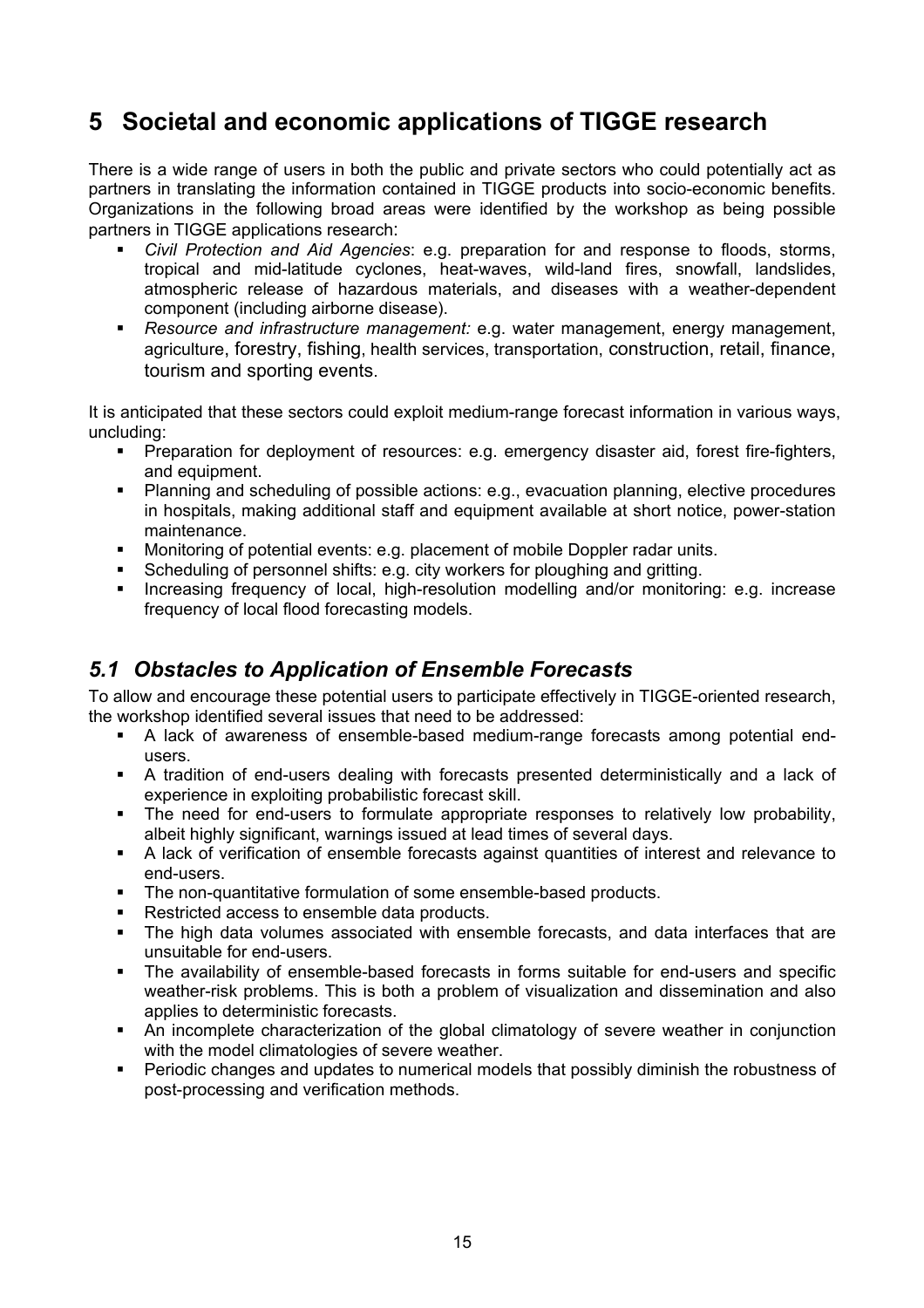#### *5.2 Strategies for Promotion of Socio-economic Applications*

The workshop made the following recommendations and suggestions for how the issues outlined above might be addressed:

- Awareness and visibility of ensemble-based forecasts should be raised. Two means of furthering this aim could be the creation and dissemination of brochures and establishing a web site aimed at potential end-users.
- A workshop format should be developed to stimulate discussion between meteorologists and potential end-users in how information contained in ensemble forecasts might be translated into socio-economic benefits. Such workshops should be held in multiple locations and targeted on specific applications or sectors to reach communities of potential end-users.
- Collaborative projects between meteorologists, academics and end-users in the public and private sectors should be promoted. Projects such as the Direct and Inverse Modelling in Environmental End-to-End Prediction (DIME) project at the London School of Economics and the European Flood Alert System (EFAS) developed and tested during the European Commission's Framework 6 programme may provide useful models for this type of joint research.
- Post-doctoral researchers should be placed within end-user organizations to facilitate a two-way exchange of information and experience concerning the integration of ensemblebased forecasts into decision-making. Such efforts should yield an understanding of the decision-making process, quantitative assessment of the impact of forecast information for specific weather-sensitive decisions, and a definition of the metrics for measuring forecast utility.
- An online catalogue of databases of observations relevant to potential end-users should be established. Examples include hydrological observations and energy demand.
- An effort to characterize the global climatology of severe weather in both observations and the models should be made to help end-users interpret low probability forecasts of severe events and allow tools such as the Extreme Forecast Index to be extended to the whole globe.
- The TIGGE project should be used as an opportunity to study and possibly quantify the impact of numerical model changes on the value of post-processing techniques.
- The TIGGE project should develop an early prototype deployment of some subset of the above ideas. This will serve to demonstrate the concepts and potential value to the intended beneficiaries as well as provide a test-bed for the technical and scientific requirements.

Implications for the design of the TIGGE facility are included in Section 8 on access and data policy.

### *5.3 Data Requirements for Socio-Economic Applications*

The draft list of variables given in section 9.7 was considered by the workshop to be acceptable for socio-economic applications research, including driving hydrological models. In addition, it would be advantageous to have a higher temporal frequency than 6 hours in the first 72 hours of the forecasts. The actual temporal frequency should be consistent with the spatial resolution of the model.

If ensemble forecast information is to be translated into socio-economic benefits it is of paramount importance that all barriers to the use of TIGGE data be minimised, whether these barriers are administrative, technical or caused by a lack of understanding as to what the data are and how they should, and should not, be used. The success of socio-economic applications will depend upon data being available, accessible and usable.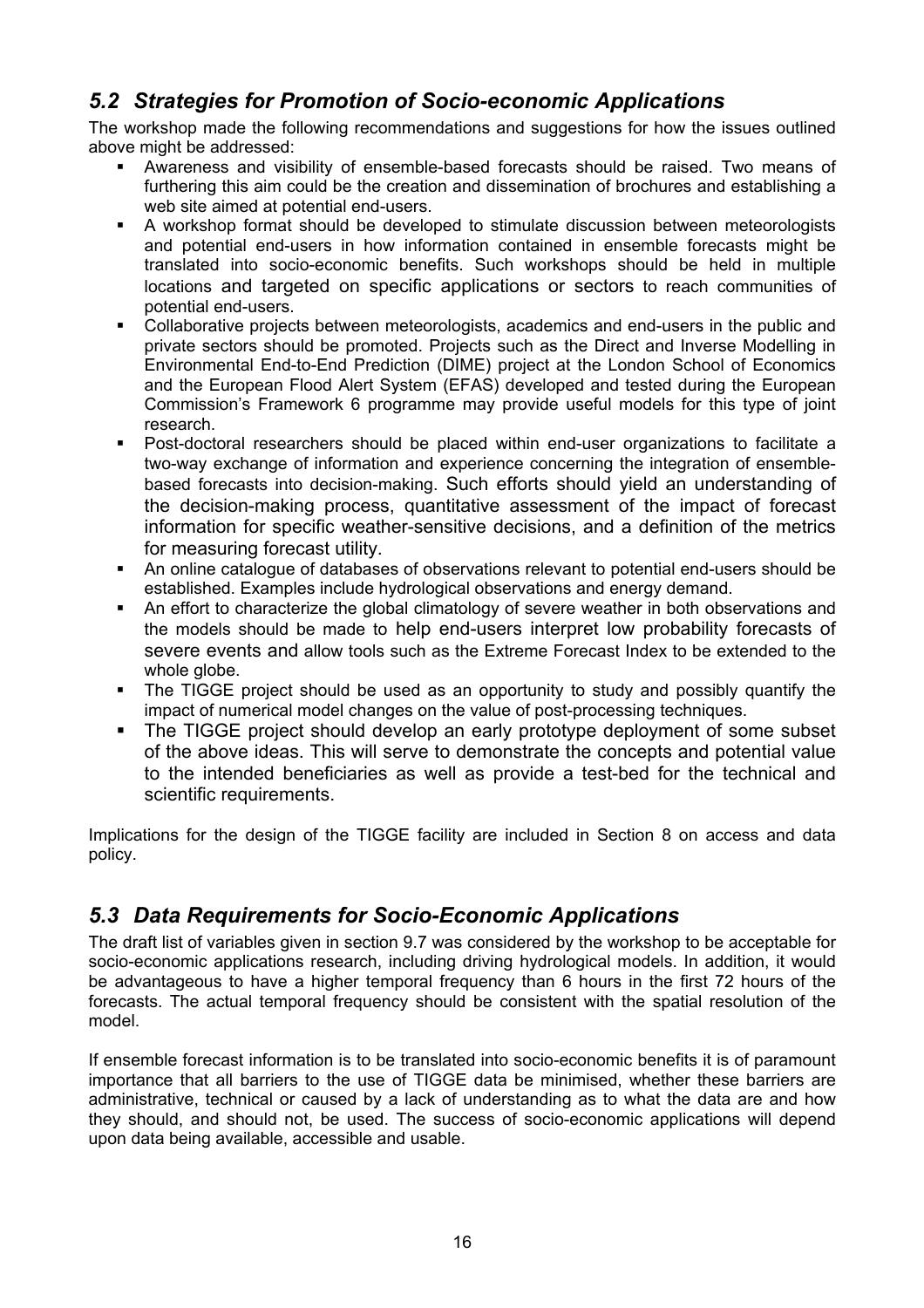### **6 TIGGE's links with other projects**

TIGGE could benefit from strong links with existing international projects, in particular with close interactions with the North American Ensemble Forecast System, hydrological projects, monthly/seasonal projects and ad-hoc demonstration projects. Some ideas on why these links should be promoted are highlighted hereafter.

#### *6.1 The North American Ensemble Forecast System (NAEFS)*

The North American Ensemble Forecast System (NAEFS) is a multinational project being developed by the Meteorological Service of Canada (MSC), the National Meteorological Service of Mexico (NMSM), and the US National Weather Service (NWS), with the UK Met Office joining in 2006. The project involves the exchange and sharing of global ensemble forecasts among the participating countries. The NAEFS' Initial Operating Capability was established in September 2004.

NAEFS plans to become fully operational by March 2006, and further refinements are expected to be implemented in the following years. Each set of ensemble forecasts (currently from MSC and NWS) will be statistically post-processed to reduce systematic errors. The bias-corrected constituent ensembles will be combined into a joint ensemble that will be used to generate forecast products for intermediate and end users. All software products used in the processing of ensemble forecast data, as well as in the generation of products are shared among the participating organizations, and used consistently at each centre. As a result, forecasts issued by the participating national meteorological services will be seamless both in time and space.

TIGGE will co-ordinate with NAEFS, and will benefit from the research, development and experience of multi-model ensembles accumulated within that project. Not surprisingly, the TIGGE database and the associated research plans share many of the design features of the NAEFS project, since both are based on the use of combined multi-centre ensemble forecasts. The new techniques and tools that are being developed for NAEFS will also be shared with the THORPEX research and user community. It is expected that TIGGE-related THORPEX research will greatly expand the capabilities of multi-centre ensemble forecasting and that the enhanced techniques will find their operational use in the NAEFS and its successors.

The workshop considered it important to minimise any duplication of effort between TIGGE research activities and the operational NAEFS. Wherever possible, infrastructure should be integrated, software shared and research and development activities co-ordinated between the two projects. This needs to be addressed at the outset of TIGGE to avoid costly parallel developments. Formal contact between TIGGE/THORPEX and NAEFS should be established as soon as possible to discuss the issues highlighted above.

### *6.2 Links with hydrological projects (EFAS and HEPEX)*

TIGGE could foster the development of closer links between meteorological and hydrological institutions, thus helping the realization of integrated meteo- and hydro-logical forecasting systems. To investigate these opportunities, TIGGE should explore the possibility to establish links with two existing meteo- and hydro-logical initiatives:

- **EFAS, the European Flood Alert System**
- **EXECTEX, the Hydrological Ensemble Prediction Experiment**

These two initiatives aim to bring the international hydrological and meteorological communities together to develop reliable forecasting tools that can be used with confidence by the emergency management and water resources sectors to make decisions that have important consequences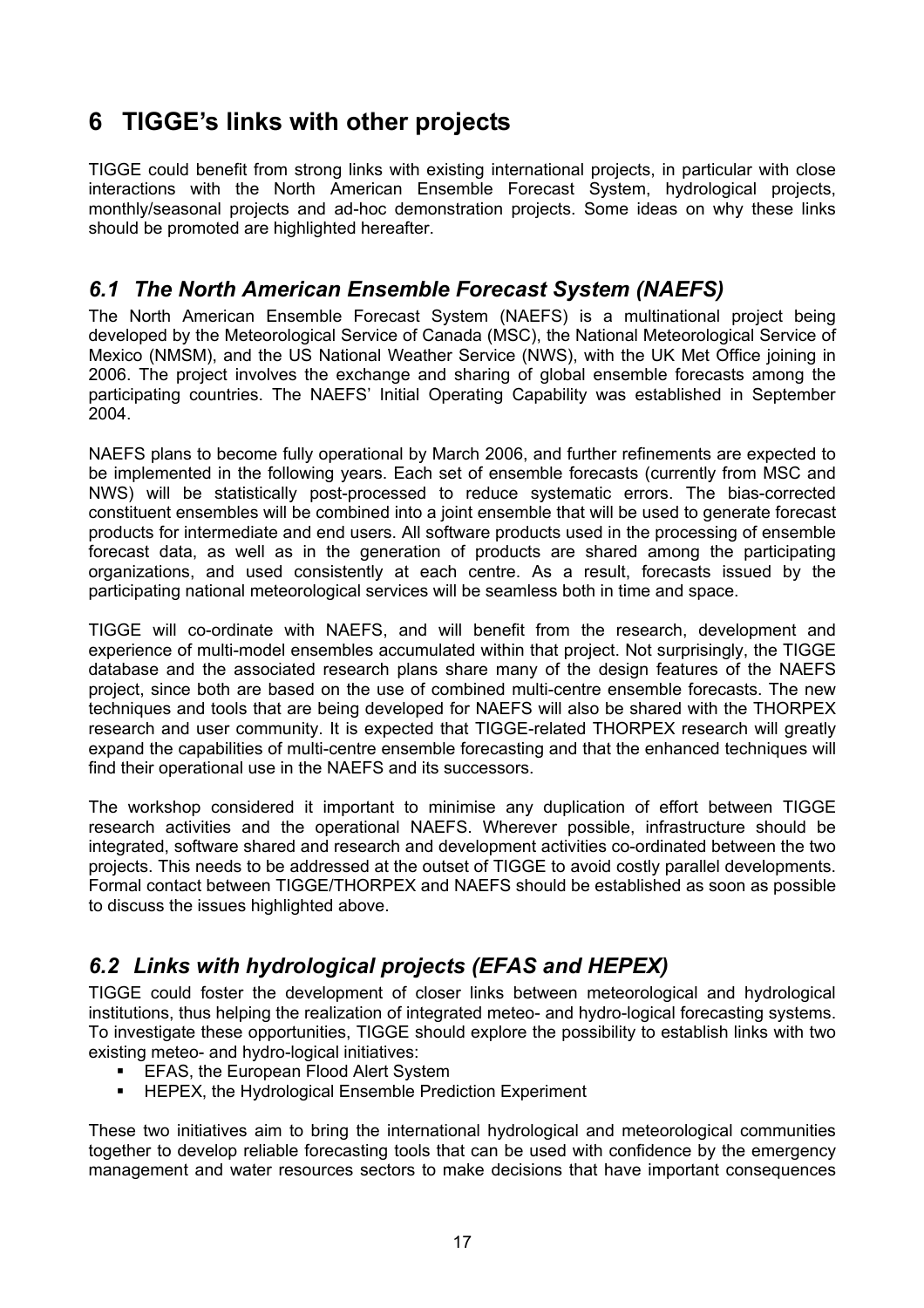for public health and safety, and the economy. The TIGGE data-set should be designed taking into consideration the requirements of these and similar initiatives.

#### *6.3 Links to monthly/seasonal data and COPES*

Co-ordination between THORPEX and the WCRP/COPES initiative, to address the observational and modelling requirements for the prediction of weather and climate for two weeks and beyond, is one of the core objectives stated in the THORPEX Science Plan.

The workshop noted that a number of centres are exploring the concept of "unified" or "seamless" forecast production spanning a range of timescales from days to seasons. End users would benefit from a more consistent and standardised product suite. Potential benefits for modelling centres are both scientific and technical, with expected resource savings.

There is significant potential for mutual benefits in infrastructure, data access and applications development from collaboration and coordination between activities on different time-scales. The links being established between THORPEX and COPES should include consideration of these issues at an early stage.

#### *6.4 THORPEX Campaigns and Demonstration Projects*

THORPEX will conduct regional and global campaigns to demonstrate and evaluate new observing technologies and interactive forecast systems. THORPEX will explore the opportunities to carry out these campaigns in conjunction with major international programmes such as the International Polar Year (IPY) and the African Monsoon Multi-disciplinary Analysis (AMMA).

THORPEX Demonstration Projects are specifically intended to benchmark the societal and economic benefits of the THORPEX programme.

Possible demonstrations include

- The Beijing Olympics in 2008, in collaboration with the WWRP Research and Development Project (B08RDP) on use of short-range ensemble forecasts
- **•** Demonstration of the usefulness of ensemble forecasts for risk-reduction strategies in African countries most vulnerable to weather-related diseases
- **IMPROVEMENTS OF forecasts of sand and dust storms (in collaboration with the WWRP Sand** and Dust Storm Experiment)

It is important that assessment of the benefits to end users (through coupling to impacts models or specific user applications) is included in at least some of these demonstrations.

The Campaigns and Demonstrations will provide guidance to relevant bodies including the WMO Commission for Basic Systems (CBS), the World Weather Watch (WWW) and operational forecast centres on improvements to forecast systems, and optimisation of global and regional observingsystems.

TIGGE will be a major resource for many of these field campaign and demonstration activities. The TIGGE framework may, for example, be able to provide:

- Straightforward, consistent and real-time access to required forecast information to all involved in a given activity
- Advance warning of potential significant events based on multi-centre ensemble predictions
- Specific indications of where and when additional observations would be particularly useful (by generating and providing access to sensitive area prediction data through the TIGGE infrastructure).
- Predictions of when it may be especially important to be able to run regional/mesoscale ensembles (this might give some flexibility if a centre is not able to commit to continuous running of a regional system).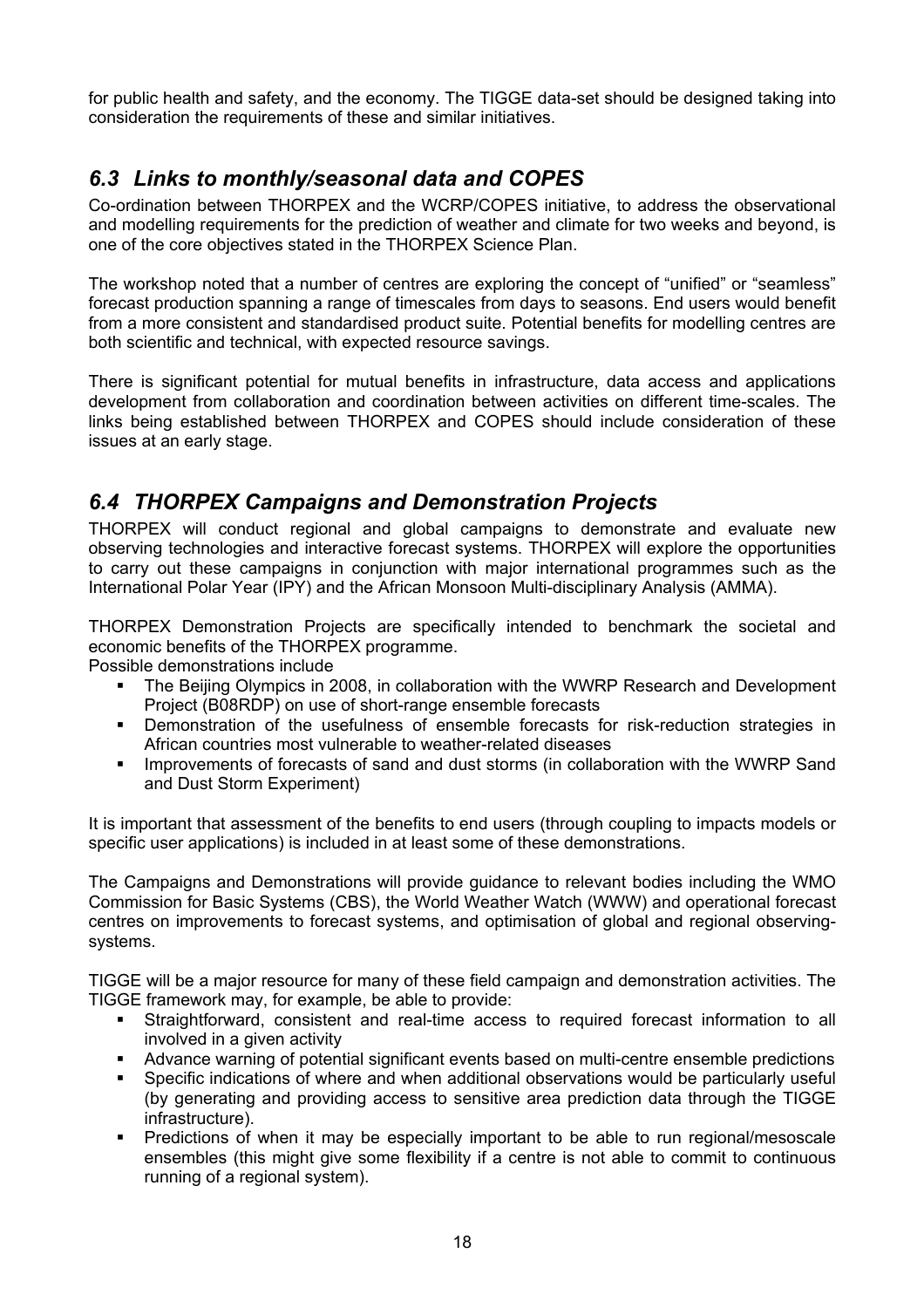Provision of boundary conditions for high resolution regional ensembles

The appropriateness and feasibility of these options will need to be assessed for each activity.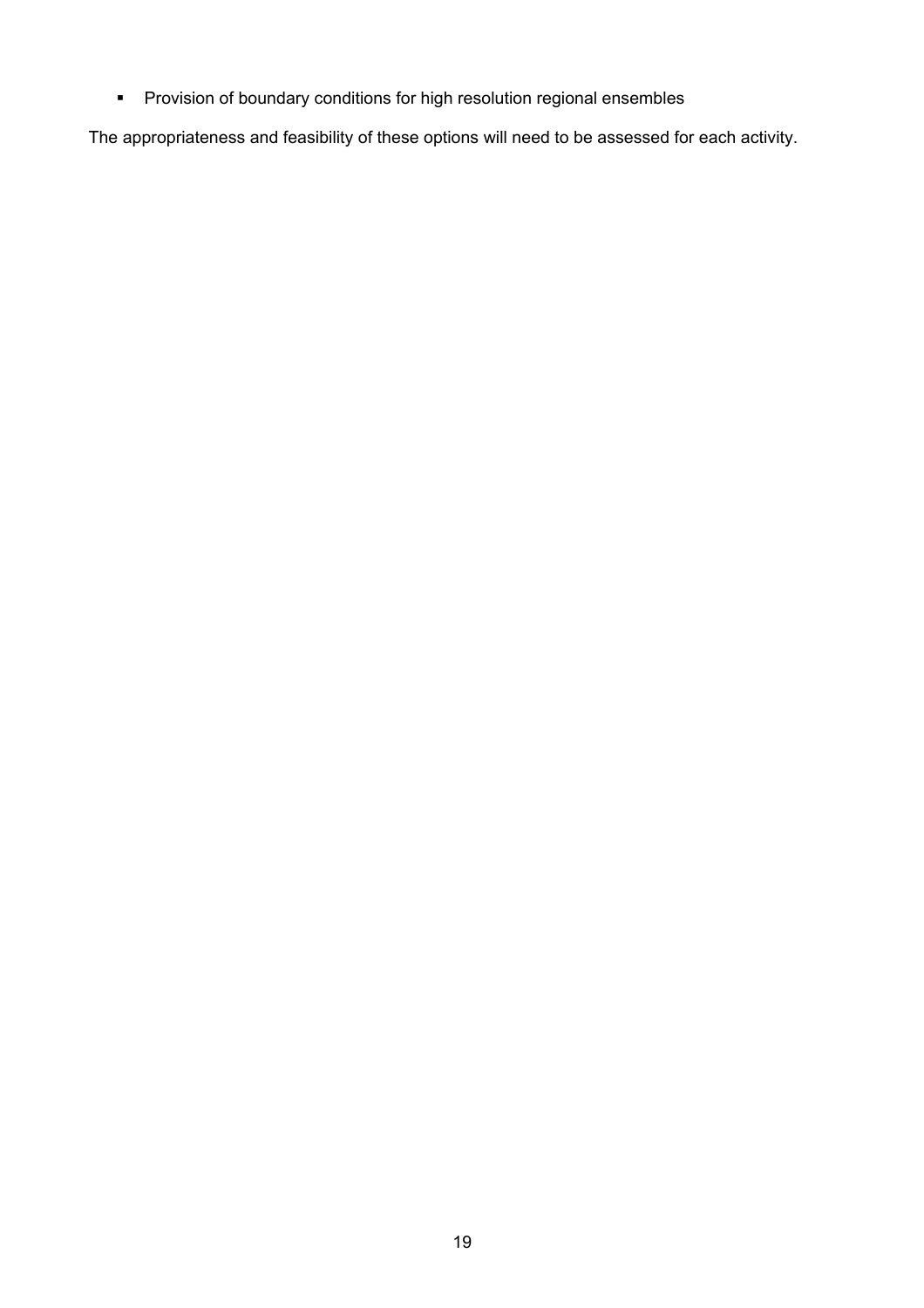### **7 Calibration, combination and verification of TIGGE's forecasts**

Once a set of ensemble forecasts has been generated it then becomes necessary to verify the forecasts. TIGGE will archive forecasts and observations to enable individual users to perform a wide range of diagnostics and verification studies. If the verification indicates that there are systematic errors then some adjustment (calibration) is necessary to optimize the forecasts. Because TIGGE will involve multiple ensemble forecast systems, techniques will be needed to combine them into synthesized forecast products. To assist TIGGE researchers in their investigations and data users in their choice of optimal ensemble configuration, it is recommended that a library of open-source verification, calibration, and combination routines be made available along with the data.

#### *7.1 Observations and analyses*

Observations and analyses of meteorological variables must form an important part of the TIGGE dataset. When verifying against analyses a weighted blend of analyses from several operational centers may be a fairer verification field than single-model analyses to avoid incestuous false skill, particularly in the early forecast range and in data-sparse regions (this is a debatable issue that should be investigated under TIGGE).

In order to produce statistically significant verification results, particularly for severe weather and other rare events, it is necessary to have a large number of samples spanning both time and space. However, to explore the dependence of forecast performance on region, season, etc., it is also desirable to have sample sets that are relatively homogeneous. Care must be taken to balance these two considerations.

Verification techniques are now beginning to account for uncertainty in the verification data. Therefore observation and analysis error statistics should also be part of the TIGGE dataset. Research should continue on investigating the best ways to make use of information on observational uncertainty. Use of re-sampling techniques in verification can help to quantify the impact of small data samples for rare events, and also of inhomogeneities in forecast datasets caused by changes in operational ensembles.

#### *7.2 Verification*

To provide information on forecast quality to help address many of the scientific questions listed in Section 3, TIGGE should host (or be instrumental in the establishment of) a website that contains a limited set of verification statistics for individual and multi-model ensembles. It is recommended that the WMO standard for ensemble forecast verification (section III of the WMO Manual of GDPS, Attachment II.7, Table F) be used as a baseline. A verification website following this standard is already hosted for WMO by the Japan Meteorological Agency and could form a prototype for a TIGGE website. The recommended scores and diagrams for probability forecasts are:

- Reliability diagrams
- ROC diagrams
- **Brier skill score**
- (Continuous) Ranked Probability skill score
- Relative economic value

Ensemble spread should be assessed using:

- Rank histogram
- **Spread vs. skill**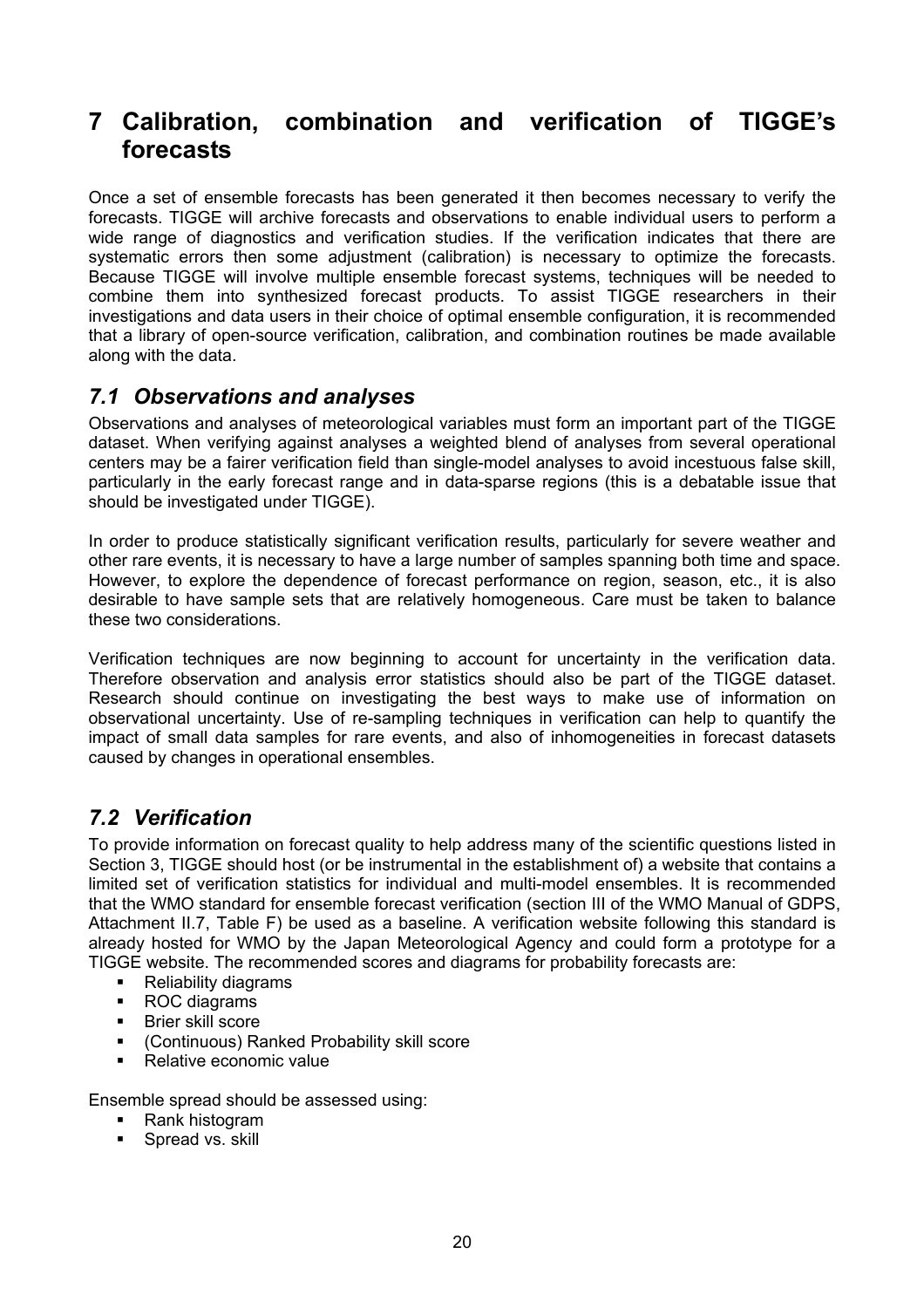The WMO standard defines "reliability tables" (contingency tables) as the mechanism for exchange of results, from which all of the probabilistic scores and diagrams can be calculated. In addition to these probability-based metrics the verification should also include assessment of the ensemble mean in a similar fashion to traditional deterministic verification:

- **-** RMSE
- **Anomaly correlation**
- **Spatial variance**

The WMO standard variables to be verified include:

- PMSL +/- 1, +/- 2 S.Ds w.r.t. climatology
- $\blacksquare$  Z<sub>500</sub> +/- 1, +/- 2 S.Ds w.r.t. climatology
- $|V|_{850}$  with thresholds of 10, 15, 25 m/s
- $\overline{T}_{850}$  anomalies with 2, 4, 8 C w.r.t. climatology
- **Precipitation at 1, 5, 10, 25 mm/24h verified against observations from the GCOS network**

To provide further verification for weather near the surface, which is where the greatest impact is felt, we additionally recommend the verification of:

- $T_{2m}$  +/- 1, +/- 2 S.Ds w.r.t. climatology
- $|V|_{10m}$  with thresholds of 5, 10, 15 m/s

The climatology referred to by the WMO standard is a "centre specified climatology". Since the TIGGE dataset will include analyses of these fields from multiple operational centres it would be preferable to use a weighted blending of operational analyses as the reference state used for verification and for definitions of climatology. Alternatively, a re-analysis dataset (e.g. ERA-40) could be used for climatology. For station verification, the long-term station climatology should be used

Verification software, compatible with the TIGGE archive dataset, should be prepared for the variables and scores in the above list. This will provide the basis for consistent evaluation of TIGGE and needs to be done as soon as possible, and made available to all participants in TIGGE. This may eventually be a more consistent and effective way of carrying out the verification both for WMO and for TIGGE research projects, and could be automated to update monthly on the TIGGE dataset.

Statistics will be accumulated monthly for forecast periods of 24h, 48h, etc. Monthly results will be saved in a format that enables aggregation to longer time periods. The spatial domains over which verification should be done are specified following the WMO standard:

- Northern Hemispheric extratropics  $(90^{\circ}N 20^{\circ}N)$
- Tropics  $(20°N 20°S)$
- Southern Hemispheric extratropics (20°S 90°S)

The reporting of confidence intervals with the verification statistics is highly recommended to help assess whether estimated ensemble skill is statistically significant, and whether differences in ensemble performance are significant.

The verification products specified above represent only a basic set. TIGGE also encourages the development and use of additional verification methods including feature-based and user-oriented verification methods.

Verification of extreme (rare) events remains a difficult problem, but one which is extremely important for meeting THORPEX goals. These fall well outside of the  $\pm 1$ ,  $\pm 2$  standard deviations w.r.t. long-term climatology specified above. Because of the small sample size, and also because of difficulties in making accurate observations in extreme events, there are large uncertainties associated with the verification results. Rather than relying on uncertain statistics, research groups should examine the TIGGE ensembles for the severe weather events that are of particular interest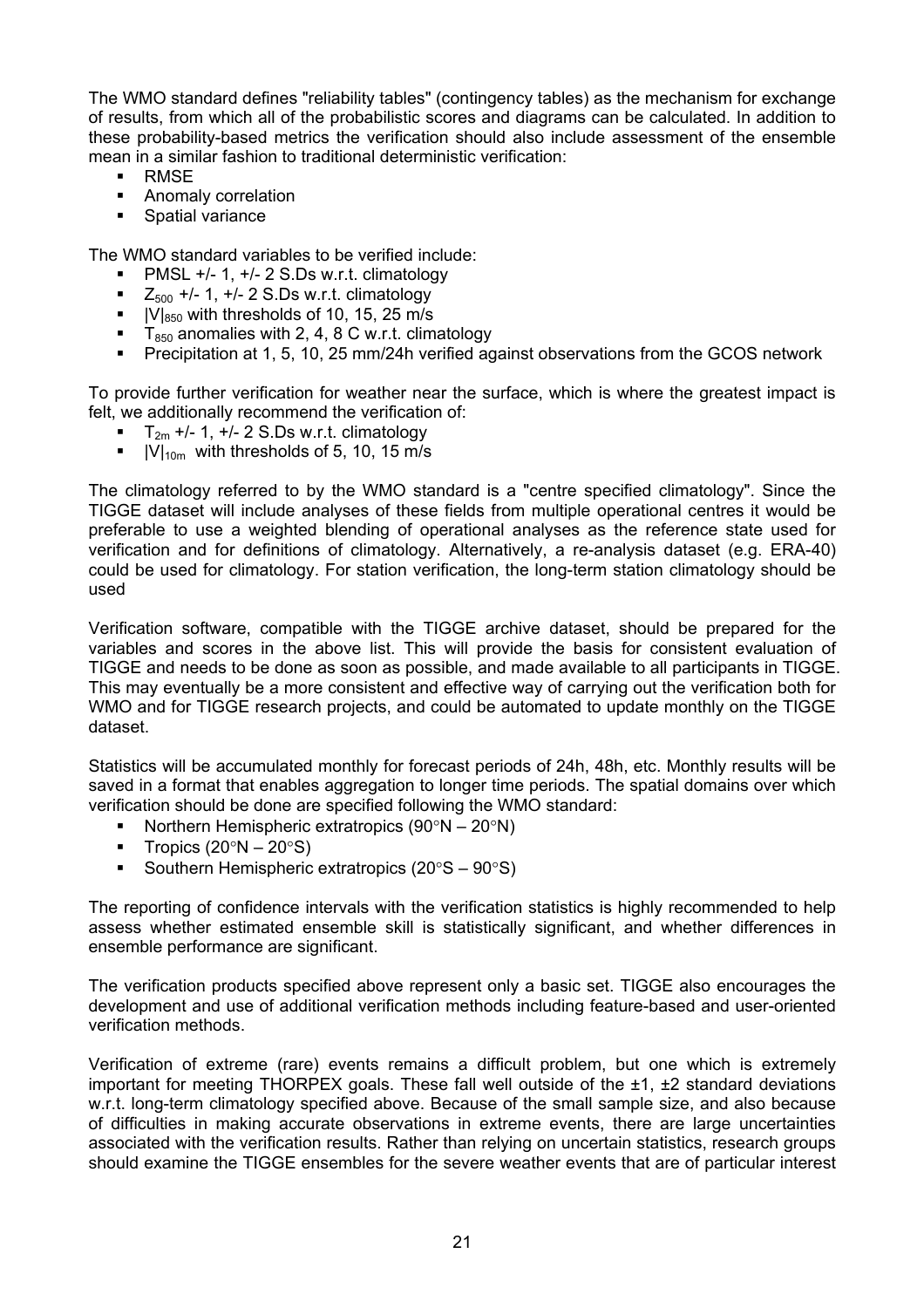to them. Further research, possibly involving the statistical community, is required to develop methods of estimating ensemble skill for rare events.

#### *7.3 Calibration*

Here, calibration refers to the statistical adjustment of ensemble forecasts based upon a comparison of prior forecasts and observations. Calibration can apply corrections for biases in both the mean forecasts from individual models and the spread in ensembles. Within TIGGE research is particularly required in calibration methods for multi-model ensembles, which is closely linked with work on combination described in section 7.4 below.

There is a tension between the desire of operational forecast centers to calibrate using short training periods and the potential for greater improvement by using longer training periods (*Hamill et al.* 2004). TIGGE will include NOAA/CDC's reforecast dataset (*Hamill et al.* 2005) which will enable comparisons between probability forecasts made using low resolution models with large training datasets and those made using the latest EPS systems (single and multi-model) but with shorter training sets.

### *7.4 Combination*

Combination refers to the generation of probabilistic forecast products based on multiple ensemble forecast systems with variable quality. TIGGE will investigate methods for optimal combination, building on related work done by the seasonal forecasting community. Some techniques such as Bayesian model averaging comprise both calibration and combination. As with verification and calibration, there is a tension between the need for large datasets to ensure statistical significance and avoid over-fitting based on small samples, and the need for systems to adjust to changes in operational ensembles.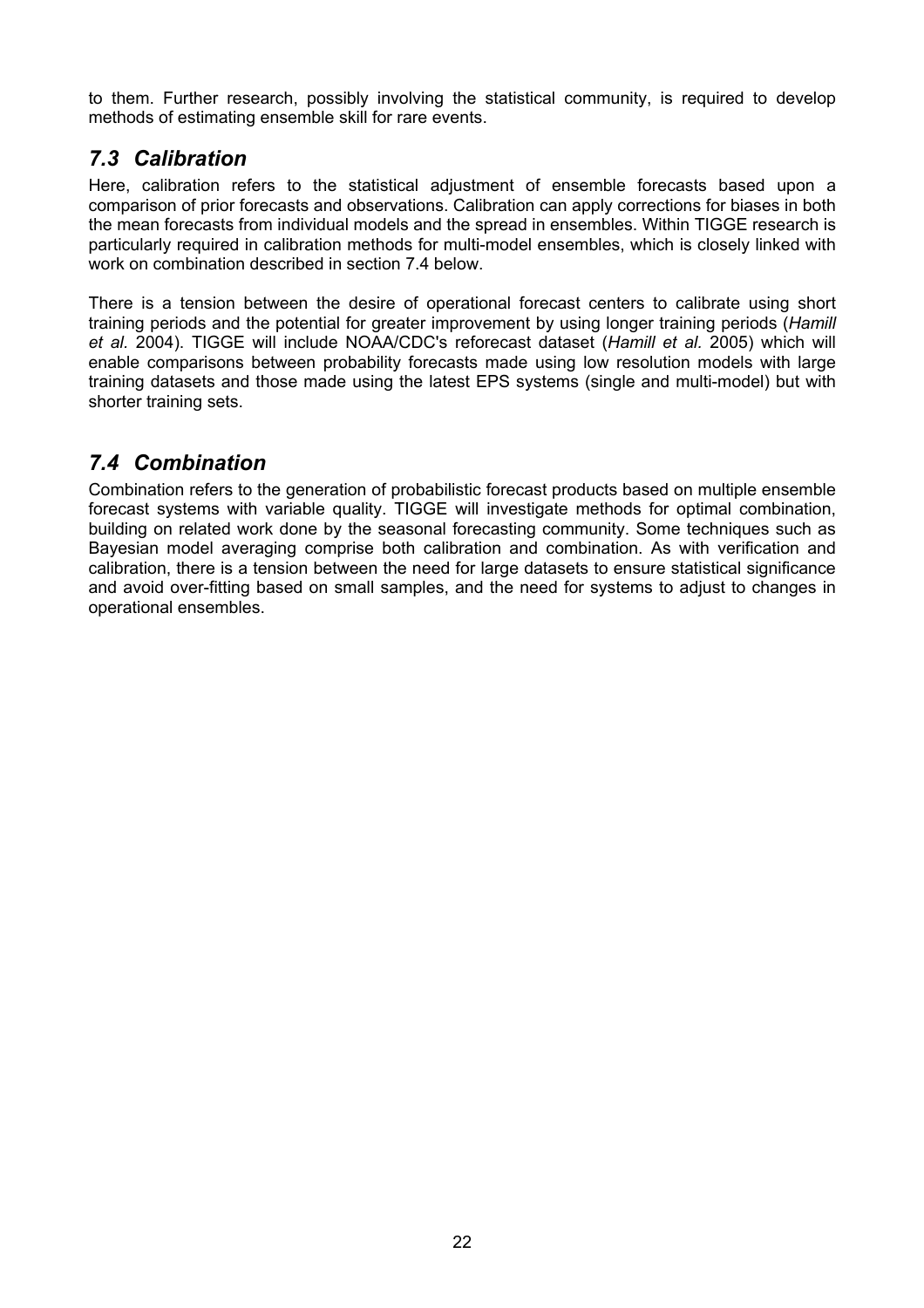### **8 User requirements: access and TIGGE's data policy**

The workshop made the following recommendations for data policy and access to TIGGE data:

- The data policy should ensure that ensemble data are available to any user willing to publish the results of research involving the data. This policy should include real-time data required for demonstrations. The process of obtaining approval for data access should be transparent, streamlined and reasonably fast
- To meet user needs, data access must go beyond simple bulk access (e.g. ftp of GriB files).
- Ensemble variables most likely to have the most direct socio-economic benefits should be re-archived in such a way that time series of forecasts for limited regions or single locations can be efficiently extracted. Self-training systems capable of making such a selection adaptively should be considered.
- Regional subsets of ensemble data should be stored at regional data centres. These regional data centres would improve the service offered to local researchers by offering a selection of product tailored for potential applications in that region and making them quicker to access in developing countries.
- The user interface for making data queries to the central and regional re-archives should be designed to be user-friendly and should make it as easy as possible for researchers in disciplines not used to dealing with exceptionally high data volumes to obtain subsets of ensemble data. This may require the support of multiple application views layered above the "meteorological access"
- Ready access to information explaining the data sets should be available. This information should be designed to be usable by non-meteorologists. Information concerning the model (centre, resolution, version etc.) used to produce data should be included as meta-data as well as the impact of those meteorological aspects of the model on end-user applications. Background information and guidelines will be required for users to make appropriate use (and understand limitations) of the data.
- Open-source sharing of post-processing software (calibration, combination, verification and decision-making) should be promoted in order to maximise benefit for both researchers and end-users.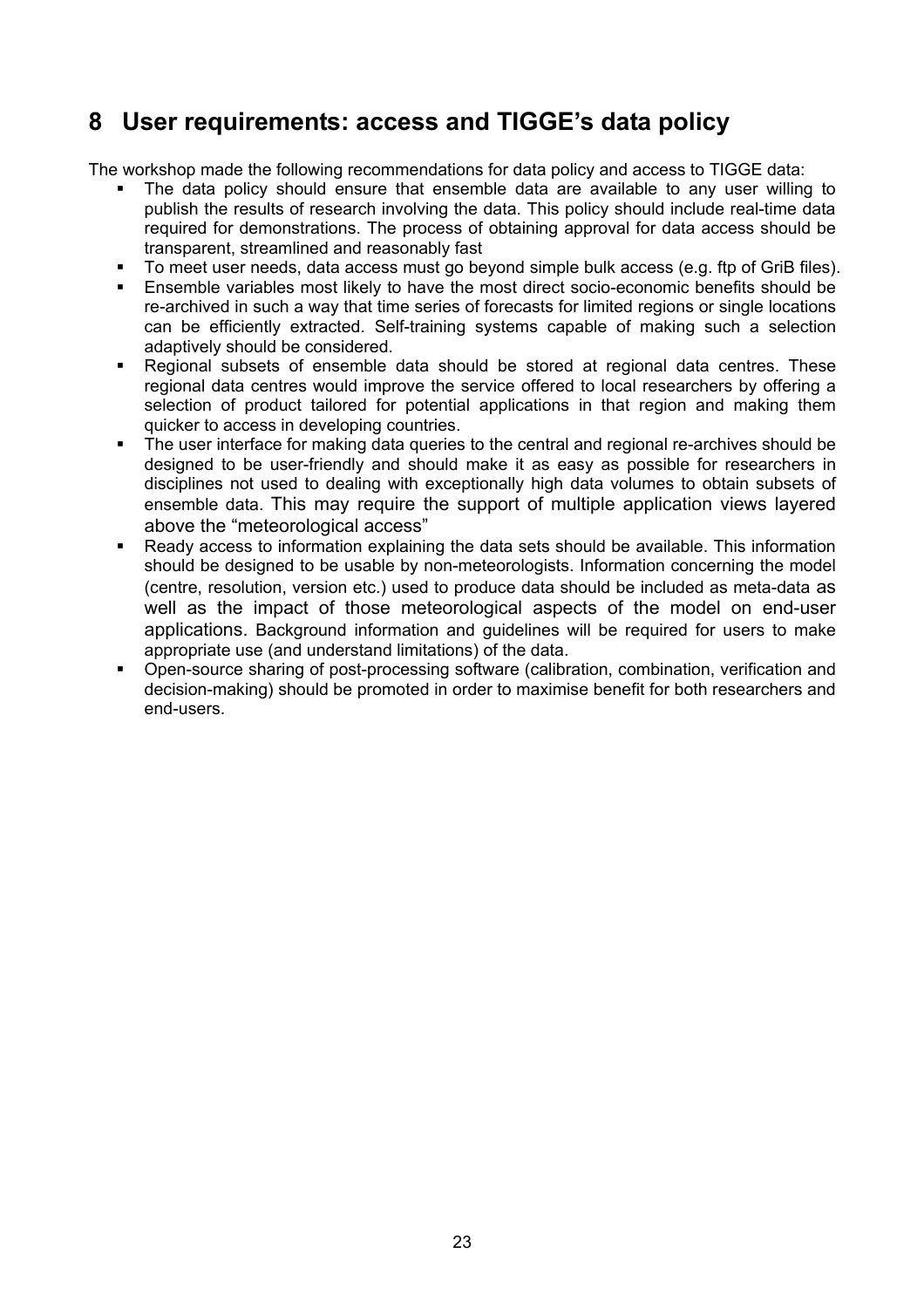### **9 Data requirements for TIGGE**

The success of TIGGE depends greatly on the data sets made available to the user community. In order to achieve the goals of the project, not only the forecasts produced during the project, but also re-forecasts and observational data sets have to be provided. This section summarises the data requirements identified at the workshop, based on the scientific research and application requirements presented in other sections of this report.

#### *9.1 Forecasts*

The operationally generated ensemble forecasts will form the core of the TIGGE database. This data set will be used to address basic scientific questions related to the performance of single vs. multi-models. A preliminary list of parameters to be archived in the common TIGGE database is given in section 9.7. Those tables, specifying the proposed content of the archive separately for surface and upper air levels, should be circulated in the TIGGE community for further consideration and eventual approval by the GIFS-TIGGE working group.

In order to perform extended studies on initial/evolving perturbations and the "Multi-Analyses-Multi-Model" experiments described in section 4.2.1, the full fields of the operational control run and perturbed analyses are also needed (on model or pressure levels). The immediate and non-trivial requirement to enable MUMMA is that analyses from contributing centres are made available within TIGGE on ~20 pressure levels at the resolution available at contributing centres.

#### *9.2 Re-Forecasts*

A number of forecast data sets for past periods exist and should be offered to the TIGGE community. This includes e.g. the NOAA-CIRES Climate Diagnostic Center's ensemble re-forecast data set, which will be part of TIGGE. This data set consists of 15-member, 15-day ensemble forecasts from 1979 - current, created from an unchanging T62 version of NCEP's medium-range forecast model, see Hamill et al. (2004, 2005) for details. Furthermore, both historical data (including verification) from operational ensemble forecast systems (ECMWF, NCEP, etc.), and reanalysis datasets (including forecasts, e.g. ERA-40, NCEP/NCAR) could be made available for TIGGE research. It is proposed to link to all these and any other data sets (NCEP re-analyses etc.) from the TIGGE website, whereas - at least for the time being - the actual access and download of the data should be realized via the original data access mechanisms of the respective data supplier. However, if during the project specific access standards are developed, it is desirable to apply such standards to the existing data sets as well.

#### *9.3 Initial / boundary conditions for LAMS*

In order to run limited area models with initial and boundary conditions from the TIGGE data set in general - model level data have to be provided. Since it is not feasible to transfer model level data from all participating EPS's to the central data repositories, other strategies for supplying LAMs with the necessary forcing data have to be developed. A possible solution would be to provide the full model level data only at the site of the producing centre and only for a limited period (up to 2 days after production). The LAM groups then have to download the forcing data (global model levels or frames) directly from the individual EPS centres they are interested in. Additionally, it was mentioned at the workshop that not all LAMs need model level data, but some LAMs can be run with a suitable number of pressure level fields. In order to address such needs, the archive should contain more pressure levels than needed for diagnostic and verification purposes only.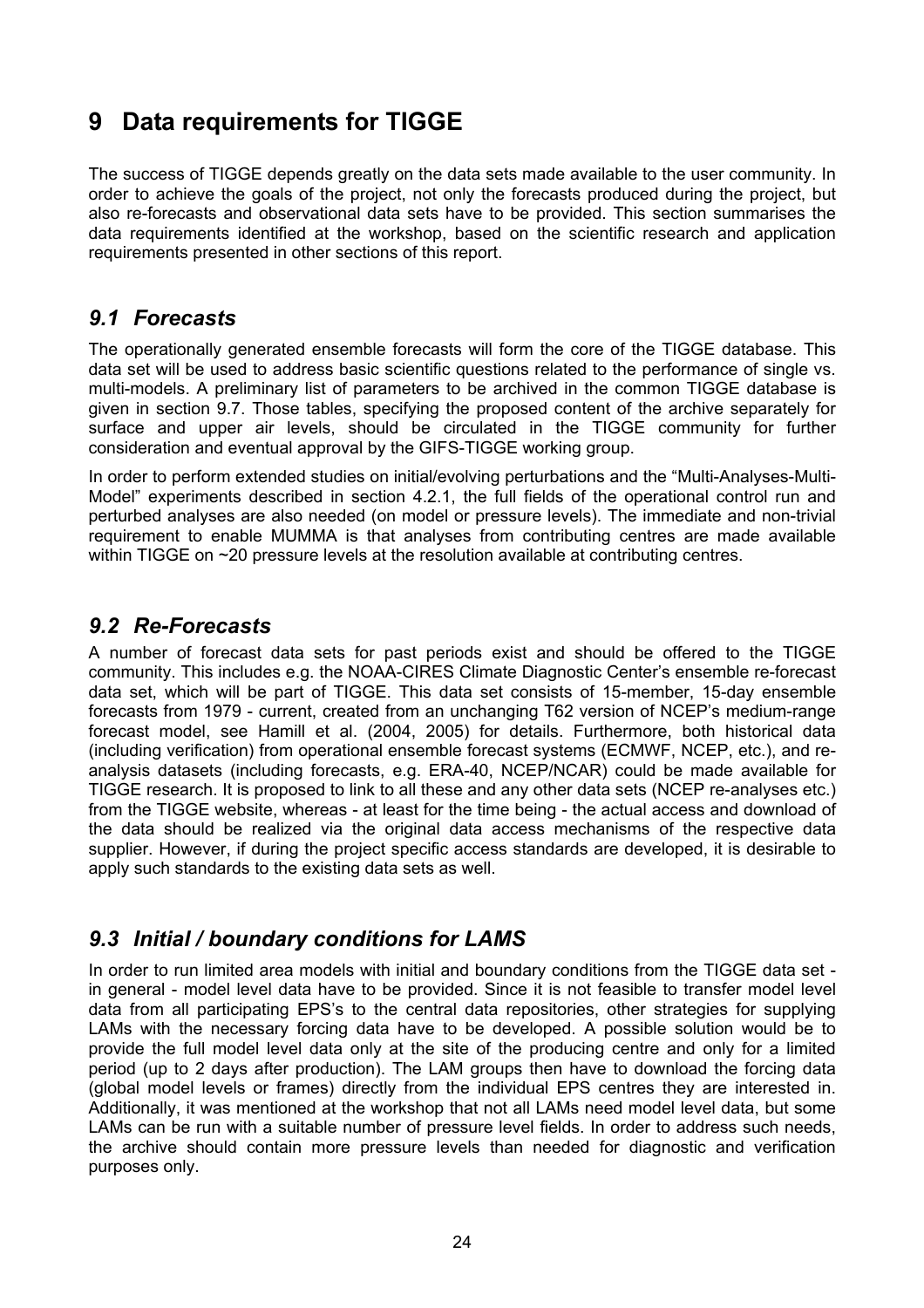Since one of the main goals of TIGGE is to address severe weather and LAMs are an integral part in the process of improving severe weather predictions, it might be useful to circulate a specific questionnaire amongst the LAM community for an exact definition of the specific LAM requirements.

### *9.4 Observations*

Various observational data sets are necessary for a thorough assessment of the TIGGE forecasts. In order to account for uncertainties in observations, observational error statistics should be made available where possible. For an efficient verification process it is desirable to have easy access to the following observational data sets:

- **Surface network (GTS)**
- Radiosonde network
- Gauge precipitation

Furthermore, the TIGGE database / website should provide the capability to link to regional and user-specific observational data sets.

#### *9.5 Verification output data*

In order to avoid duplication of verification efforts amongst the TIGGE user community, the TIGGE database could include intermediate verification output data, e.g. contingency tables, which could be used by individual users to calculate individual scores. WMO has already initiated a similar effort for verification of global ensemble prediction systems, and JMA is hosting the corresponding website (access is restricted to the participating centres). It should be investigated whether the facilities at JMA can be used and extended to incorporate a TIGGE verification output database.

#### *9.6 User utility functions*

In order to allow and encourage more user-relevant verification, tables of individual user utility functions should be made available. However, this information should be well documented to avoid inappropriate usage.

### *9.7 Proposed content of TIGGE archive*

The following tables contain the proposed list of variables to be archived in the common TIGGE database. The proposed content encompasses basically all variables identified for ensemble exchange between MSC and NCEP, i.e. in NAEFS (see section 6.1). However, it does not mirror the exact content and definitions of NAEFS, in particular to avoid existing inconsistencies in the definitions between NCEP and MSC. It is strongly recommended to agree on common archive definitions regarding the content, units and aggregation method of the archived fields. Furthermore, the proposed archive goes over and above the agreed exchange in NAEFS to accommodate user requirements from the application and LAM communities. It might also be necessary to adapt the output frequency of selected parameters to specific end-user needs, e.g. for the hydrological community.

#### **9.7.1 Surface data**

It is proposed to archive 19 (+2) surface fields.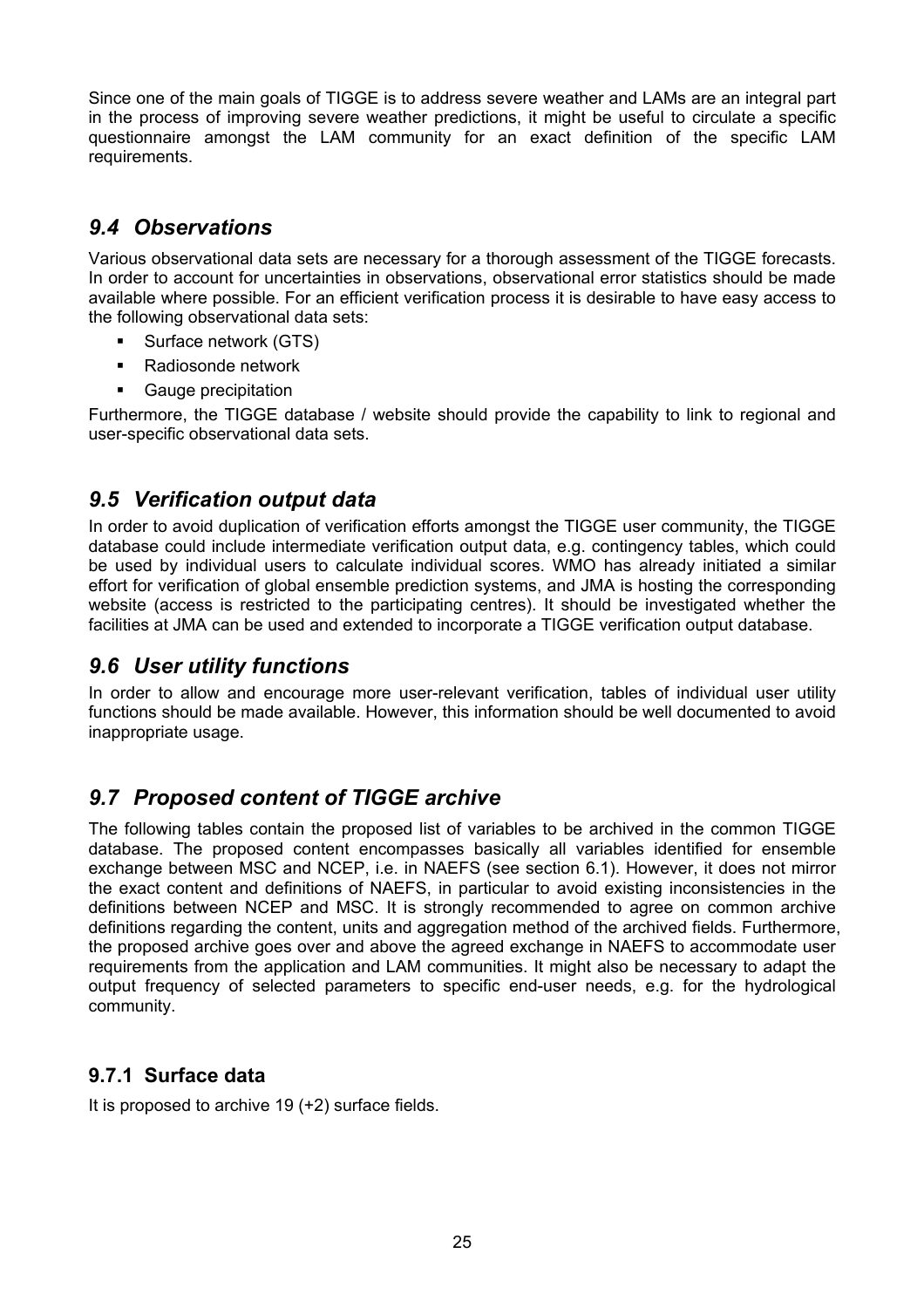| Parameter                                  | Abbrev            | Level           | Unit                        | Output<br>frequency                 | Accum  |
|--------------------------------------------|-------------------|-----------------|-----------------------------|-------------------------------------|--------|
| Mean sea level pressure                    | <b>MSLP</b>       | <b>MSL</b>      | Pa                          | 6h                                  | inst   |
| <b>Surface Presure</b>                     | <b>SP</b>         | surface         | Pa                          | 6h                                  | inst   |
| 10m U-velocity                             | <b>10U</b>        | 10 <sub>m</sub> | $m s^{**} - 1$              | 6h                                  | inst   |
| 10m V-velocity                             | 10V               | 10 <sub>m</sub> | $m s^{**} - 1$              | 6h                                  | inst   |
| 2m temperature                             | 2T                | 2m              | K                           | 6h                                  | inst   |
| 2m dew point temperature                   | 2D                | 2m              | K                           | 6h                                  | inst   |
| 2m max temperature                         | MX2T              | 2m              | K                           | 6h                                  | det lo |
| 2m min temperature                         | MN <sub>2</sub> T | 2m              | K                           | 6h                                  | det_lo |
| Total precipitation                        | <b>TP</b>         | surface         | m                           | 6h                                  | acc st |
| (liquid+frozen)                            |                   |                 |                             |                                     |        |
| Snow fall                                  | <b>SF</b>         | surface         | of water<br>m<br>equivalent | 6h                                  | acc_st |
| Snow depth                                 | <b>SD</b>         | surface         | m of water<br>equivalent    | 6h                                  | inst   |
| Total cloud cover                          | <b>TCC</b>        | surface         | $0 - 1$                     | 6h                                  | inst   |
| Total column water                         | <b>TCW</b>        | surface         | kg m <sup>**</sup> -2       | 6h                                  | inst   |
| Surface latent heat flux                   | <b>SLHF</b>       | surface         | W m**-2 s                   | 6h                                  | acc st |
| Surface sensible heat flux                 | <b>SSHF</b>       | surface         | W $m^*$ -2 s                | 6h                                  | acc st |
| Surface solar radiation                    | <b>SSR</b>        | surface         | W m**-2 s                   | 6h                                  | acc st |
| Surface thermal radiation                  | <b>STR</b>        | surface         | W m**-2 s                   | 6h                                  | acc_st |
| Sunshine duration                          | <b>SUND</b>       | surface         | S                           | 6h                                  | acc st |
| Convective available potential<br>energy   | <b>CAPE</b>       | surface         | $J$ kg**-1                  | 6h                                  | inst   |
| Orography (Geopotential at the<br>surface) | $\overline{GH}$   | surface         | $m^{**}2s^{**} - 2$         | $t_{0}$ (and poss.<br>t_res-change) | inst   |
| Land-sea mask                              | <b>LSM</b>        | surface         | $0 - 1$                     | $t_0$ (and poss.<br>t res-change)   | inst   |

inst: instantaneous output

det\_lo: determined over period from last output time to current output time

acc\_st: accumulated over period from start of forecast to current output time (or alternatively accumulated from last output time to current output time; to be decided)

#### **9.7.2 Upper air data**

It is proposed to archive 5 parameters on 9 pressure levels, i.e. 45 fields.

| Parameter                | Abbre | Level | Unit                 | Output frequ. | Comments |
|--------------------------|-------|-------|----------------------|---------------|----------|
|                          |       |       |                      |               |          |
| Temperature              |       | L9    |                      | 6h            | inst     |
| Geopotential             | G     | L9    | $m^{**}2 s^{**} - 2$ | 6h            | inst     |
| U-velocity               |       | L9    | $m s^{**} - 1$       | 6h            | inst     |
| V-velocity               |       | L9    | $m s^{**} - 1$       | 6h            | inst     |
| <b>Specific Humidity</b> | Q     | L9    | kg kg**-1            | 6h            | inst     |

L9: at levels 1000, 925, 850, 700, 600, 500, 300, 250, 200 hPa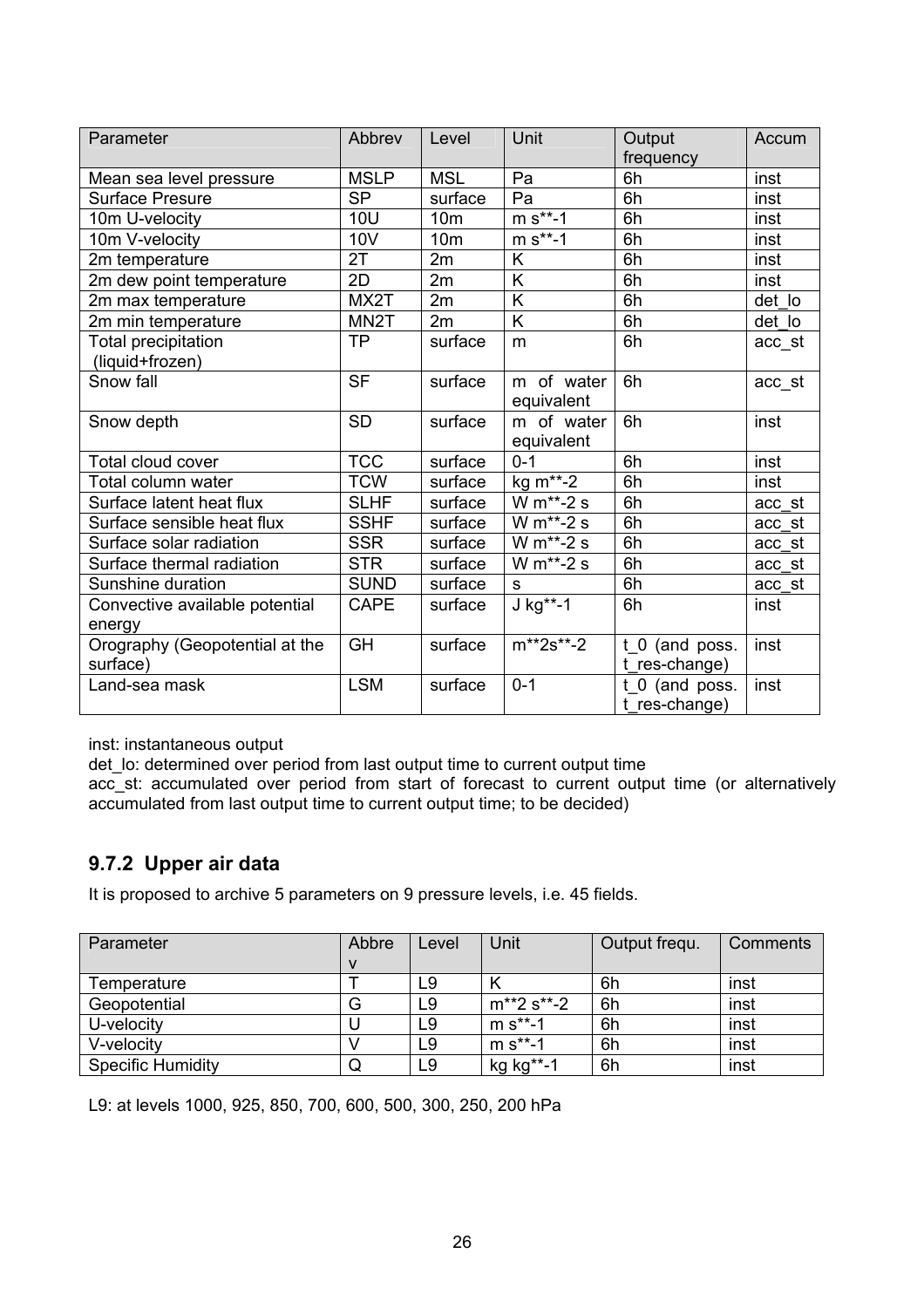### **10 TIGGE's implementation plan and infrastructure requirements**

This Section describes some details of the infrastructure requirements to set up and manage the TIGGE data sets. These are based on the data and access requirements summarised in the previous two sections.

Datasets needed for TIGGE projects are of three main types:

- **Existing (historic) data**
- Data to be collected routinely in near-real time from the participating centres
- Special datasets for specific sub-projects collected either in near-real time for selected periods or archived in delayed mode, possible by exchange on tape.

#### *10.1 Historic data*

This consists of data that is already available from various centres, for example the CDC reforecast data, ERA-40, NCEP reanalysis, and historical EPS forecasts and verification results. Observation datasets, including satellite data, are also available.

It is recommended that the TIGGE archive contain data catalogues and documentation for as many of these existing datasets as possible, but that the data themselves would not be archived as part of TIGGE. Users are expected to make requests to the source organization for access to these datasets.

To facilitate access to historical data, access methods, and formats (GRIB, NetCDF etc) should be documented. Also, existing or future common data access methods and tools should be applied wherever possible. These data would be free for registered research users.

#### *10.2 Data exchange, storage and access for operational EPSs*

This is the routine (often operational) ensemble data generated every day by a number of NWP centres. Two possible general structures were defined for the storage and access to TIGGE data, a "Phase-1" structure, which could be implemented now at little cost, and a "Phase-2" structure, which would be possible to implement within several years. These are briefly described in this section:

#### **10.2.1 TIGGE Phase-1**

Data would be exchanged in "near-real time", which means within a few hours to a few days, via FTP over the Internet. The data would be collected and archived at one or more central data repositories (ECMWF, NCAR, and CMA have so far expressed interest in retaining the entire dataset) Regional subsets of data may also be archived at centres which have expressed an interest in taking on the task of providing a data service for their region (e.g. SAWS)

Each contributing centre would be responsible for providing a backup archive of the data, which it contributes to the archive.

In addition, complementary datasets may be exchanged in delayed mode for use in THORPEX-TIGGE demonstration projects, for example boundary conditions over local areas for limited area models. It is not considered feasible to routinely archive sufficient data from global ensembles in the central archive to provide boundary conditions to LAMs, due to the enormous data volumes.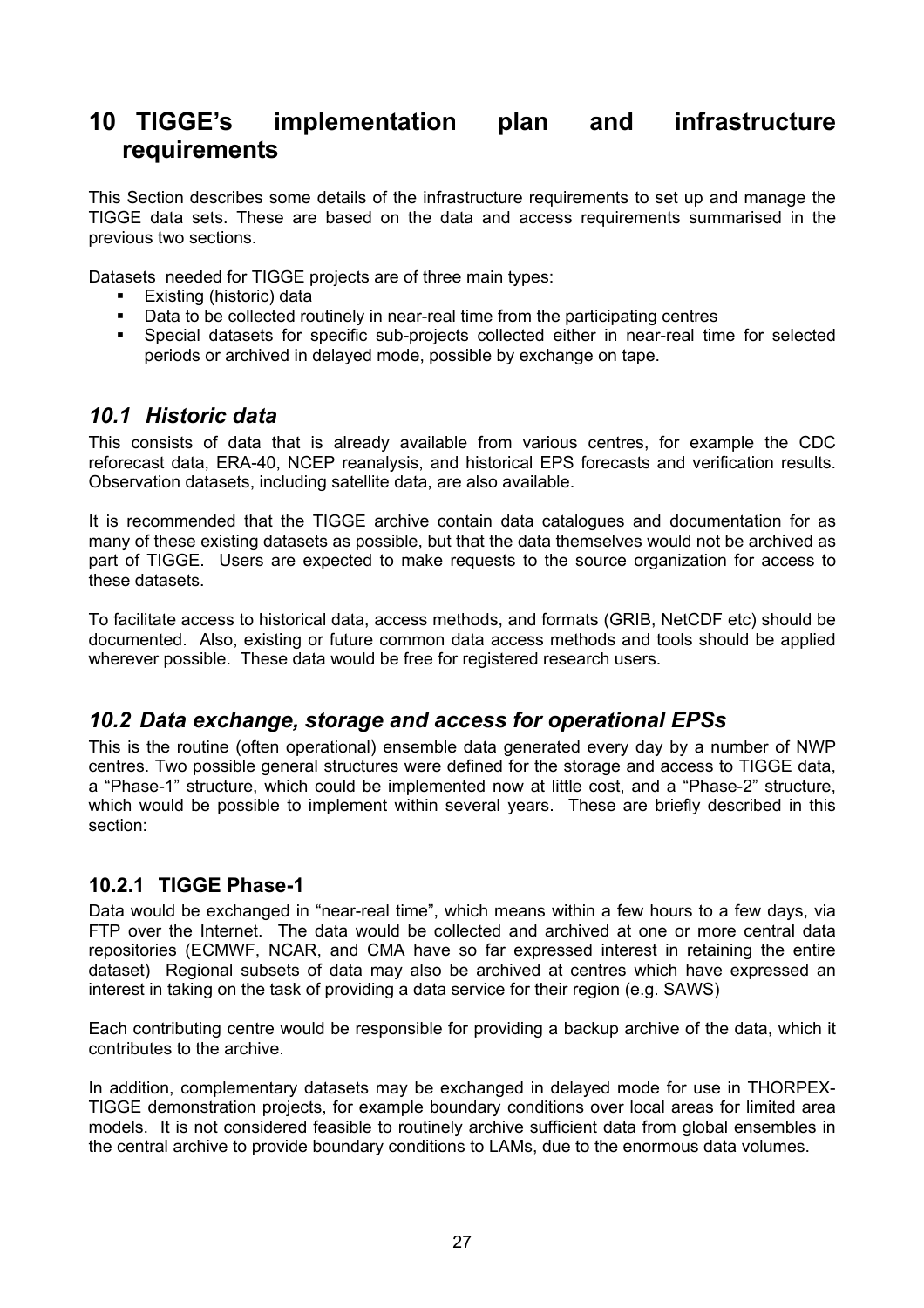#### **10.2.2 TIGGE Phase-2**

Within several years, and following significant software development, it will become possible to set up distributed data repositories, in coordination with the WMO/WIS initiative. These must provide efficient and transparent data delivery to users, and may eventually reduce or eliminate to need to transfer large quantities of data on a daily basis to centralized archive centres. It is expected that Phase 1 will continue during the development and demonstration period for phase 2, for at least 2 years. Funding will be required to support software development.

#### *10.3 Data volumes and archive structure*

By the time the TIGGE archive starts, ECMWF (which runs the largest and highest-resolution ensemble of all centres) will have increased the resolution of its ensemble model to T399. Assuming 75 forecast fields, 40 timesteps per run for two runs per day, Gaussian grid, 50+1 ensemble members, and including full archive of the analysis on both model and pressure levels, this leads to an archive volume of 130 Gb per day. With respect to this, addition of ensembles from up to 9 other centres will increase the data volume by 50-80 Gb per day, giving a total daily volume of about 200 Gb. This is judged to be feasible within current network constraints. Sending out more than 2 or 3 copies of the ECMWF ensemble would be problematic, however. It is expected that input volumes from other centres will increase rapidly over the next few years as upgrades to their ensembles are implemented.

Data exchange should be standardized in terms of parameters (parameter definitions may vary between models), physical units, format and file naming conventions.

A requirement for data processing and archiving at higher temporal resolution (3-hourly or hourly) for the first 3 days was identified for some applications (e.g. driving hydrological models). Inclusion of high temporal resolution data for the whole forecast period could further increase the data volume, while implementation of a variable temporal resolution would complicate the archive and access structures.

The requirement for provision of boundary conditions for LAM integrations can be handled separately from the central archive by accessing full model resolution data while they are online (within a few hours of the model run). Archive service for these data could be made available at a later stage. Data exchange of full model data on model levels is not possible in near-real time; demonstration datasets could be distributed by tape.

A large subset of users may want data in the form of temporal series of a single parameter or a small number of parameters rather than as a set of full global fields for each day. This leads to a requirement for the rearchiving of a subset of the parameters as timeseries, which is feasible and may benefit from technical advances.

Post-processing of archive data will be required before delivery to users. Routines are needed for grid conversion, format conversion, and for the extraction of sub-areas, parameters and levels, for example. At ECMWF, access through the MARS system would be available to registered research users, and the more popular data sets can be made available through public servers.

Applications and tools for data processing tailored to the needs of specific users can be prepared and shared among users. In this way, the effort required for development of data processing tools can be shared among participants. These tools will need to be catalogued and documented. The option for storing user-generated data should be considered.

It was noted that the NOAA Operational Model Archive Distribution System (NOMADS) data access software project, developed at NOAA, may also have addressed some of these issues and collaboration with that project may be useful.

Applications are potentially CPU-intensive and they may require additional resources.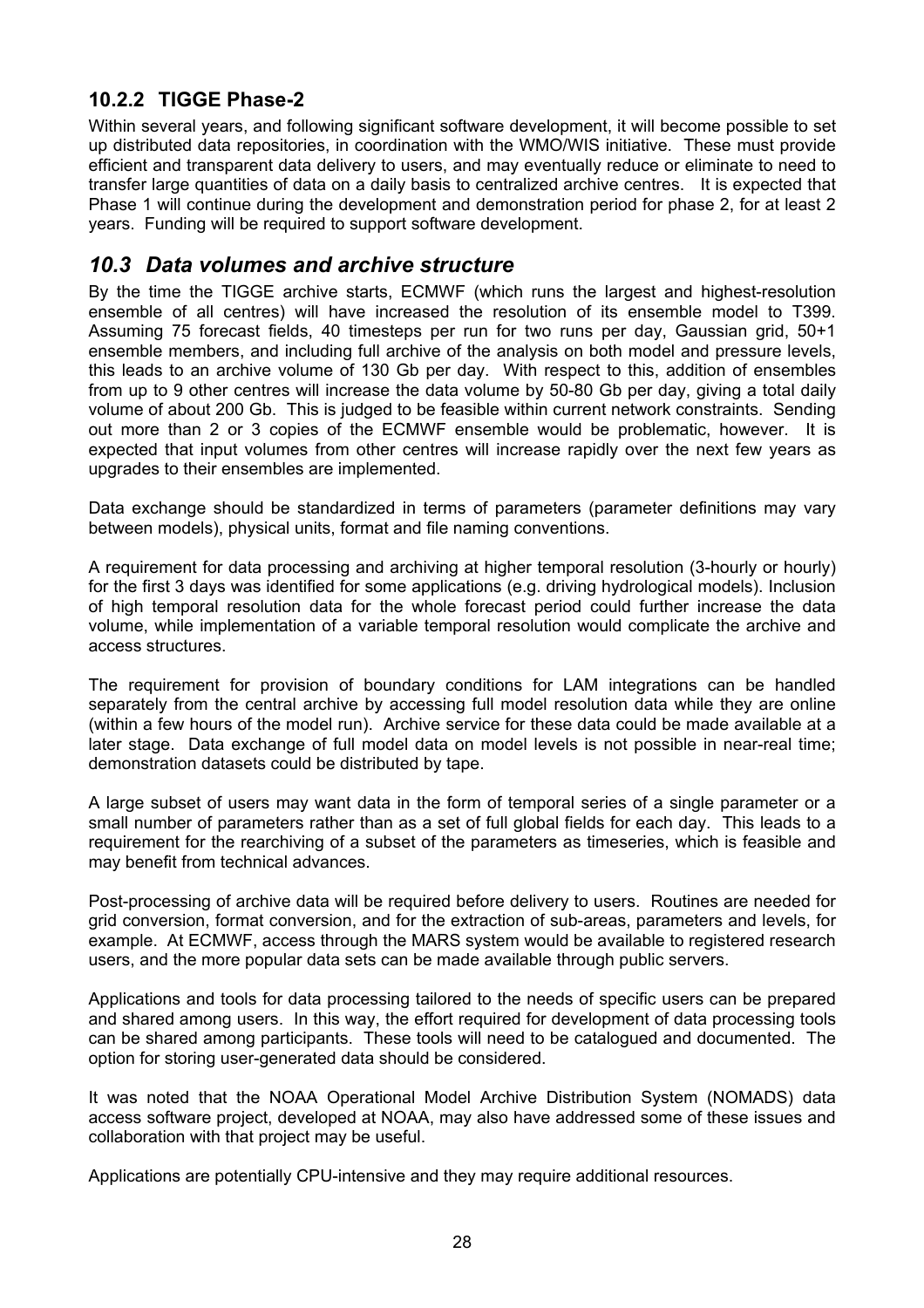### **11 TIGGE's timetable and milestones**

The following outline timetable and links are proposed. It is suggested that this schedule is discussed and approved by the THORPEX GIFS-TIGGE Working Group that needs to be established as soon as possible.

#### *11.1 TIGGE's time table*

In 2005, the GIFS-TIGGE WG should:

- Complete detailed planning (including costs and resource) and initiate Phase-1
- Secure commitment from institutes willing to act as central data archives for TIGGE's Phase-1 and from initial contributors to TIGGE database
- Agree data exchange protocols and data formats
- Finalise list of datasets and parameters to store in the TIGGE archive or provide alternative access to, based on provisional lists given in this report
- Help and encourage contributing centres to begin development to provide data in agreed formats
- Address data access policy with the aim to provide as far as possible real-time access for research use
- Consider the strategy required to initiate work on Phase-2 of TIGGE, including funding and resources
- Work within THORPEX and with external partners to develop detailed planning for the first real-time demonstrations using the TIGGE infrastructure (including IPY and Beijing Olympics)

It is recommended that a follow-on workshop be held as soon as possible for contributors and Phase-1 archive centres to achieve the relevant above targets.

In 2006:

- the Phase-1 TIGGE data archives will begin collecting available ensemble contributions in near-real time
- **EXED Inks will be available to other already established data archives**
- research access will be available to TIGGE data (through the existing access infrastructure of the archive centres)
- work will begin on Phase 2 software developments (once required funding is secured)

In 2007 and 2008 the TIGGE infrastructure should be sufficiently established to provide real-time access to TIGGE forecast data (and possibly access through the TIGGE infrastructure to observation targeting information including sensitive area predictions) to contribute to proposed THORPEX support for:

- **International Polar Year field campaigns**
- **Beijing 2008 Olympics WWRP Research and Development project**

#### *11.2 Link with NAEFS*

Operational NAEFS products will be available in early 2006 and so will be available for real-time use during IPY and future campaigns. The above timetable is designed to complement this by providing access to additional ensemble data for use and evaluation during these THORPEX demonstrations.

Plans are underway for the NAEFS to include ensemble forecasts from the Met Office in 2006; the Fleet Numerical Meteorology and Oceanography Centre (FNMOC) of the US Navy also intends to participate. NAEFS could be considered as a forerunner to a potential operational application of TIGGE. As more NWP centres join, this could evolve into an important part of the future GIFS,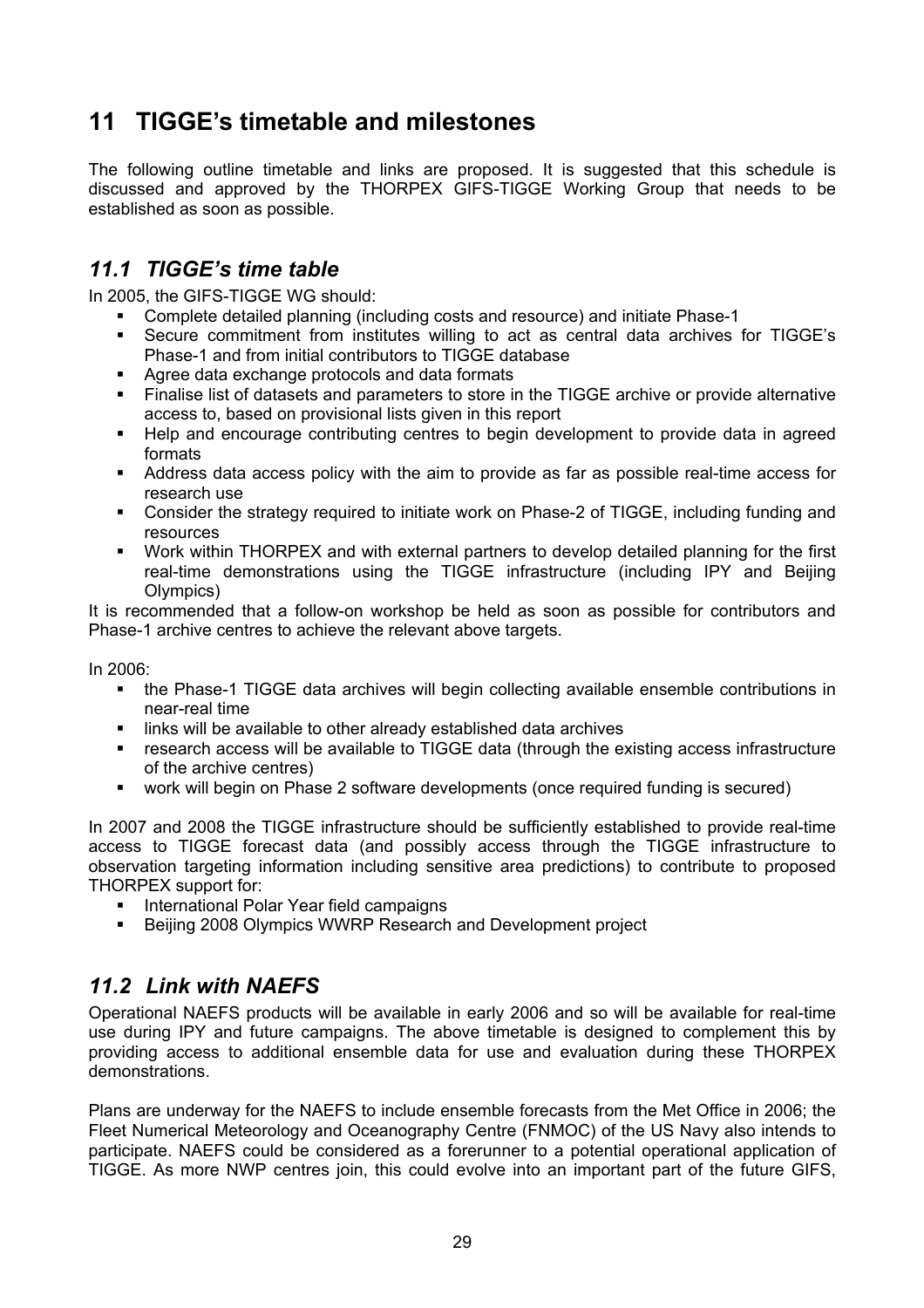shaped by new scientific results, and benefiting from a new level of coordination among major NWP centres that will support it.

To achieve this TIGGE and NAEFS developments need to be co-ordinated as soon as possible. Formal contact between TIGGE/THORPEX and NAEFS should be established as soon as possible to minimise costly parallel developments and to maximise potential mutual benefits.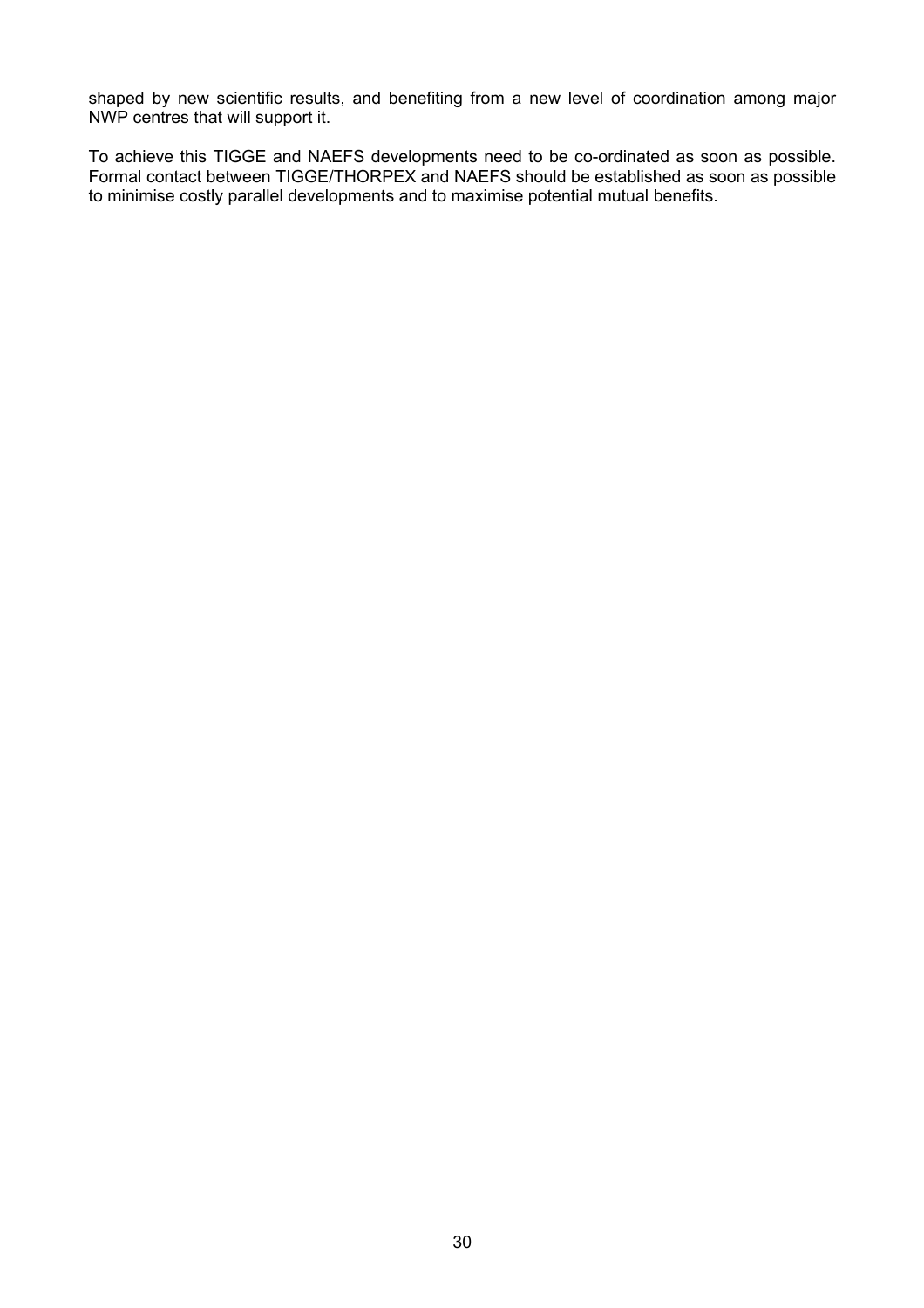### **12 TIGGE's funding**

TIGGE work will incur specific costs: telecommunications, data servers, additional disk space in the organizations serving as global or regional data repositories, and labour costs.

It is expected that a significant fraction of these costs will be supported by the partner institutions as "in kind contributions". However a remaining fraction may not be covered in this way. In Phase-1, disk space and manpower will be needed at the global repositories. The development of the needed software to access data from the distributed TIGGE system in Phase 2 will probably require some specific work by specialized analysts, and could become the common property of the partner institutes. The associated costs can be estimated only after detailed plans are developed for Phase 2. At that point it may make sense to establish mechanisms to share costs associated with this development. The use of the WMO trust fund established by THORPEX ICSC or of similar instruments was noted as a possibility. The partner institutions may also develop specific proposals to funding agencies (e.g. the EU FP6 programme). After a more detailed evaluation of the costs, a decision will be needed as to the amount of required contributions in order to start the project on a safe basis.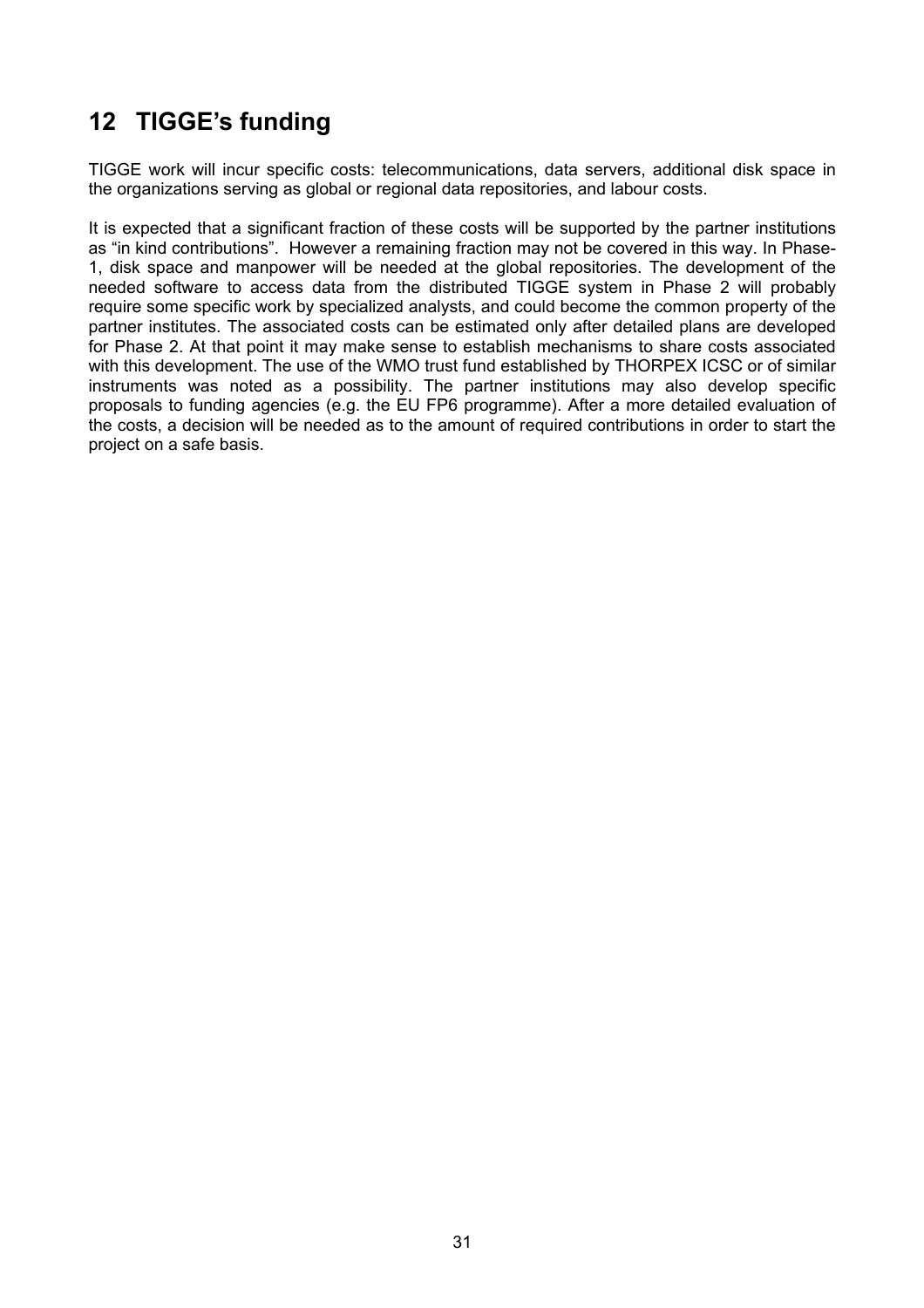### **13 References**

Buizza, R., Houtekamer, P. L., Toth, Z., Pellerin, G., Wei, M., & Zhu, Y., 2005:A comparison of the ECMWF, MSC and NCEP Global Ensemble Prediction Systems.Mon. Wea. Rev., in press.

Bourke, W., Buizza, R., & Naughton, M., 2004: Performance of the ECMWF and the BoM Ensemble Systems in the Southern Hemisphere. Mon. Wea. Rev. 132, 2338-2357.

Hamill, T.M., J.S. Whitaker, and S.L. Mullen, 2005: Reforecasts, an important new data set for improving weather predictions. Bull. Amer. Meteor. Soc., submitted.

Hamill, T.M., J.S. Whitaker, and X. Wei, 2004: Ensemble re-forecasting: improving medium-range forecast skill using retrospective forecasts. MWR, 132, 1434-1447

Jordan C. Alpert and J. Wang, A Client Application for Real Time NOMADS at NCEP To Disseminate NOAA's Information Data Base, 17.5, 21st IIPS, AMS 2005. Available at: <http://ams.confex.com/ams/pdfpapers/83062.pdf>

Rogers, D. P. et al., 2005: THORPEX International Research Implementation Plan. Version 1. 14 February 2005. WMO/TD-No. 1258, WWRP/THORPEX No. 4. Available from http://www.wmo.int/thorpex/publications.html

Shapiro, M. A. and A. J. Thorpe, 2004: THORPEX International Science Plan. Version 3. 2 November 2004, WMO/TD-No. 1246, WWRP/THORPEX No. 2. Available from <http://www.wmo.int/thorpex/publications.html>

Toth, Z., J. Desmarais, G. Brunet, Houtekamer, Y. Zhu, R. Wobus, R. Hogue, R. Verret, L. Wilson, B. Cui, G. Pellerin, B. Gordon, E. O'Lenic, D. Unger, 2005: The North American Ensemble Forecast System (NAEFS). Proceedings of the first THORPEX International Science Symposium, Montreal, Canada, December 6-10, 2004. [Available at: [http://wwwt.emc.ncep.noaa.gov/gmb/ens/papers/toth\\_naefs\\_thorpex\\_montreal.pdf.](http://wwwt.emc.ncep.noaa.gov/gmb/ens/papers/toth_naefs_thorpex_montreal.pdf)]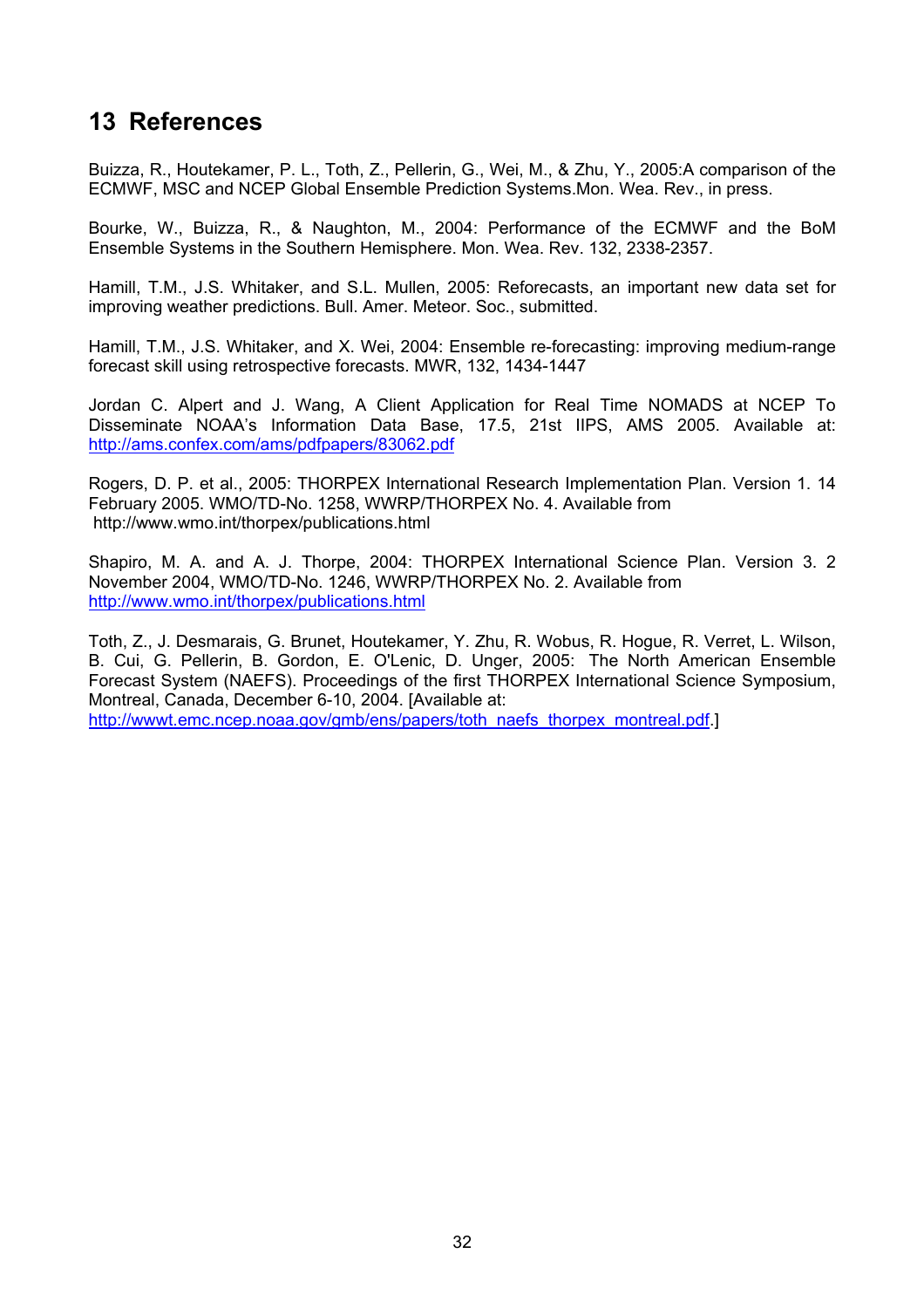### **ANNEX I**

#### *List of Participants*

Berner, Judith **ECMWF** i.berner@ecmwf.int Broecker, Jochen LSE j.broecker@lse.ac.uk Brown, Barbara NCAR bgb@ucar.edu Chen, Dehui CMA chendh@cma.gov.cn Clarke, Liam LSE LSE L.clarke@lse.ac.uk Ebert, Beth BMRC e.ebert@bom.gov.au Enomoto, Takeshi Earth simulator eno@jamstec.go.jp Estrada, Bartolome INM orfila@inm.es Franz, Kristie U California Irvine franzk@uci.edu Hamill, Tom CDC tom.hamill@noaa.gov Lee, Woo-Jin KMA wilee@kma.go.kr Parsons, Dave **NCAR** parsons@ucar.edu Raoult, Baudouin ECMWF b.raoult@ecmwf.int Shapiro, Mel **NOAA** mshapiro@ucar.edu<br>Silva Dias. Maria CPTEC assuncao@cotec.inr

Andersson, Erik ECMWF e.andersson@ecmwf.int Barnes, Andrew IBM andrew.barnes@uk.ibm.com Boettger, Horst **ECMWF** horst.boettger@ecmwf.int Bohra, Ashwini NCMRWF akbohra@ncmrwf.gov.in Bougeault, Philippe ECMWF philippe.bougeault@ecmwf.int Buizza, Roberto ECMWF roberto.buizza@ecmwf.int Burridge, David WMO d.m.burridge@btinternet.com Casati, Barbara MSC barbara.casati@ec.gc.ca Chessa, Piero SAR Sardinia chessa@sar.sardegna.it Coelho, Caio U Reading c.a.d.s.coelho@reading.ac.uk<br>da Silva Dias. Pedro U Sao Paolo bldsdias@master.jag.usp.br U Sao Paolo **bldsdias@master.iag.usp.br** Dell'Acqua, Matteo ECMWF m.dellacqua@ecmwf.int Ehrendorfer, Martin U Innsbruck Austria martin.ehrendorfer@uibk.ac.at Frogner, Inge-Lise NMINorway inger.lise.frogner@met.no Hagedorn, Renate FCMWF renate.hagedorn@ecmwf.int Hofstadler, Fredi ECMWF alfred.hofstadler@ecmwf.int Iversen, Trond U Oslo trond.iversen@geo.uio.no Lalaurette, François ECMWF francois.lalaurette@ecmwf.int<br>Lawrence, Andrew ECMWF a.lawrence@ecmwf.int Lawrence, Andrew ECMWF a.lawrence@ecmwf.int Leutbecher, Martin ECMWF m.leutbecher@ecmwf.int Marsigli, Chiara ARPA cmarsigli@smr.arpa.emr.it Montani, Andrea ARPA amontani@smr.arpa.emr.it Morse, Andy **U** Liverpool **a.p.morse@liverpool.ac.uk** Motz, Martin **IBM IBM** martin motz@uk.ibm.com Mylne, Ken Met Office ken.mylne@metoffice.gov.uk Ndarana, Thando SAWS thando@weathersa.co.za Paccagnella, Tiziana ARPA t.paccagnella@smr.arpa.emr.it Pailleux, Jean Meteo-France jean.pailleux@meteo.fr Palmer, Tim ECMWF tim.palmer@ecmwf.int Persson, Anders SMHI anders.persson@smhi.se Richardson, David Met Office david.s.richardson@metoffice.gov.uk Roulston, Mark Penn State roulston@met.psu.edu Silva Dias, Maria CPTEC assuncao@cptec.inpe.br Stephenson, David U Reading d.b.stephenson@reading.ac.uk Swinbank, Richard Met Office richard.swinbank@metoffice.gov.uk Takeuchi, Yoshiaki JMA ytakeuchi@met.kishou.go.jp Talagrand, Olivier LMD talagrand@lmd.ens.fr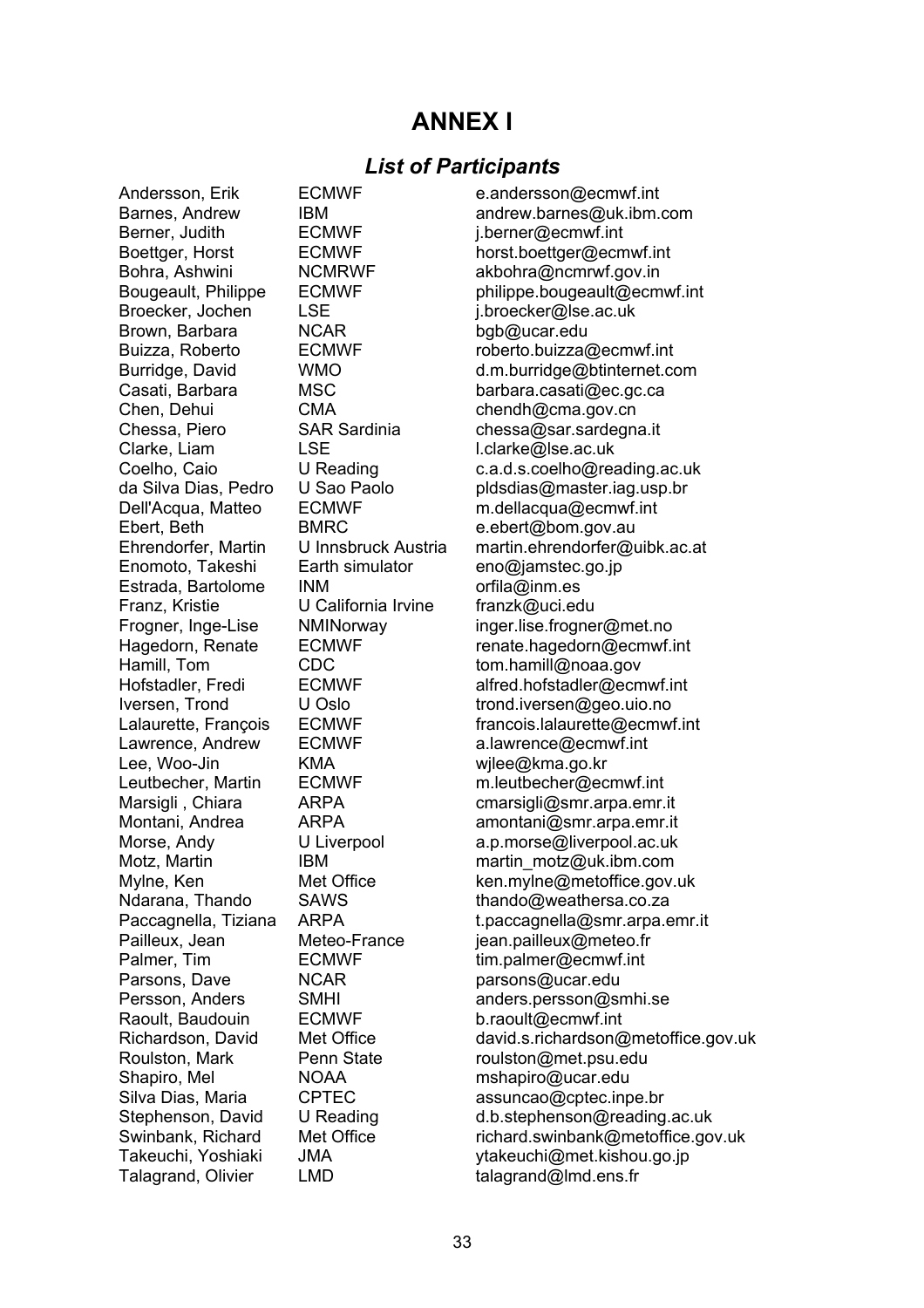CHMI tolasz@chmi.cz Treinish, Lloyd IBM Iloydt@us.ibm.com<br>Vitart, Frederik ECMWF f.vitart@ecmwf.int Vitart, Frederik ECMWF f.vitart@ecmwf.int<br>Wilson, Laurie MSC MISC lawrence.wilson@e Zsoter, Ervin Hungary Met Service zsoter.e@met.hu

Tennant, Warren SAWS tennant@weathersa.co.za<br>Thielen, Jutta JRC-ISPRA jutta.thielen@irc.it jutta.thielen@jrc.it Thorpe, Alan U Reading a.j.thorpe@reading.ac.uk<br>
Tolasz, Radim CHMI tolasz@chmi.cz Toth, Zoltan **NCEP** and a soltan.toth@noaa.gov<br>Treinish, Lloyd BM BM lloydt@us.ibm.com Wilson, Laurie – MSC<br>
Wilson, Laurie – MSC – MSC lawrence.wilson@ec.gc.ca<br>
Yoden, Shigeo – U Kyoto – voden@kugi.kyoto-u.ac.jp yoden@kugi.kyoto-u.ac.jp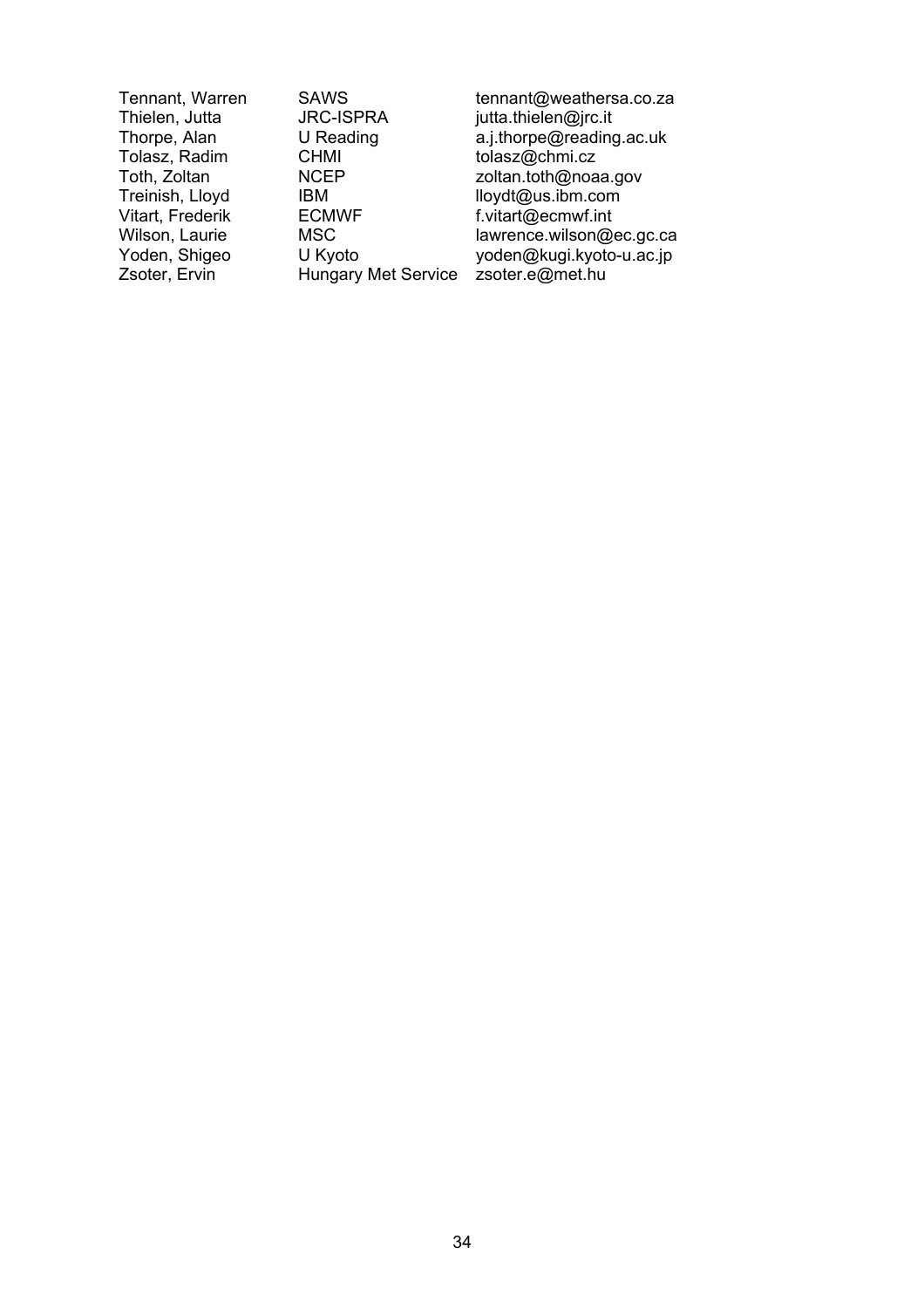### **ANNEX II**

#### *Workshop Programme*

#### *Tuesday 1 March 2005*

- 9.00- 9.15: Registration<br>9.15- 9.30: D Marboutv:
- 9.15- 9.30: *D Marbouty*: Welcome and opening

9.30-10.15: *D Richardson*: Introduction to THORPEX / TIGGE

- 10.15-11.00 *R Buizza*: Overview of global operational ensembles
- 11.15-12.00 *M Ehrendorfer*: Initial perturbations in ensemble prediction
- 12.00-12.45 *T Palmer*: Model imperfections
- 14.15-15.00 *T Hamill*: Calibration/combination
- 15.00-15.45 *E Ebert*: Validation
- 16.00-16.45 *T Paccagnella*: Limited area ensemble systems
- 16:45-17:30 *K Mylne*: Applications: forecaster perspective, training

#### *Wednesday 2 March 2005*

- 9.15-9.45 *J Thielen*: Applications: weather driven natural hazards
- 9.45 10.15 *M Roulston*: Applications: economics, energy, risk management
- 10.45.11.15 *Z Toth*: NAEFS: scientific and technical issues
- 11.15-11.45 *F Hofstadler*: Infrastructure and tools
- 11.45-12.15 *R Hagedorn*: User experience and requirements
- 12.15-12.45 *L Treinish*: architecture for a User-centric Global Interactive Forecast System testbed
- 14.15-17.00 Working groups

#### *Thursday 3 March 2005*

- 9.00-10.30 Plenary: preliminary reports from WGs and new brief
- 11.00-13.00 Working groups: revision of recommendations
- 14.30-17.00 Plenary: revised reports from WGs, and final discussion

#### *Friday 4 March 2005*

9.00-17.00 Organising Committee, speakers, WG chairs only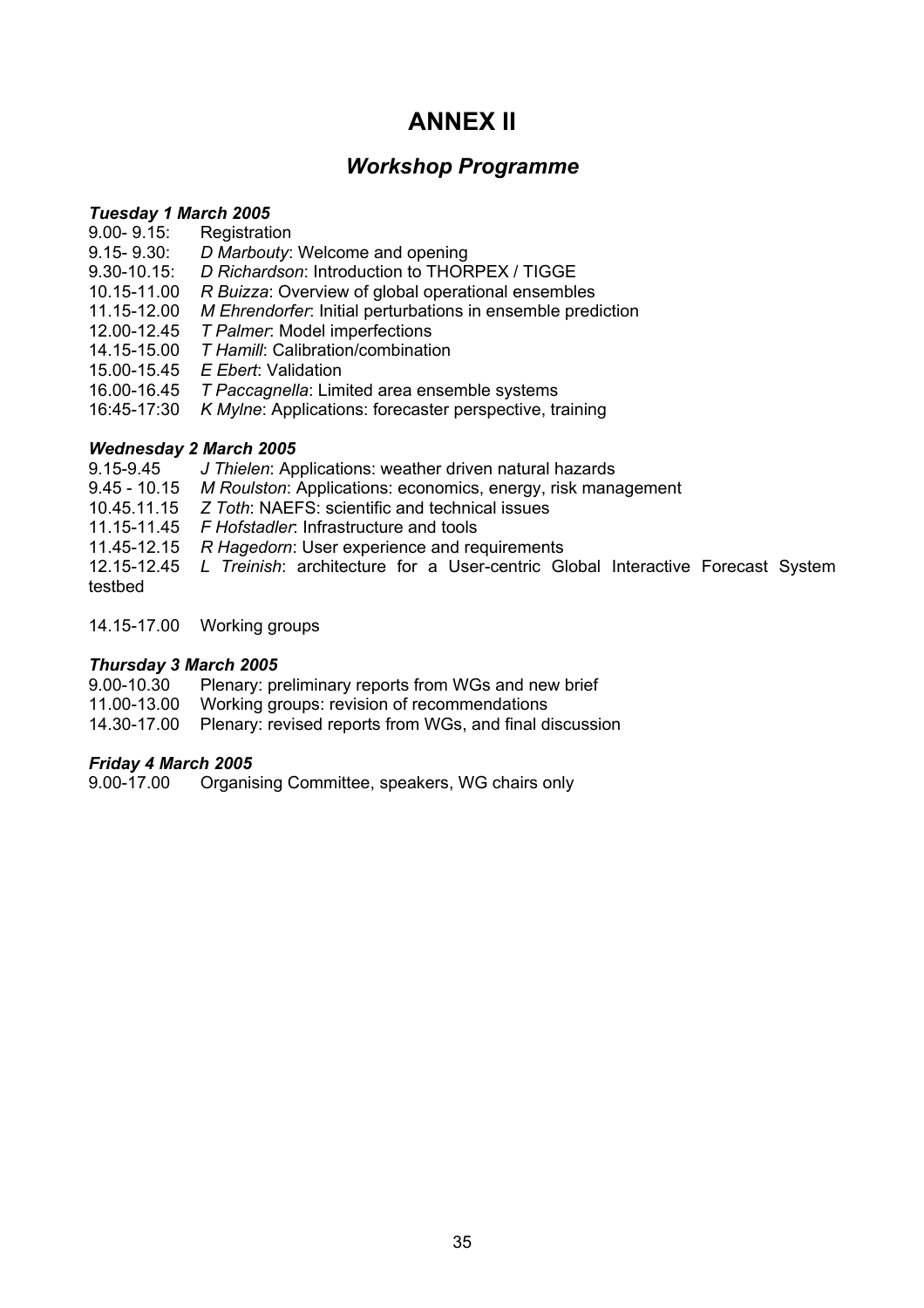### **ANNEX III**

## **Available EPSs and LEPSs**

This table summarizes some key characteristics of the global and limited-area ensemble prediction systems run operationally and in research mode.

|                           |                    |                |                        |                    | Lead     | <b>Members</b>  |                                 |                                       |
|---------------------------|--------------------|----------------|------------------------|--------------------|----------|-----------------|---------------------------------|---------------------------------------|
| <b>Status</b>             | SYSTEM             | Runs/day       | <b>Domain</b>          | Resolution         | Time(hr) | run             | Num models                      | Pert method                           |
|                           |                    |                |                        |                    |          |                 |                                 |                                       |
|                           | <b>BMRC</b>        | 2              | globe                  | <b>TL119</b>       | 240      | 33              |                                 | SVs                                   |
|                           | СМА                | 1              | globe                  | T106               | 240      | 33              |                                 | SVs+BVs                               |
|                           | CPTEC              | $\overline{c}$ | globe                  | T126               | 360      | 15              |                                 | EOF                                   |
|                           | <b>ECMWF</b>       | $\overline{c}$ | globe                  | <b>TL255</b>       | 240      | 51              |                                 | SVs                                   |
| <b>GLOBAL</b>             | <b>FNMOC</b>       |                | globe                  | T119               | 240      | $\overline{17}$ |                                 | <b>BVs</b>                            |
| <b>OPERATIONAL</b>        |                    |                |                        |                    | 216      |                 |                                 | <b>BVs</b>                            |
|                           | JMA                |                | globe                  | T106               |          | 25<br>17        |                                 |                                       |
|                           | <b>KMA</b>         |                | globe                  | T106               | 192      |                 |                                 | <b>BVs</b>                            |
|                           | <b>MSC</b>         |                | globe                  | <b>TL149</b>       | 240      | 17              |                                 | EnKF                                  |
|                           | <b>NCEP</b>        | 4              | globe                  | T126-T62           | 384      | 11              |                                 | <b>BVs</b>                            |
|                           | <b>NCMRWF</b>      | ?              | globe                  | T80                | 384      | 9               |                                 | <b>BVs</b>                            |
| <b>GLOBAL</b>             | <b>SAWS</b>        | 2              | globe                  | T62                | 336      | 17              |                                 | <b>BVs</b>                            |
| <b>RESEARCH</b>           |                    |                |                        |                    |          |                 |                                 |                                       |
|                           | UK Met Office      | I2             | globe                  | 90km               | 336      | 20              |                                 | <b>ETKF</b>                           |
|                           |                    |                |                        |                    |          |                 |                                 |                                       |
|                           |                    |                | North                  |                    |          |                 |                                 |                                       |
|                           | <b>NCEP-SREF</b>   | 2              | America                | 32 km              | 63       | 15              | 2 (ETA, RSM)                    | <b>NCEP global EPS</b>                |
|                           |                    |                |                        | 7-22 km            | 30       | 18              | 18<br>European<br><b>Models</b> | EU global models                      |
|                           | SRNWP-PEPS  4      |                | Europe                 |                    |          |                 |                                 | <b>ECMWF</b><br>Selected              |
| LAM<br><b>OPERATIONAL</b> |                    |                |                        |                    |          |                 | 1(Lokal                         | <b>EPS</b><br>global                  |
|                           | <b>COSMO-LEPS</b>  |                | Europe                 | 10 km              | 120      | 10              | Modell , COSMO) members         |                                       |
|                           |                    |                |                        |                    |          |                 |                                 |                                       |
|                           | <b>PEACE Meteo</b> |                |                        |                    |          |                 |                                 |                                       |
|                           | France             |                | Globe                  | TL358, ST2.4 60    |          | 11              | 1 (ARPEGE)                      | <b>Targeted SVs</b>                   |
|                           |                    |                |                        |                    |          |                 | 2                               | (HIRLAM-TEPS, based<br>on             |
|                           | <b>NOR LAMEPS</b>  |                | Europe                 | 20 km              | 72       | 41              | TEPs)                           | targeted SVs                          |
|                           |                    |                |                        |                    |          |                 | (UK Unified UKMO-EPS,<br>11     |                                       |
|                           | UK Met Office      |                | Euro-Atlantic 24 km    |                    | 72       | 16              | Model)                          | using<br>ETKF                         |
|                           |                    |                |                        |                    |          |                 |                                 | 4<br>(ECMWF.UKMO                      |
|                           |                    |                |                        |                    |          | 64(lagged       | 4 (Hirlam, HRM, AVN-NCEP,       | GME-                                  |
|                           | <b>INM-SREPS</b>   | 4              | Euro-Atlantic 0.25 deg |                    | 72       | system)         | MM5, UM)                        | DWD)                                  |
| <b>LAM</b>                |                    |                |                        |                    |          |                 |                                 | BMRC global EPS,                      |
| <b>RESEARCH</b>           |                    |                | 65S-17N;               |                    |          |                 |                                 | using DA cycles with                  |
|                           | <b>BMRC</b>        |                | 65E-185                | 0.5 <sub>deg</sub> | 72       | 16              | 1 (LAPS)                        | pert-obs                              |
|                           |                    |                | North                  |                    |          |                 | 1<br>(CMC                       | regCMC global EPS,                    |
|                           | <b>CMC-EPS</b>     |                | America                | 28 km              | 48       | 20              | mod)                            | using targeted SVs                    |
|                           | <b>DMI-HIRLAM</b>  |                |                        |                    |          |                 |                                 |                                       |
|                           | (1)                | I1             | Euro-Ataintic 0.6 deg  |                    | 72       | 51              | <b>DMI-HIRLAM</b>               | <b>ECMWF-EPS</b>                      |
|                           |                    |                |                        |                    |          |                 |                                 | <b>ECMWF</b><br>Control,              |
|                           | <b>DMI-HIRLAM</b>  |                |                        |                    |          |                 |                                 | using<br>moist<br>pert                |
|                           | (2)                |                | Euro-Atlantic 0.2 deg  |                    | 72       | 5               | <b>DMI-HIRLAM</b>               | physics                               |
|                           |                    |                |                        |                    |          |                 |                                 | Meteo-France<br><b>PEACE</b><br>using |
|                           | <b>HMS LAMEPS</b>  |                | Europe                 | 12 km              | 54       | 11              | <b>ALADIN</b>                   | targeted SVs                          |
|                           |                    |                |                        |                    |          |                 |                                 | Selected<br><b>ECMWF</b>              |
|                           |                    |                |                        |                    |          |                 | 1 (Lokal Modell qlobal          | <b>EPS</b>                            |
|                           | <b>SWISS LEPS</b>  |                | Europe                 | 10 km              | 72       | variable        | COSMO)                          | members                               |
|                           |                    |                |                        |                    |          |                 |                                 | ICs/BCs from AVN                      |
|                           |                    |                |                        |                    |          |                 | (MM5, and<br>IЗ                 | <b>IFS</b>                            |
|                           | <b>SAR MME</b>     |                | Euro-Atlantic 0.25 deg |                    | 72       | 6               | BOLAM, RAMS) deterministic fcs  |                                       |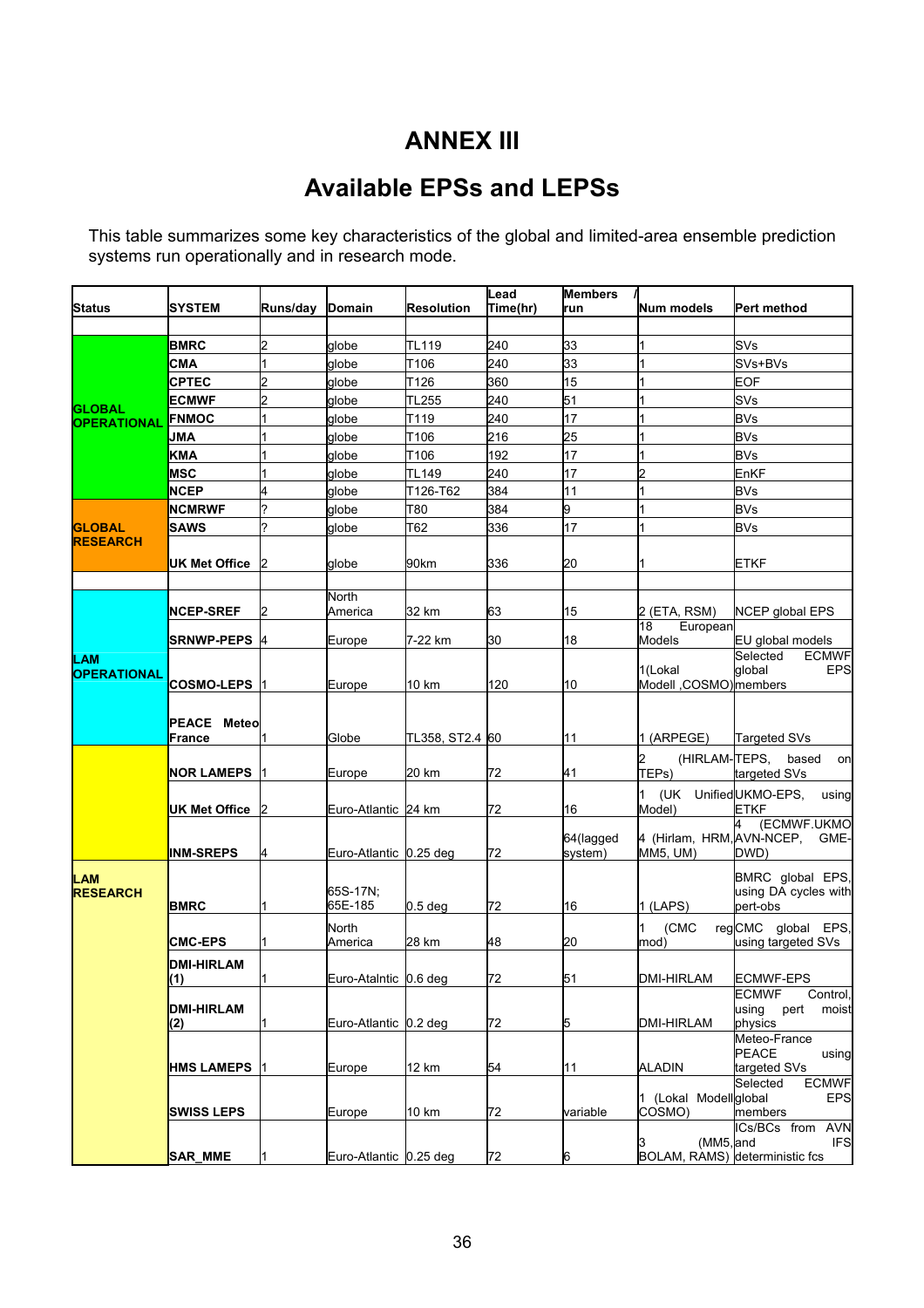| <b>PIED SE</b>                                   |    | Europe              | ⇁<br>km                     | 48  |                                  | (LM-DWD.<br>$\overline{4}$<br>laLmo<br>MeteoSwiss,<br>LAMI, IFS) | .:AM and IFS      |
|--------------------------------------------------|----|---------------------|-----------------------------|-----|----------------------------------|------------------------------------------------------------------|-------------------|
| <b>UWME</b><br>(Univerity<br><b>Washington</b> ) | оf | Pacific<br>Nortwest | Outer 36 km<br>Nested 12 km |     |                                  | MM5                                                              | 8 global models   |
| <b>MAP D-phase</b>                               |    | Europe              |                             | 120 | Under<br>development development | Under                                                            | Under development |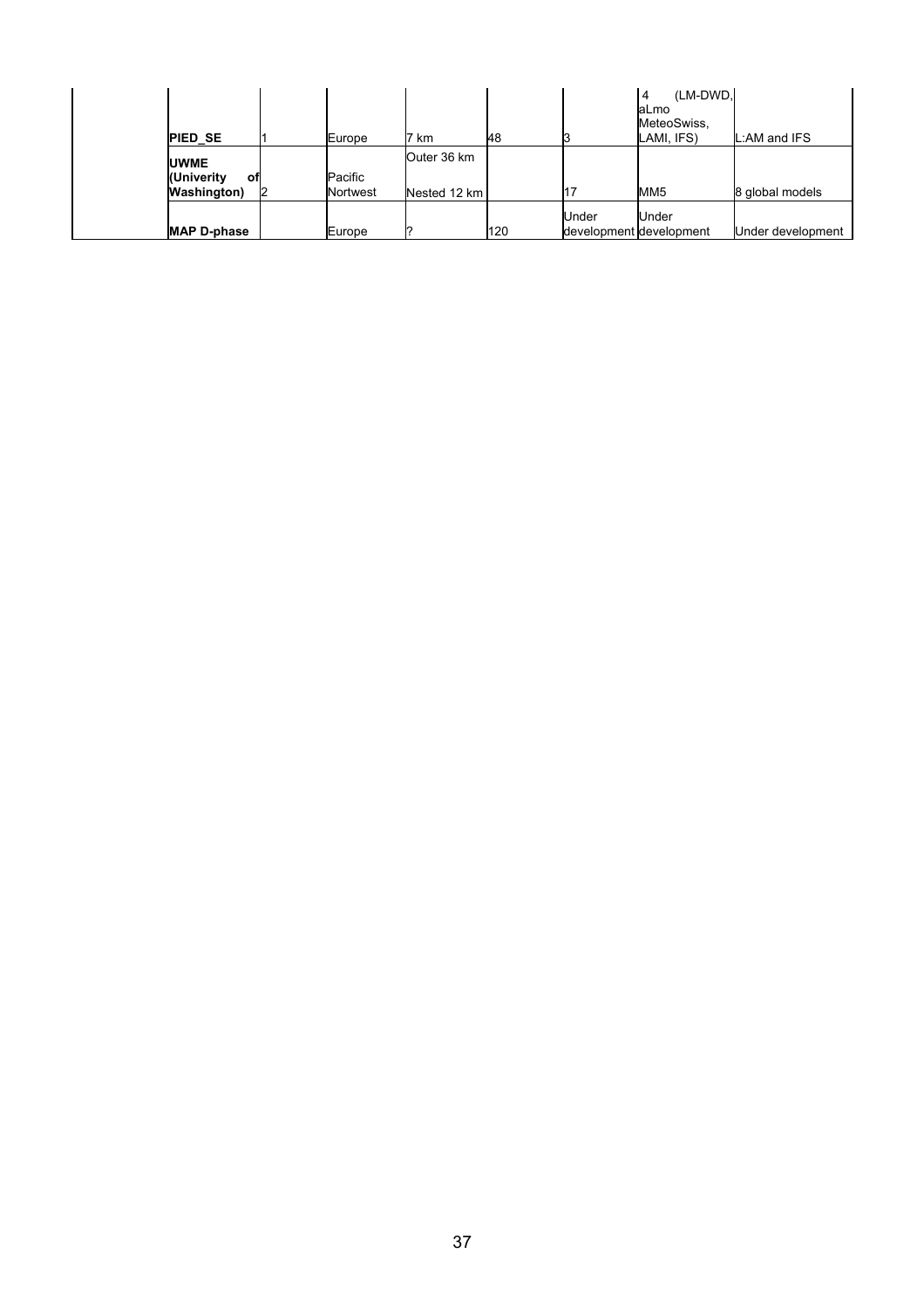### **ANNEX IV**

### **Summary of Expressions of Interest**

An informal survey of the centres represented at the meeting was conducted. The WG discussions indicated various possible levels of involvement for any centre: Provider of ensemble forecasts, user of ensembles forecasts, global repository and distribution centre for TIGGE products, regional repository and distribution centre for TIGGE products. The Table below summarizes the first expressions of interest received during the meeting. It is does not constitute a commitment of these Centres, nor does it constitute a full survey of the potential participants in TIGGE. It is included here to indicate the already substantial level of interest in participation in the TIGGE project.

| <b>Centre</b>                           | Provider                                                          | <b>User</b>               | <b>Global</b>          | Regional                              |
|-----------------------------------------|-------------------------------------------------------------------|---------------------------|------------------------|---------------------------------------|
|                                         |                                                                   |                           | <b>Repository</b>      | <b>Repository</b>                     |
| <b>BMRC</b>                             | X                                                                 | $\pmb{\mathsf{X}}$        |                        |                                       |
| <b>CPTEC</b>                            | $\pmb{\times}$                                                    | $\pmb{\times}$            |                        | in Phase 2                            |
| <b>UKMO</b>                             | $\pmb{\times}$                                                    | x (verification)          |                        |                                       |
| Meteo-France                            | $\pmb{\mathsf{X}}$                                                | $\pmb{\mathsf{X}}$        |                        |                                       |
| <b>MS Canada</b>                        | X                                                                 | $\pmb{\times}$            |                        |                                       |
| <b>KMA</b>                              | $\pmb{\times}$                                                    | $\mathsf{x}$              |                        | in Phase 2<br>(subject to<br>funding) |
| <b>CMA</b>                              | $\boldsymbol{\mathsf{x}}$                                         | $\pmb{\mathsf{X}}$        | x (to be<br>confirmed) |                                       |
| <b>ECMWF</b>                            | <b>MARS</b><br>$\ddot{}$<br>$\boldsymbol{\mathsf{x}}$<br>software | $\boldsymbol{\mathsf{x}}$ | X                      |                                       |
| <b>SMHI</b>                             |                                                                   | $\pmb{\mathsf{X}}$        |                        |                                       |
| <b>NCAR</b>                             |                                                                   | $\boldsymbol{\mathsf{x}}$ | $\pmb{\times}$         |                                       |
| <b>ARPA</b>                             | $\boldsymbol{\mathsf{x}}$                                         | x(verification)           |                        |                                       |
| <b>NCMRWF</b>                           | x (in future)                                                     | x(agriculture)            |                        |                                       |
| <b>Earth Simulator</b><br><b>Center</b> | $\pmb{\times}$                                                    | $\pmb{\times}$            |                        |                                       |
| <b>NCEP</b>                             | $\pmb{\times}$                                                    | $\pmb{\mathsf{X}}$        |                        |                                       |
| <b>South Africa</b>                     |                                                                   |                           |                        | x (to be<br>confirmed)                |
| <b>JMA</b>                              | $\pmb{\times}$                                                    | $\pmb{\mathsf{X}}$        |                        | with Univ.<br>Tsukuba?                |
| <b>CDC</b>                              | x (reforecasts)                                                   |                           |                        |                                       |
| <b>JRC</b>                              |                                                                   | $\pmb{\mathsf{X}}$        |                        |                                       |

In addition, a strong interest to use TIGGE data was indicated by Univ Innsbruck, LMD (France), and the HEPEX project.